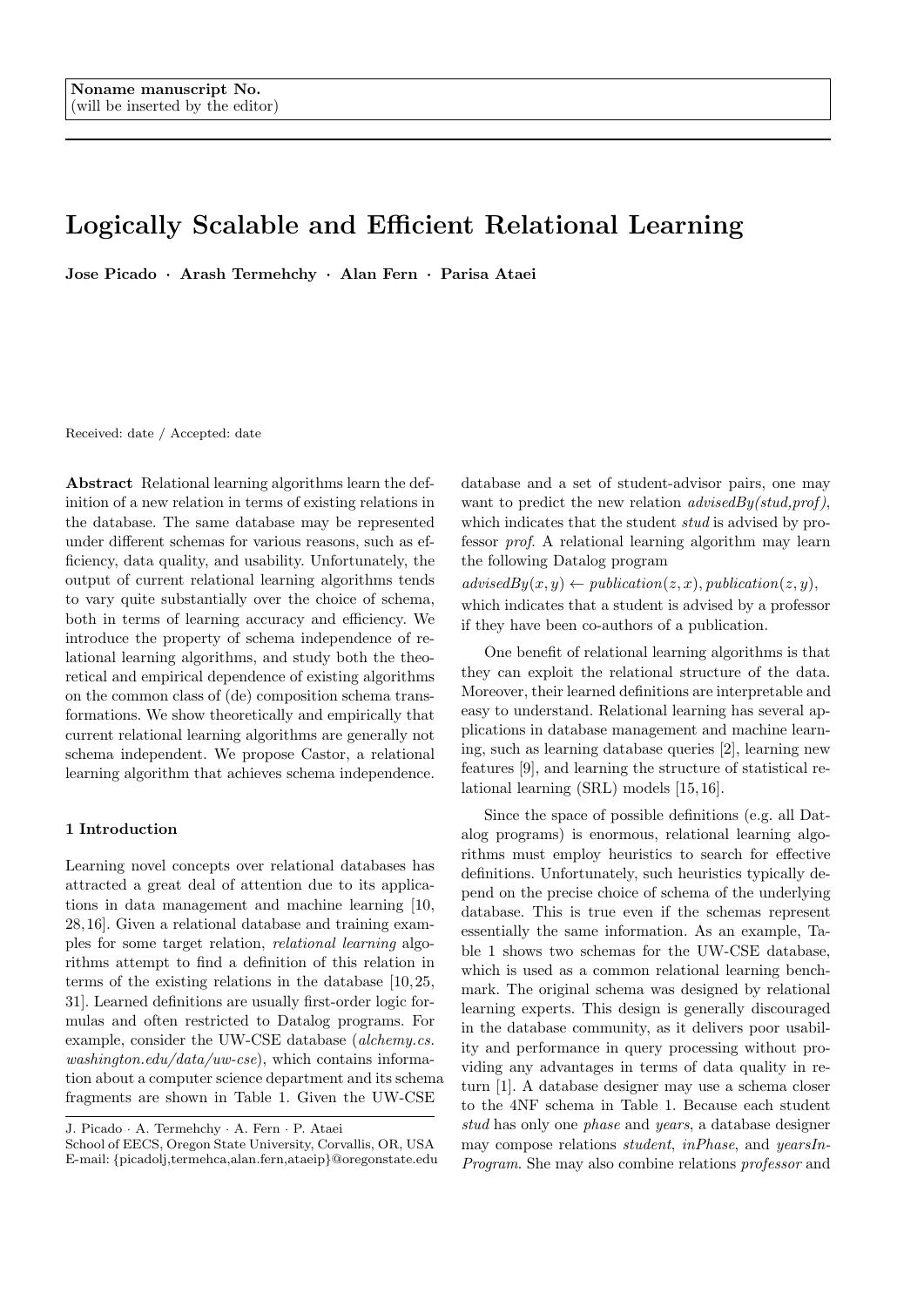| Original Schema            | 4NF Schema                  |
|----------------------------|-----------------------------|
| student(stud)              | student(stud, phase, years) |
| inPhase(statd,phase)       | professor(prof,position)    |
| yearsInProgram(stud,years) | publication(title, person)  |
| professor(pred)            | courseLevel(crs,level)      |
| hasPosition(prof,position) | taughtBy(crs, prof,term)    |
| publication(title, person) | ta(crs, stud, term)         |
| courseLevel(crs,level)     |                             |
| taughtBy(crs, prof, term)  |                             |
| ta(crs, stud, term)        |                             |

Table 1 Schemas for the UW-CSE dataset.

has Position. This would result in a more understandable schema with shorter query execution time, without introducing any redundancy.

Example 1 We use the classic relational learning algorithm FOIL [26] to learn a definition for the ad $visedBy(stud, prof)$  relation over the Original and 4NF schemas of the UW-CSE database, shown in Table 1. FOIL learns the following Datalog rule over the UW-CSE database with the Original schema:

 $advisedBy(x, y) \leftarrow yearsInProgram(x, 7),$ 

 $publication(z, x), publication(z, y),$ 

which covers 5 positive examples and 0 negative examples. On the other hand, FOIL learns the following Datalog rule over the 4NF schema:

 $advisedBy(x, y) \leftarrow student(x, post{\text{-}}generals, 5),$ 

 $professor(y, facult), publication(z, y), taughtBy(v, y, w),$ which covers 12 positive examples and 10 negative examples. Intuitively, the definition learned over the original schema better expresses the relationship between an advisor and advisee.

Generally, there is no canonical schema for a particular set of content in practice and people often represent the same information in different schemas [1, 13]. For example, it is generally easier to enforce integrity constraints over highly normalized schemas [1]. On the other hand, because more normalized schemas usually contain many relations, they are hard to understand and maintain. It also takes a relatively long time to answer queries over database instances with such schemas [1]. Thus, a database designer may sacrifice data quality and choose a more denormalized schema for its data to achieve better usability and/or performance. Further, as the relative priorities of these objectives change over time, the schema will also evolve.

Users generally have to restructure their databases, in order to effectively use relational learning algorithms, i.e., deliver definitions for the target relations that a domain expert would judge as correct and relevant. These algorithms do not normally offer any clear description of their desired schema and database users have to rely on their own expertise and/or do trial and error to find such schemas. Nevertheless, we ideally want our database analytics algorithms to be used by ordinary users, not just experts who know the internals of these algorithms. Further, the structure of large-scale databases constantly evolves, and we want to move away from the need for constant expert attention to keep learning algorithms effective. Researchers often use (statistical) relational learning algorithms to solve various important core database problems, such as query processing [2], schema mapping [6], and entity resolution [15]. Thus, the issue of schema dependence appears in other areas of database management.

One approach to solving the problem of schema dependence is to run a learning algorithm over all possible schemas for a validation subset of the data and select the schema with the most accurate answers. Nonetheless, computing all possible schemas of a DB is generally undecidable [13]. One may limit the search space to a particular family of schemas to make their computation decidable. For instance, she may choose to check only schemas that can be transformed via join and project operations, i.e. composition and decomposition [1]. However, the number of possible schemas within a particular family of a data set are extremely large. For example, a relational table may have exponential number of distinct decompositions. As many learning algorithms need some time for parameter tunning under a new schema, it may take a prohibitively long time to find the best schema. Further, since relational learning algorithms need to access the content of the database, one has to transform the underlying data to the desired schema, which may not be practical for a large and/or constantly evolving database.

In this paper, we introduce the property of schema independence for relational learning algorithms, i.e., the ability to deliver the same answers regardless of the choices of schema for the same data. We propose a formal framework to evaluate the property of schema independence of a relational learning algorithm for a given family of schema changes. Since none of the current relational learning algorithms are schema independent, we leverage concepts from database literature to design a schema independent algorithm. The main contributions of this paper are:

- We define the property of schema independence (Section 3), which formalizes the notion of a learning algorithm returning equivalent answers over schema transformations that preserve information content.
- We analyze the property of schema independence for the popular families of top-down [21, 26] (Section 5) and bottom-up [22, 23] learning algorithms (Section 6). We prove that they are not schema independent under (de) composition transformations.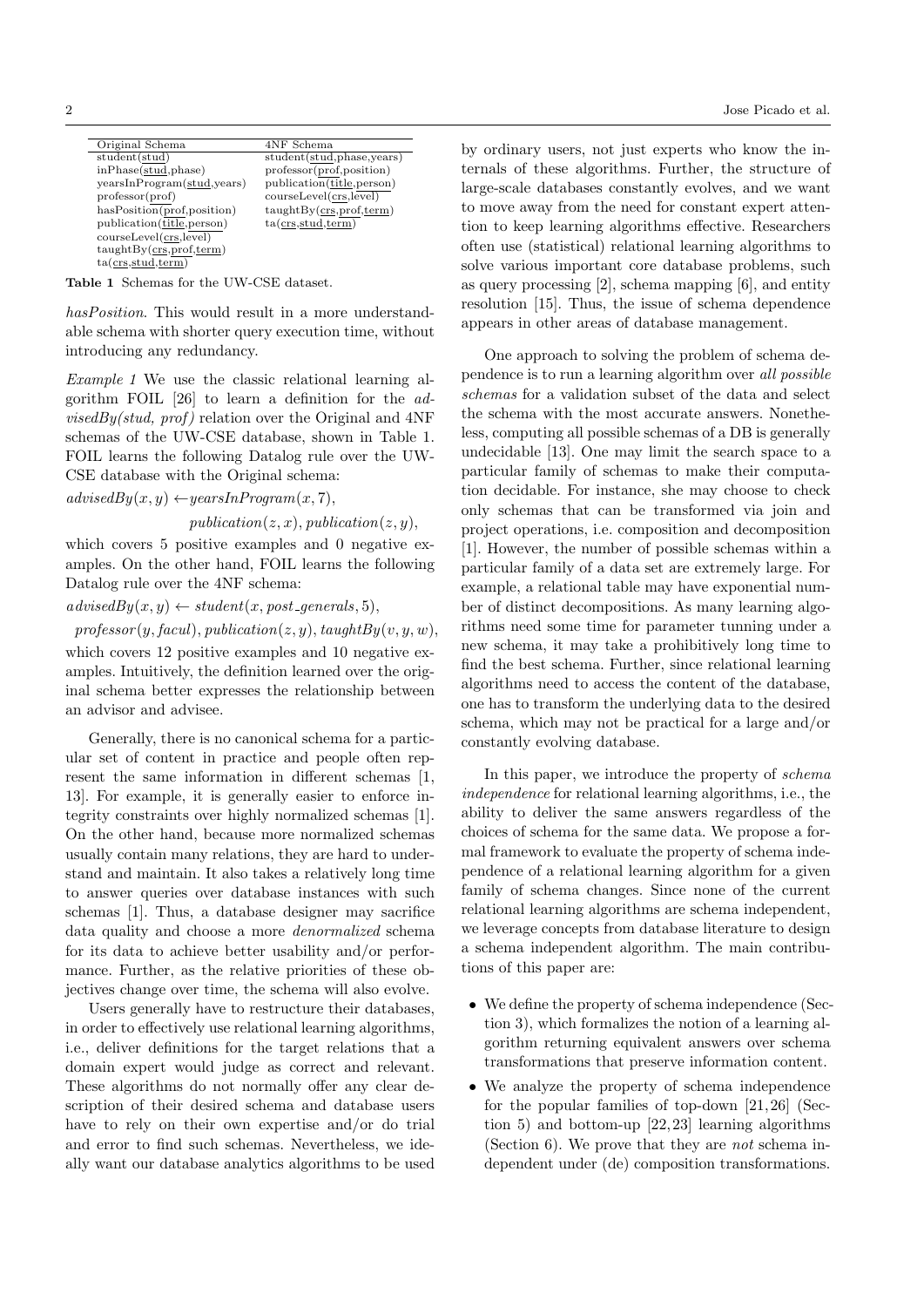- We introduce Castor, a bottom-up algorithm that is provably schema independent under (de) composition (Section 7). Castor achieves schema independence by integrating database constraints into the learning algorithm. Castor uses various techniques to learn efficiently over large databases.
- We formalize the notion of schema independence for *query-based* learning algorithms, which learn the target concepts by asking queries to an oracle, e.g., a database user [18, 2]. We prove that algorithms in this family are not schema independent (Section 8).
- We empirically compare the schema independence. effectiveness, and efficiency of Castor to some popular relational learning algorithms under (de) composition using a widely used benchmark and three real-world databases (Section 9). Our empirical results generally confirm our theoretical results and show that Castor is more efficient and as effective as, or more effective than, current algorithms.

## 2 Background

## 2.1 Related Work

There has been a growing interest in developing relational learning algorithms that scale to large databases [14, 7, 31]. AMIE [14] and Ontological Pathfinding [7] focus on learning first-order rules from RDF-style knowledge bases. They impose several restrictions to the learned rules to be able to learn over large knowledge bases. QuickFOIL [31] provides an in-RDBMS implementation of a modified version of FOIL. Besides efficiency, we also focus on schema independence.

Davis et al. [9] use a relational learning algorithm to learn new features, which are used to improve the performance of the SRL model. The proposed system in this paper can also be used to learn these features as well as the structure of the SRL models, with the added benefit of efficiency and schema independence.

We build upon the body of work on transforming databases without modifying their content by exploring the sensitivity of relational learning algorithms to such transformations [17, 13]. Another notable group of database transformations is schema mapping for data exchange [12]. But, these transformations generally lose information and introduce incomplete information to a database. Researchers have defined the property of design independence for keyword query processing over XML [30]. We extend this line of work by exploring the schema independence for relational learning algorithms.

This paper extends previous work [25] in several directions. First, it contains the proofs for some of our theoretical results. The proofs for other results are in

[24]. Second, it analyzes the schema independence of Golem [22], a well-known bottom-up relational learning system. Third, it provides the theoretical and empirical analyses of query-based relational learning algorithms. Fourth, it explains an extension of Castor [25] that forces learned definitions to be safe, i.e., all head variables must appear in the body. This allows Castor to learn from positive examples only. Finally, it empirically evaluates the impact of Castor's design choices, namely parallelization and stored procedures.

#### 2.2 Basic Definitions

We fix two disjoint (countably) infinite sets of relation and attribute symbols. Each relation symbol  $R$  is associated with a set of attribute symbols denoted as sort $(R)$ . Let D be a countably infinite domain of values, i.e., constants. An instance  $I_R$  of relation symbol R with  $n = |sort(R)|$  is a (finite) relation over  $D^n$ . Schema R is a pair  $(\mathbf{R}, \Sigma)$ , where **R** and  $\Sigma$  are finite sets of relation symbols and constraints, respectively. A constraint restricts the properties of data stored in a database. Examples of constraints are functional dependencies (FD) and inclusion dependencies (IND), i.e., referential integrity. Let  $\pi_X(I_R)$ ,  $X \subseteq sort(R)$ , denote the projection of relation  $I_R$  on attribute set X. Relation  $I_R$  satisfies FD  $X \to Y$ , where  $X, Y \subset sort(R)$ , if for each pair s, t of tuples in  $I_R$ ,  $\pi_X(s) = \pi_X(t)$  implies  $\pi_Y(s) = \pi_Y(t)$ . Given relation symbols R and S and sets of attributes  $X \in sort(R)$  and  $Y \in sort(S)$ , relations  $I_R$  and  $I_S$  satisfy IND  $R[X] \subseteq S[Y]$  if  $\pi_X(I_R) \subseteq$  $\pi_Y(I_S)$ . If both INDs  $R[X] \subseteq S[X]$  and  $S[X] \subseteq R[X]$ hold in a schema, we denote them as  $R[X] = S[X]$  and call it an *IND with equality*. An *instance* of schema  $\mathcal{R}$  is a mapping I over R that associates each relation  $R \in \mathcal{R}$ to an instance  $I_R$  that satisfies all constraints in  $\Sigma$ . The set  $\Sigma$  may logically imply other constraints, e.g., FD  $X \to Y$  and  $Y \to Z$  imply  $X \to Z$  [1]. The set of all constraints implied by  $\Sigma$  is shown as  $\Sigma^+$ . To simplify our notations, we use  $\Sigma$  and  $\Sigma^+$  interchangeably.

An *atom* is a formula in the form of  $R(u_1, \ldots, u_n)$ where R is a relation symbol,  $n = |sort(R)|$ , and each  $u_i, 1 \leq i \leq n$ , is a variable or constant. If all  $u_i$ 's are constants, the atom is a ground atom. A literal is an atom, or the negation of an atom. A ground literal is a literal whose atom is a ground atom. A definite Horn clause (Horn clause for short) is a finite set of literals that contains exactly one positive literal. The positive literal is called the head of the clause, and the set of negative literals is called the body. A clause has the form:  $T(\mathbf{u}) \leftarrow L_1(\mathbf{u_1}), \cdots, L_n(\mathbf{u_n}).$  Horn clauses are also called conjunctive queries [1]. A Horn definition, i.e., union of conjunctive queries, is a set of Horn clauses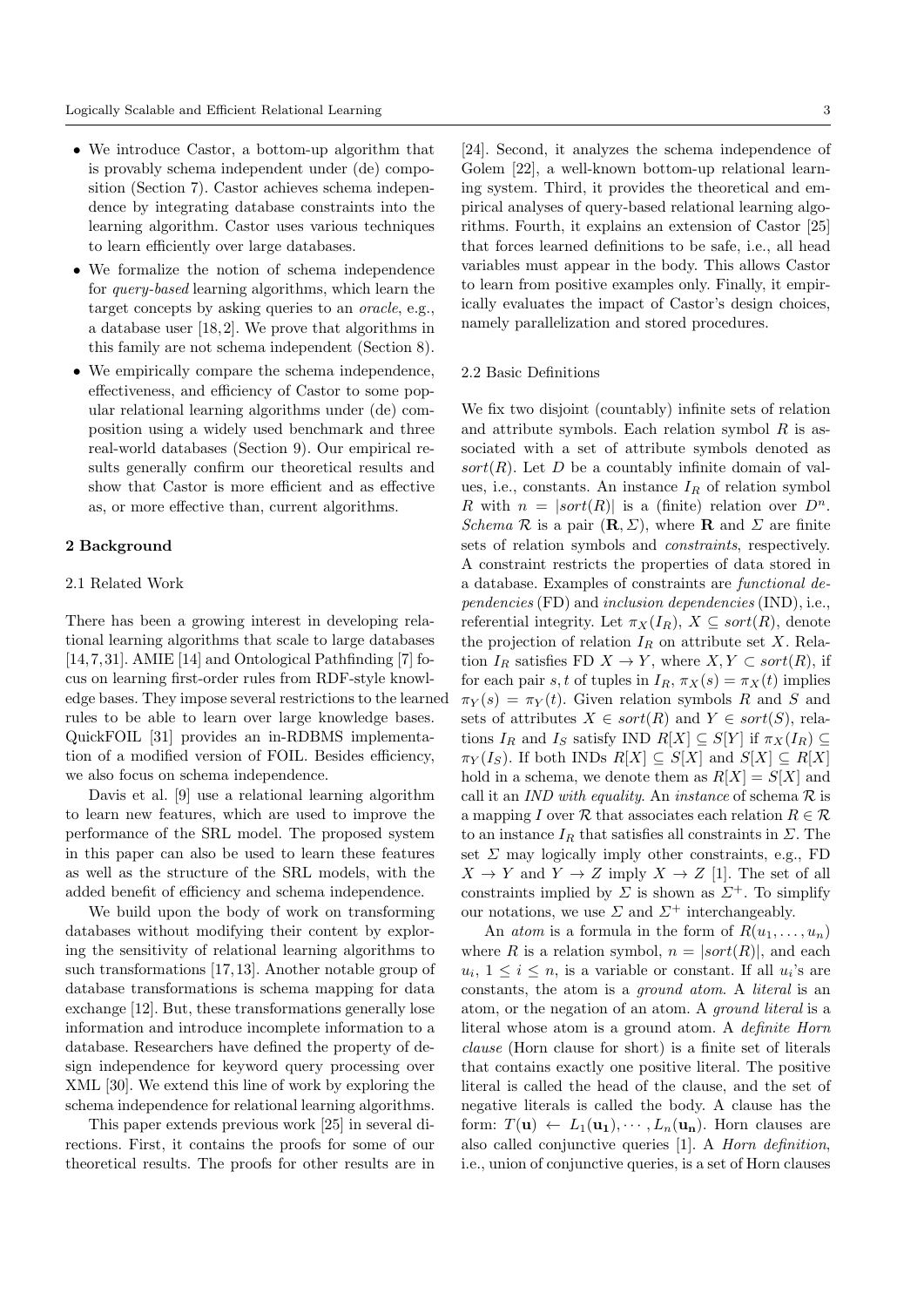with the same head literal. A Horn definition is defined over a schema if the bodies of all clauses in the definition contain only literals whose relations are in the schema. In this paper, we use Horn definitions to define new target relations that are not in the schema. The heads of all clauses in these definitions are the target relation.

#### 3 Framework

#### 3.1 Relational Learning

Relational learning algorithms learn first-order definitions from training examples and a relational database. Training examples  $E$  are usually tuples of a single target relation T, which express positive  $(E^+)$  or negative  $(E^-)$  examples. The input database instance I is also called background knowledge. The learned definition is called the hypothesis  $H$ , which is usually restricted to Horn definitions for efficiency reasons. In the following sections we provide concrete definitions of several relational learning algorithms.

Example 2 Consider using a relational learning algorithm and the UW-CSE database with the Original schema shown in Table 1 to learn a definition for the target relation *collaborated* $(x, y)$ , which indicates that person  $x$  has collaborated with person  $y$ . The algorithm may return definition

 $collaborated(x, y) \leftarrow publication(p, x), publication(p, y),$ which indicates that two persons have collaborated if they are co-authors.

In this paper, we study relational learning algorithms for Horn definitions. We denote the set of all Horn definitions over schema  $\mathcal{R}$  by  $\mathcal{HD}_{\mathcal{R}}$ . This set can be very large, which means that algorithms would need a lot of resources (e.g. time and space) to explore all definitions. Because resources are limited in practice, algorithms accept parameters that either restrict the hypothesis space or the search strategy. For instance, an algorithm may consider only clauses whose number of literals are fewer than a given number, or may follow a greedy approach where only one clause is considered at a time. Let the parameters for a learning algorithm be a tuple of variables  $\theta = \langle \theta_1, ..., \theta_r \rangle$ , where each  $\theta_i$  is a parameter for the algorithm. We denote the parameter space by  $\Theta$ . We denote the hypothesis space (or language) of algorithm A over schema  $\mathcal R$  with parameters  $\theta$  as  $\mathcal L_{\mathcal R,\theta}^A$ . The hypothesis space  $\mathcal{L}_{\mathcal{R},\theta}^A$  is a subset of  $\mathcal{HD}_{\mathcal{R}}$  [21,26].

Example 3 Continuing Example 2, consider restricting the hypothesis space to clauses whose number of literals are fewer than a given number, which we call clauselength. Assume that we are now interested in learning a definition for the target relation *collaboratedProf(x,y)*,

which indicates that professor  $x$  has collaborated with professor y, under the Original schema. If we set clauselength  $= 5$ , the learning algorithm is able to learn the definition

## $collaboratedProf(x, y) \leftarrow professor(x), professor(y),$  $publication(p, x), publication(p, y).$

However, if we set clause-length  $= 3$ , the previous definitions is not in the hypothesis space of the algorithm.

#### 3.2 Schema Independence

## 3.2.1 Mapping Database Instances

One may view a schema as a way of representing background knowledge used by relational learning algorithms to learn the definitions of target relations. Intuitively, in order to learn essentially the same definitions over schemas  $R$  and  $S$ , we should make sure that  $R$  and  $S$ represent basically the same information. Let us denote the set of database instances of schema  $\mathcal R$  as  $\mathcal I(\mathcal R)$ . In order to compare the ability of  $R$  and  $S$  to represent the same information, we would like to check whether for each database instance  $I \in \mathcal{I}(\mathcal{R})$  there is a database instance  $J \in \mathcal{I}(\mathcal{S})$  that contains basically the same information as  $I$ . We adapt the notion of equivalency between schemas to precisely state this idea [17, 13].

Given schemas  $\mathcal R$  and  $\mathcal S$ , a transformation is a (computable) function  $\tau : \mathcal{I}(\mathcal{R}) \to \mathcal{I}(\mathcal{S})$ . For brevity, we write transformation  $\tau$  as  $\tau : \mathcal{R} \to \mathcal{S}$ . Transformation  $\tau$  is total iff it is defined for every element of  $\mathcal{I}(\mathcal{R})$ . Transformation  $\tau$  is *invertible* iff it is total and there exists a transformation  $\tau^{-1}$ :  $S \to \mathcal{R}$  such that the composition of  $\tau$  and  $\tau^{-1}$  is the identity mapping on  $\mathcal{I}(\mathcal{R})$ , that is  $\tau^{-1}(\tau(I)) = I$  for  $I \in \mathcal{I}(\mathcal{R})$ . The transformation  $\tau^{-1}$  may or may not be total. We call  $\tau^{-1}$ the *inverse* of  $\tau$  and say that  $\tau$  is *invertible*. If transformation  $\tau$  is invertible, one can convert every instance  $I \in \mathcal{I}(\mathcal{R})$  to an instance  $J \in \mathcal{I}(\mathcal{S})$  and reconstruct I from the available information in J. If  $\tau : \mathcal{R} \to \mathcal{S}$ is bijective, schemas  $R$  and  $S$  are information equivalent via  $\tau$ . Informally, if two schemas are information equivalent, one can convert the databases represented using one of them to the other without losing any information. Hence, one can reasonably argue that equivalent schemas essentially represent the same information. Our definition of information equivalence between two schemas is more restricted that the ones proposed in [17, 13]. We assume that in order for schemas  $\mathcal R$  and  $\mathcal S$ to be information equivalent via  $\tau$ ,  $\tau^{-1}$  has to be total. Although more restricted, this definition is sufficient to cover the transformations discussed in this paper.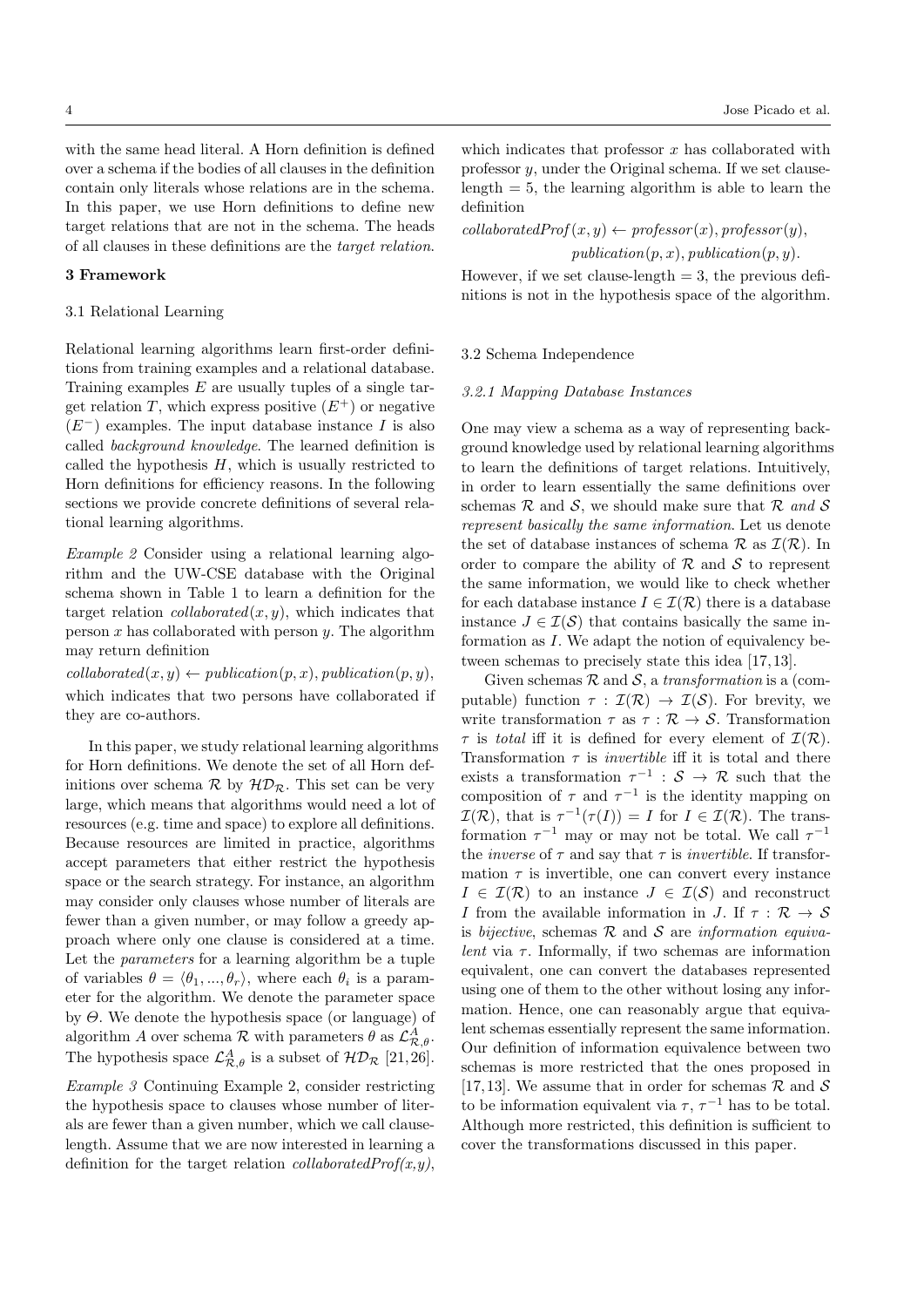Example 4 In addition to the functional dependencies shown in Table 1, let the following inclusion dependencies hold over the relations of Original schema in this table: student[stud] = inPhase[stud], student[stud] =  $yearsInProgram/stud, professor/prof] = hasPosition/prof$ One may join relations student, inPhase, and yearsIn-Programs and join relations professor and hasPosition to map each instance of the Original schema to an instance of the 4NF schema. Also, each instance of the 4NF schema can be mapped to an instance of the Original schema by projecting relation student to relations student, inPhase and yearsInProgram and projecting relation professor to relations hasPosition and professor. Hence, these schemas are information equivalent.

#### 3.2.2 Mapping Definitions

Let  $H\mathcal{D}_\mathcal{R}$  be the set of all Horn definitions over schema R. In order to learn semantically equivalent definitions over schemas  $R$  and  $S$ , we should make sure that the sets  $HD_R$  and  $HD_S$  are equivalent. That is, for every definition  $h_{\mathcal{R}} \in \mathcal{HD}_{\mathcal{R}}$ , there is a semantically equivalent Horn definition in  $H\mathcal{D}_{\mathcal{S}}$ , and vice versa. If the set of Horn definitions over  $\mathcal R$  is a superset or subset of the set of Horn definitions over  $S$ , it is not reasonable to expect a learning algorithm to learn semantically equivalent definitions in  $R$  and  $S$ .

Let  $\mathcal{L}_{\mathcal{R}}$  be a set of Horn definitions over schema R such that  $\mathcal{L}_{\mathcal{R}} \subseteq \mathcal{HD}_{\mathcal{R}}$ . Let  $h_{\mathcal{R}} \in \mathcal{L}_{\mathcal{R}}$  be a Horn definition over schema R and  $I \in \mathcal{I}(\mathcal{R})$  be a database instance. The result of applying a Horn definition  $h_{\mathcal{R}}$ to database instance  $I$  is the set containing the head of all instantiations of  $h_{\mathcal{R}}$  for which the body of the instantiation belongs to  $\mathcal{I}(\mathcal{R})$ .  $h_{\mathcal{R}}(I)$  shows the result of  $h_{\mathcal{R}}$  on I.

**Definition 1** Transformation  $\tau : \mathcal{R} \rightarrow \mathcal{S}$  is definition preserving w.r.t.  $\mathcal{L}_{\mathcal{R}}$  and  $\mathcal{L}_{\mathcal{S}}$  iff there exists a total function  $\delta_{\tau} : \mathcal{L}_{\mathcal{R}} \to \mathcal{L}_{\mathcal{S}}$  such that for every definition  $h_{\mathcal{R}} \in \mathcal{L}_{\mathcal{R}}$  and  $I \in \mathcal{I}(\mathcal{R}), h_{\mathcal{R}}(I) = \delta_{\tau}(h_{\mathcal{R}})(\tau(I)).$ 

Intuitively, Horn definitions  $h_{\mathcal{R}}$  and  $\delta_{\tau}(h_{\mathcal{R}})$  deliver the same results over all corresponding database instances in R and S. We call function  $\delta_{\tau}$  a definition mapping for  $\tau$ . Transformation  $\tau$  is definition bijective w.r.t.  $\mathcal{L}_{\mathcal{R}}$ and  $\mathcal{L}_{\mathcal{S}}$  iff  $\tau$  and  $\tau^{-1}$  are definition preserving w.r.t.  $\mathcal{L}_{\mathcal{R}}$ and  $\mathcal{L}_\mathcal{S}$ .

If  $\tau$  is definition bijective w.r.t. equivalent sets of Horn definitions, one can rewrite each Horn definition over  $R$  as a Horn definition over  $S$  such that they return the same results over all corresponding database instances of  $R$  and  $S$ , and vice versa. We call these definitions *equivalent*. We use the operator  $\equiv$  to show that two definitions are equivalent.

## 3.2.3 Relationship Between Bijective and Definition Bijective Transformations

In order for a learning algorithm to learn equivalent definitions over schemas R and S, where  $\tau : \mathcal{R} \to \mathcal{S}, \tau$ should be both bijective and definition bijective w.r.t.  $HD_R$  and  $HD_S$ . If  $\tau$  is bijective, the learning algorithm takes as input the same background knowledge. Also, a definition bijective transformation ensures that the learning algorithm can output equivalent Horn definitions over both schemas. Nevertheless, it may be hard to check both conditions for given schemas. Next, we extend the results in [13] to find the relationship between the properties of bijective and definition bijective transformations. In this paper, we consider only transformations that can be written as sets of Horn definitions. We call these Horn transformations. Composition/ decomposition are well-known examples of Horn transformations [1].

Example 5 Let  $R$  be the Original schema and  $S$  be the 4NF schema in Example 4. The transformation from the Original schema to the 4NF schema can be written as the following set of Horn definitions:

 $student(x, y, z) \leftarrow student(x), inPhase(x, y),$  $yearsInProgram(x, z).$  $professor(x, y) \leftarrow professor(x), hasPosition(x, y).$ 

 $publication(x, y) \leftarrow publication(x, y).$ 

The inverse of this transformation from the 4NF to Original schema is a set of projection operators, which can also be written as a set of Horn definitions.

Let transformation  $\tau : \mathcal{R} \to \mathcal{S}$  and its inverse  $\tau^{-1} : \mathcal{S} \to$  $\mathcal R$  be Horn transformations. Clearly, the head of each Horn definition in  $\tau^{-1}$  will be a relation in  $\mathcal{R}$ . Let  $h_{\mathcal{R}}$ be a Horn definition in  $H\mathcal{D}_R$ . The composition of  $h_R$ and  $\tau^{-1}$ , denoted by  $h_{\mathcal{R}} \circ \tau^{-1}$ , is a Horn definition that belongs to  $H\mathcal{D}_{\mathcal{S}}$ , created by applying  $h_{\mathcal{R}}$  to the heads of clauses in  $\tau^{-1}$  [1]. That is,  $h_{\mathcal{R}} \circ \tau^{-1}(J) = h_{\mathcal{R}}(\tau^{-1}(J)),$ for all  $J \in \mathcal{I}(\mathcal{S})$ .

**Proposition 1** Given schemas  $\mathcal{R}$  and  $\mathcal{S}$ , if transformation  $\tau : \mathcal{R} \to \mathcal{S}$  is bijective and both  $\tau$  and  $\tau^{-1}$ are Horn transformations, then  $\tau$  is definition bijective w.r.t  $H\mathcal{D}_{\mathcal{R}}$  and  $H\mathcal{D}_{\mathcal{S}}$ .

Intuitively, if  $\tau : \mathcal{R} \to \mathcal{S}$  is bijective and both  $\tau$  and  $\tau^{-1}$  are Horn transformations, every Horn definition in  $HD_{\mathcal{R}}$  can be rewritten as a Horn definition in  $HD_{\mathcal{S}}$ such that they return the same results over equivalent database instances. Hence, in the rest of this paper, we consider only the bijective Horn transformations whose inverses are Horn transformations.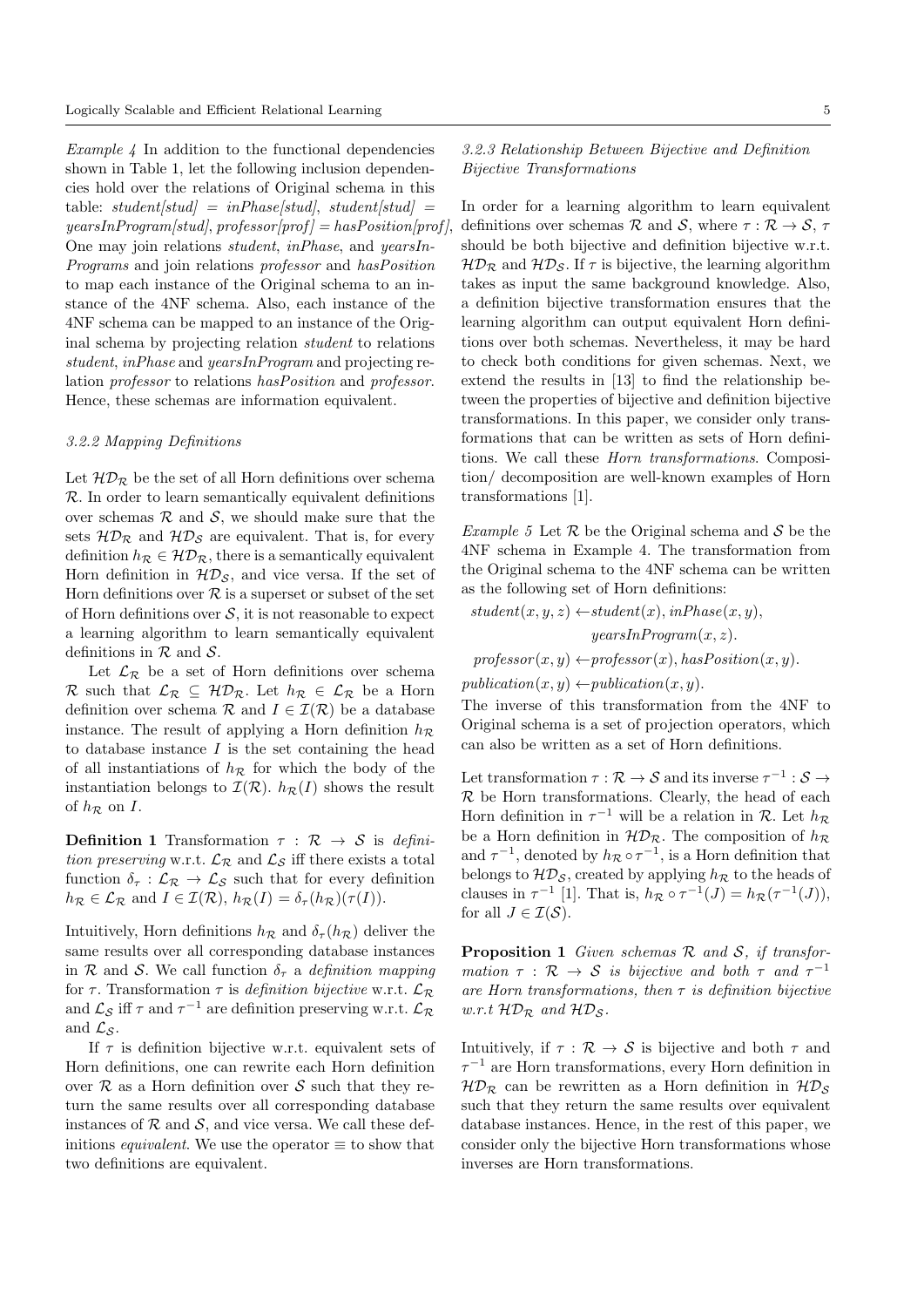Example 6 Let  $R$  be the Original schema and  $S$  be the 4NF schema in Example 4, and  $\tau : \mathcal{R} \to \mathcal{S}$  and  $\tau^{-1}: \mathcal{S} \to \mathcal{R}$  are the Horn transformation explained in Example 5. According to Proposition 1,  $\tau$  is definition bijective w.r.t.  $H\mathcal{D}_{\mathcal{R}}$  and  $H\mathcal{D}_{\mathcal{S}}$ .

## 3.2.4 Schema Independence Property

The hypothesis space determines the set of possible Horn definitions that the algorithm can explore. Example 3 showed that an algorithm is able to learn a definition for a target relation with some hypothesis space but not in another more restricted space. In order for an algorithm to learn semantically equivalent definitions for a target relation over schemas  $R$  and  $S$ , it should have equivalent hypothesis spaces over  $\mathcal R$  and S. We call this property hypothesis invariance. Let  $\Theta$ be the parameter space for algorithm A.

Definition 2 Algorithm A is hypothesis invariant under transformation  $\tau : \mathcal{R} \to \mathcal{S}$  iff  $\tau$  is definition bijective w.r.t.  $\mathcal{L}_{\mathcal{R},\theta}^A$  and  $\mathcal{L}_{\mathcal{S},\theta}^A$ , for all  $\theta \in \Theta$ .

Algorithm A is hypothesis invariant under a set of transformations iff A is hypothesis invariant under every transformation in the set. We now define the notion of schema independence for relational learning algorithms over a bijective transformation. A relational learning algorithm  $A(I, E, \theta)$  takes as input a database instance I, training examples E, and parameters  $\theta \in \Theta$ , and outputs a hypothesis in  $\mathcal{L}_{\mathcal{R},\theta}^A$ .

Definition 3 Algorithm A is schema independent under bijective transformation  $\tau : \mathcal{R} \to \mathcal{S}$  iff A is hypothesis invariant under  $\tau$  and for every  $I \in \mathcal{I}(\mathcal{R})$  and all  $\theta \in \Theta$ , we have:  $A(\tau(I), E, \theta) \equiv \delta_{\tau}(A(I, E, \theta))$ , where  $\delta_{\tau}$  is the definition mapping for  $\tau$ .

Algorithm A is schema independent under the set of transformations iff it is schema independent under each transformation in the set. Note that if an algorithm is schema independent under transformation  $\tau$ , it is hypothesis invariant under  $\tau$ . However, it is possible for an algorithm not to be schema independent, but be hypothesis invariant. In such cases, the cause of schema dependence must necessarily be related to the search process of the algorithm, rather than hypothesis representation capacity.

Example 7 Consider the Original schema and the 4NF schema in in Example 4. The Original schema is the result of a decomposition of the 4NF schema. Consider the learning algorithm FOIL. If the target relation is *collaboratedProf(x,y)*, as in Example 3, FOIL is able to learn equivalent definitions under the Original

schema and the 4NF schema. But, if the target relation is  $advisedBy(x, y)$ , FOIL learns non-equivalent definitions under these schemas, as seen in Example 1, and is not schema independent.

## 4 Decomposition and Composition

There are many bijective Horn transformations between relational schemas [17, 1]. It takes more space than a single paper to explore the behavior of relational learning algorithms over all such transformations. In this paper, we explore the schema independence of relational learning algorithms under two widely used Horn transformations called decomposition, where the transformation is projection, and composition, where the transformation is natural join [1]. Our reasons for selecting these transformations are two fold. First, they are used in most normalizations and de-normalizations, e.g., 3rd normal form. which are arguably one of the most frequent schema modifications and their importances have been recognized from the early days of relational model [1]. Database designers often normalize schemas to remove redundancy and insertion/ deletion anomalies and denormalize them to improve query processing time and schema readability [1]. We also observe several cases of them in relational learning benchmarks, one of which is presented in Section 1.

We define decomposition as follows [1]. Let  $S_i \bowtie$  $S_j$  and  $I_{S_i} \bowtie I_{S_j}$  denote the natural join between  $S_i$ and  $S_j$  and their instances, respectively. We restrict the definition of natural join for the cases where  $S_i$  and  $S_j$ have at least one attribute symbol in common to avoid Cartesian product. Let  $\bowtie_{i=1}^{n} S_i$  show the natural join between  $S_1, \ldots, S_n$ . Recall that if both INDs  $S_1[A] \subseteq$  $S_2[B]$  and  $S_2[B] \subseteq S_1[A]$  hold in a schema, we denote them as  $S_1[A] = S_2[B]$  and call it an IND with equality.

**Definition 4** A decomposition of schema  $\mathcal{R} = (\mathbf{R}, \Sigma_B)$ with single relation symbol R is schema  $S = (\mathbf{S}, \Sigma_S)$ with relation symbols  $S_1 \ldots S_n$  such that  $sort(R) =$  $\cup_{1 \leq i \leq n} sort(S_i)$  and

- 1. For each relation  $I_R$  there is one and only one instance  $(I_{S_1} \ldots I_{S_n})$  of S such that  $\pi_{sort(S_i)}(I_R) =$  $I_{S_i}$ ,  $1 \leq i \leq n$ , and  $\bowtie_{i=1}^n I_{S_i} = I_R$ .
- 2. For all  $S_i, S_j, 1 \leq i, j \leq n$ , such that  $X = sort(S_i) \cap$  $sort(S_j) \neq \emptyset$ ,  $\Sigma_{\mathcal{S}}$  contains IND with equality  $S_i[X] =$  $S_i[X]$ .
- 3. We have  $\Sigma_S = \Sigma_R \cup \lambda$ , where  $\lambda$  is the set of INDs with equality in the second condition.

The first and third conditions in Definition 4 are generally known as lossless join and dependency preservation properties, respectively. The second condition in Definition 4 ensures that the natural join of relations in every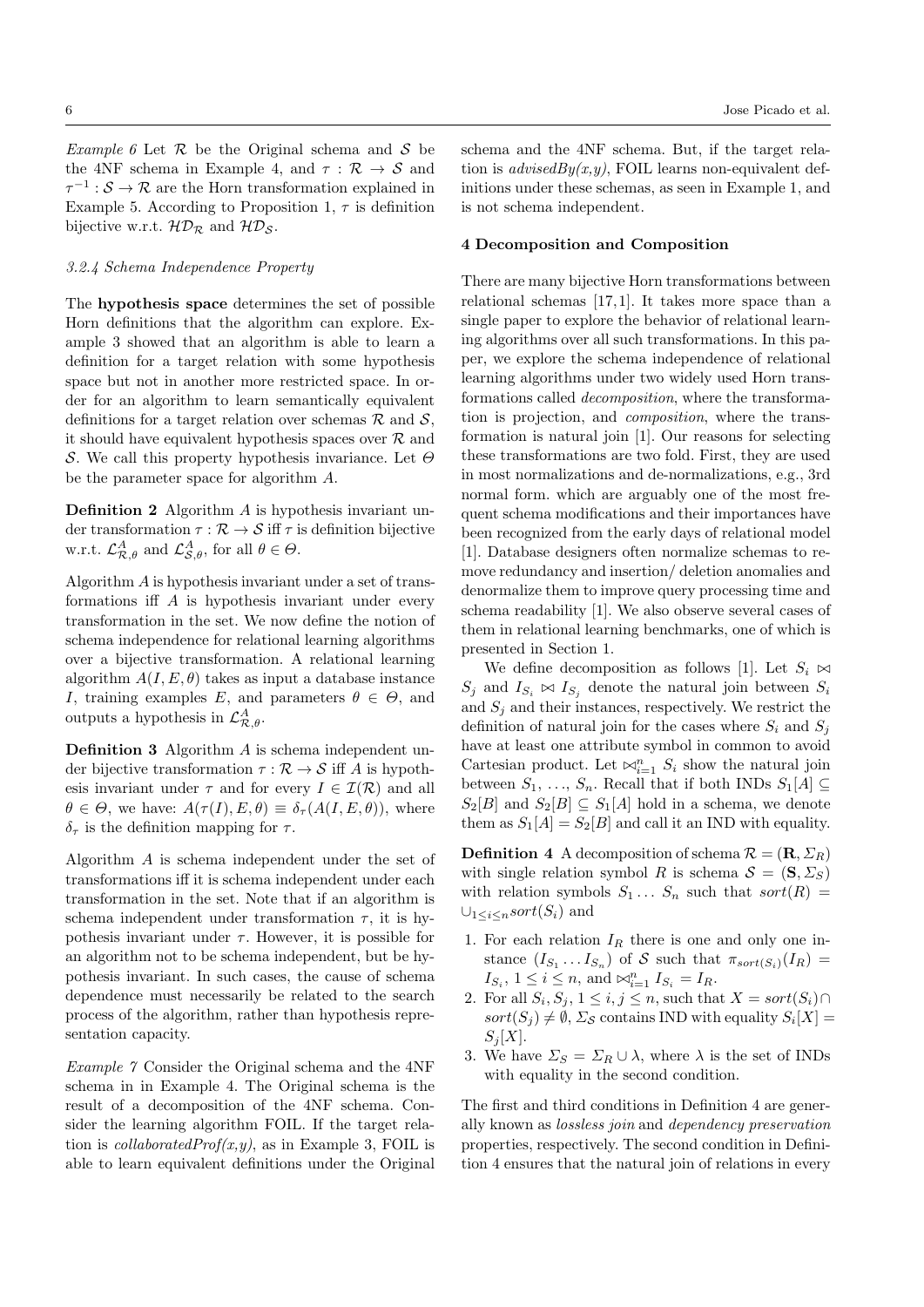instance  $I_{\mathcal{S}}$  of  $\mathcal S$  does not lose any tuples in  $I_{\mathcal{S}}$ . Table 1 depicts an example of a decomposition. Relation symbol student in the 4NF schema is decomposed into student, in Phase, and  $yearsInProgram$  in the original schema. The conditions of Definition 4, e.g., lossless join property, hold in this example due to the FDs in original and 4NF schemas [1]. These conditions may also be satisfied because of other types of constraints in the schema, such as multi-valued dependencies. A composition is the inverse of a decomposition, which is expressed by natural join.

Consider again schema  $S$  in Definition 4. The join  $\bowtie_{i=1}^{n} I_{S_i}$  is globally consistent if for each j,  $1 \leq j \leq n$ ,  $\pi_{sort(S_j)} \bowtie_{i=1}^n I_{S_i} = I_{S_j}$  [1]. Intuitively speaking, a join is globally consistent if none of its relations has a dangling tuple regarding the join. For example, the join between the relations of  $S$  in the first condition of Definition 4 is globally consistent. The join  $\bowtie_{i=1}^n I_{S_i}$  is *pair*wise consistent if for each  $1 \leq i, j \leq n, \pi_{sort(S_i)}(I_{S_i} \bowtie$  $I_{S_j}$  =  $I_{S_i}$ . In other words,  $I_{S_i}$  does not lose any tuple after joining with  $I_{S_j}$ . The join  $\bowtie_{i=1}^n S_i$  is *acyclic* if each instance  $\bowtie_{i=1}^n I_{S_i}$  that is pairwise consistent is globally consistent [1]. For example, the join  $S_1 \bowtie S_2$ in schema  $S_1$ : { $S_1(A, B)$ ,  $S_2(A, C)$ } is acyclic. But, the join  $S_3 \bowtie S_4 \bowtie S_5$  in schema  $S_2$ : { $S_3(A, B), S_4(B, C)$ ,  $S_5(B, A)$ , is cyclic. In this paper, we consider only the decompositions where the join in the first condition of Definition 4 is acyclic [1]. Acyclic joins cover most decompositions in real-world [1]. For examples, most normal forms, e.g., 3NF, BCNF, 4NF, have acyclic joins.

For simplicity, we consider leaving a relation unchanged as a special case of decomposition. We define the decomposition (composition) of a schema with more than one relation as the set of decompositions (compositions) of all its relations. We define a decomposition/ composition of a schema as a finite set of applications of composition and/or decomposition to the schema. Every decomposition is bijective [1]. Because each decomposition is bijective, every composition is also bijective. Because both projection and natural join can be written as Horn definitions, each decomposition/ composition and its inverse are Horn transformations. Hence, they are definition bijective. We explore the property of schema independence only for decomposition/ composition in this paper.

## 5 Top-down algorithms

Many relational learning algorithms follow a covering approach [26, 21]. The covering approach consists in constructing one clause at a time. After building a clause, the algorithm adds the clause to the hypothesis, discards the positive examples covered by the clause, and moves on to learn a new clause. Algorithm 1 sketches

a generic relational learning algorithm that follows a covering approach. In top-down algorithms, the Learn-Clause function searches the hypothesis space from general to specific. The hypothesis space in top-down algorithms is a tree in which nodes represent clauses and each edge is the application of a basic refinement operator, which generally consists of adding a new literal to the clause. Top-down algorithms start from the most general clause, which corresponds to the root of the tree, and repeatedly refine it until reaching some stopping condition.

 $\overline{a}$ 

The strategy of searching the tree varies between different top-down algorithms. For instance, FOIL [26, 31] is an efficient and popular top-down algorithm that follows a greedy best-first search strategy. Given the current clause, FOIL specializes a clause by adding the literal that provides the most information gain. FOIL stops adding literals to the clause when the number of bits required to encode the clause exceeds the number of bits required to indicate the number of positive examples covered by the clause. Progol [21] is another well-known top-down algorithm similar to FOIL, except that it does not follow a greedy search strategy, and it restricts the literals that can be added to the clause. Further, Progol limits the length of the clause, i.e., the maximum number of literals in a clause.

Intuitively, because composition/decompositions modify the number of relations in a schema, equivalent clauses over the original and transformed schemas may have different lengths and would require different number of bits to be encoded. Hence, the stopping conditions used by FOIL and Progol may produce different hypothesis spaces over different schemas.

## Theorem 1 FOIL is not hypothesis invariant.

*Proof* Let  $R$  be a schema,  $E$  be the training data,  $C$ be a clause,  $n$  be the number of variables in  $C$ , and  $p$ be the number of positive examples covered by  $C$ . The number of bits required to indicate that these examples are covered by C is  $b_e(C) = \log_2(|E|) + \log_2({|E| \choose p})$  [26].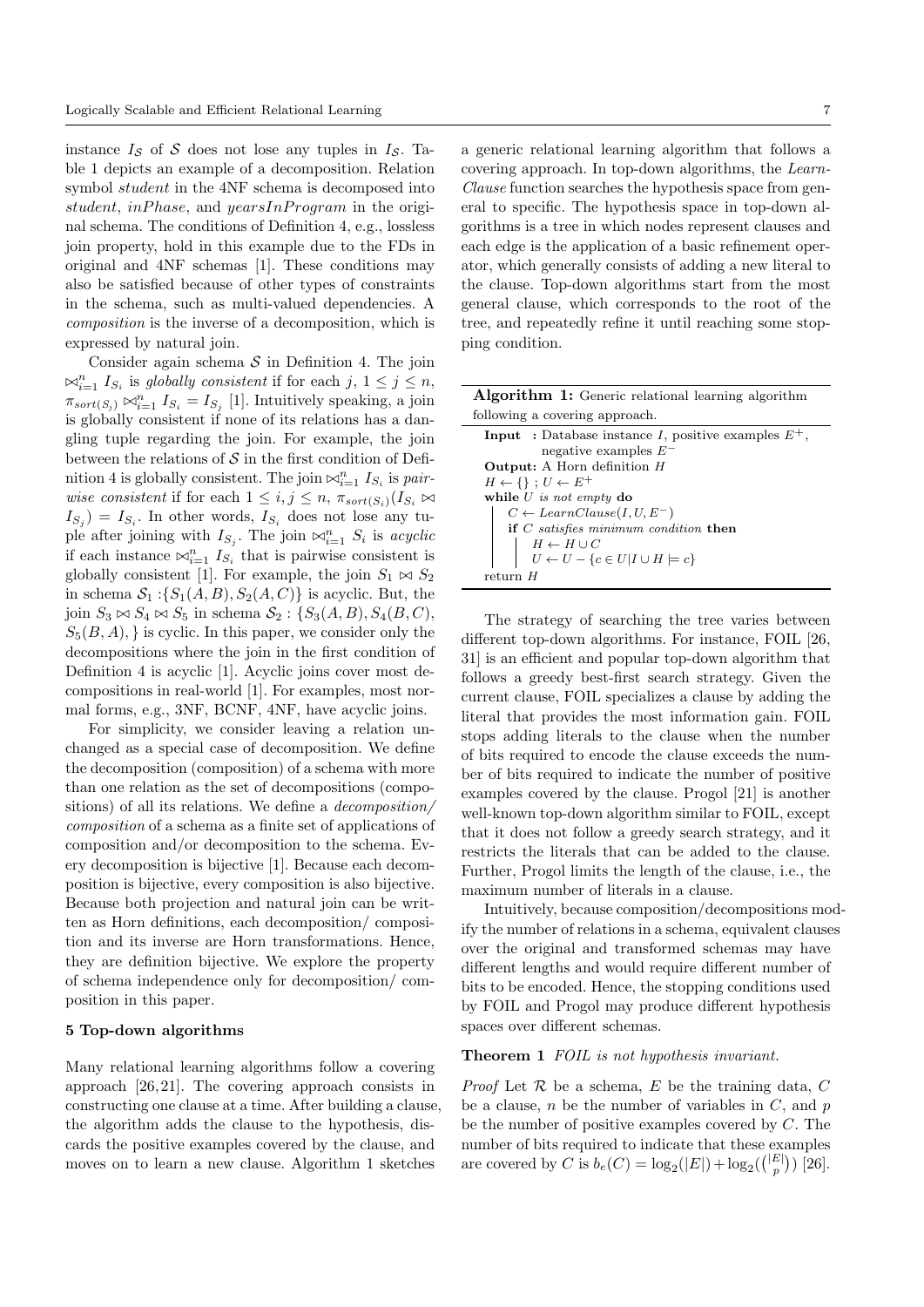The number of bits  $b_c(C)$  required to encode clause C is equal to the sum of the number of bits required to encode each literal in C, reduced by  $log_2(m!)$ , where  $m$  is the number of literals in  $C$ . The number of bits required to encode a literal is  $1 + \log_2(|\mathcal{R}|) + \log_2(n)$  [26]. A clause C is in hypothesis space  $\mathcal L$  if  $b_c(C) \leq b_e(C)$ .

Let relation  $R_1(A, B, C)$  be in  $\mathcal R$  and  $\tau : \mathcal R \to \mathcal S$ decompose  $R_1$  to  $S_1(A, B)$  and  $S_2(B, C)$ . Let  $T(A)$  be the target relation. Consider hypothesis  $h_{\mathcal{R}}: T(x) \leftarrow$  $R_1(x, y, z)$  over schema  $\mathcal{R}$ , whose mapped hypothesis is  $h_{\mathcal{S}} = \delta_{\tau}(h_{\mathcal{R}}) = T(x) \leftarrow S_1(x, y), S_2(y, z)$ . Then,  $b_c(h_{\mathcal{R}}) = 1 + \log_2(1) + \log_2(3) - \log_2(1!)$  and  $b_c(h_{\mathcal{S}}) =$  $(1 + \log_2(2) + \log_2(3)) + (1 + \log_2(2) + \log_2(3)) - \log_2(2!)$ .

Let  $|E| = 5$  and  $h_{\mathcal{R}}$  cover  $p = 2$  examples. Because  $h_{\mathcal{R}} \equiv h_{\mathcal{S}}$ , then  $b_e(h_{\mathcal{R}}) = b_e(h_{\mathcal{S}})$ . Let  $\mathcal{L}_{\mathcal{R}}^{FOIL}$  and  $\mathcal{L}_{\mathcal{S}}^{FOIL}$ <br>be the hypothesis spaces over  $\mathcal{R}$  and  $\mathcal{S}$ , respectively. Hypothesis  $h_{\mathcal{R}}$  is in  $\mathcal{L}_{\mathcal{R}}^{FOIL}$  because  $b_c(h_{\mathcal{R}}) \leq b_e(h_{\mathcal{R}})$ , but  $h_{\mathcal{S}}$  is not in  $\mathcal{L}_{\mathcal{S}}^{FOIL}$  because  $b_c(h_{\mathcal{S}}) > b_e(h_{\mathcal{S}})$ . Therefore, the hypothesis spaces over schemas  $R$  and  $S$  are not equivalent.

One may want to fix the problem of schema dependence in Progol by choosing different values for the maximum lengths over the original and transformed schemas. The following theorem proves that it is not possible to achieve equivalent hypothesis spaces by restricting the maximum length of clauses no matter what values are used over the original and transformed schemas. The proof can be found in [24].

Theorem 2 Progol is not hypothesis invariant.

#### 6 Bottom-up Algorithms

Bottom-up algorithms also follow the covering approach shown in Algorithm 1. However, their LearnClause function searches the hypothesis space from specific to general hypotheses. Given a positive example, bottom-up algorithms attempt to find the most specific clause in the hypothesis space, called bottom-clause, that covers the example, relative to the database instance [22, 23]. Then, they generalize these bottom-clauses to find definitions that cover as most positive and as fewest negative examples as possible. There are multiple bottom-up algorithms whose differences lie mainly in their generalization operator [22, 23, 4]. We consider two algorithms that are representative of the family of bottom-up algorithms: Golem [22] and ProGolem [23].

#### 6.1 Bottom-clause Construction

Let  $I_{\mathcal{R}}$  be a database instance over schema  $\mathcal{R}$ . The bottom-clause associated with positive example e, relative to  $I_{\mathcal{R}}$ , denoted by  $\perp_{e,I_{\mathcal{R}}}$ , is the most specific clause

over  $R$  that covers e, relative to  $I_R$ . A typical algorithm for computing bottom-clauses using inverse entailment is given in [21]. The algorithm starts with an empty clause, and iteratively adds literals to the clause. Given positive example  $T(a_1, \ldots, a_n)$ , it assigns a fresh variable  $u_i$  to each distinct constant and adds literal  $T(u_1, \ldots, u_n)$  to the head of the bottom-clause. The algorithm maintains the mapping between constants and variables. It then finds all tuples in the database that contain constants  $a_1, \ldots, a_n$ . For each tuple, the algorithm adds a new literal to the bottom-clause, where the predicate symbol is the tuple relation symbol and the terms are variables obtained by replacing  $a_1, \ldots, a_n$ in the tuple to their corresponding variables and assigning new variables to newly encountered constants in the tuple.In the following iterations, the algorithm searches the database for tuples that contain new constants and adds new literals to the bottom-clause. This algorithm may generate very long clauses after multiple iterations over a large database. A common method to restrict the number of iterations is to limit the maximum depth of the bottom-clause [21]. The depth of a variable  $x$ , denoted by  $d(x)$ , is 0 if it appears in the head of the clause, otherwise it is  $min_{v \in U_x} (d(v)) + 1$ , where  $U_x$  are the variables of literals in the body of the clause containing  $x$ . The depth of a literal is the maximum depth of the variables appearing in the literal. The depth of a clause is the maximum depth of the literals appearing in the clause. The algorithm creates literals of depth at most  $i$  in iteration  $i$ .

Example 8 This clause over the Original UW-CSE schema in Table 1 has depth 1:  $taLevel(x, y) \leftarrow ta(c, x, t)$ ,  $courseLevel(c, y)$ . The following clause for target relation *commonLevel(x, y)*, which says that students x and  $y$  assist with courses at the same level has depth 2:  $commonLevel(x, y) \leftarrow ta(c1, x, t1), ta(c2, y, t2),$ 

 $courseLevel(c1, l), courseLevel(c2, l).$ 

Bottom-clauses determine the hypothesis space of a bottomup algorithm: longer bottom-clauses allow the algorithm to explore larger number of definitions. To be schema independent, bottom-up algorithms must get equivalent bottom-clauses associated with the same example, relative to equivalent instances of the original and transformed schemas. Otherwise, these algorithms will not be hypothesis invariant. Using the depth parameter does not result in such equivalent bottom-clauses because the original and transformed schemas need different depths to create equivalent bottom-clauses.

Example 9 Let us compose and replace relations course-Level(crs, level) and  $ta(crs, stud, term)$  in the Original UW-CSE schema with *courseLevelTa(crs,level,stud,term)*.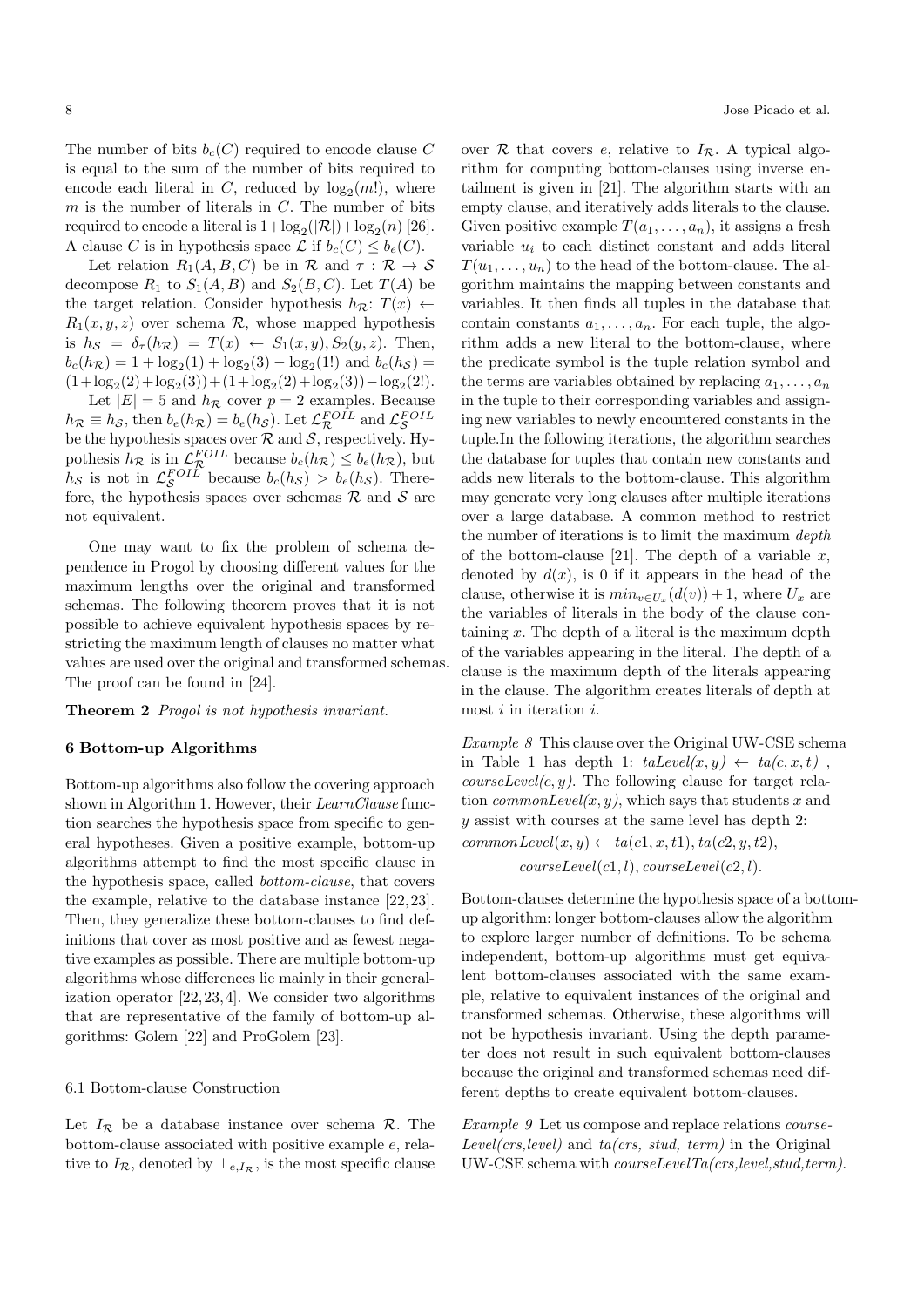commonLevel from Example 8 has the following definition over this schema, which has depth 1:

 $commonLevel(x, y) \leftarrow courseLevelTa(c1, l, x, t1),$  $courseLevelTa(c2, l, y, t2).$ 

If we set the maximum depth to 1, in the Original schema, the clause in Example 8 is not in the hypothesis language. But, under the new schema, the clause presented above is in the hypothesis language.

The following lemma proves that the bottom-clause construction algorithm is schema dependent even if different depth values are used across schemas.

Lemma 1 Bottom-clause construction is not schema independent.

## 6.2 Golem

In this section, we consider a bottom-up learning algorithm called Golem [22]. Golem, like other learning algorithms, follows a covering approach, as the one shown in Algorithm 1. Golem's LearnClause function follows a bottom-up approach, which is based on the least general generalization (lgg) operator. Given clauses  $C_1$  and  $C_2$ , the  $\log g$  of  $C_1$  and  $C_2$  is the clause C that is more general than  $C_1$  and  $C_2$ , but the least general such clause. The notion of generality is defined by  $\theta$ -subsumption. Therefore, clause C is more general than  $C_1$  if and only if C  $\theta$ -subsumes  $C_1$  (and similarly for  $C_2$ ). This notion of generality gives a computable generality relation. Further, the lgg of two clauses is unique. Because of the lack of space, for further details we refer the readers to [22].

Golem uses a special case of bottom-clause, where all literals of the clause are grounded. We call this type of clause the saturation. A saturation can be computed using the bottom-clause construction algorithm described above. Given the saturations for a pair examples, the operator that computes the lgg for the pair of saturations is called the relative least general generalization (rlgg). The lgg of a set of saturations is defined via pairwise operations, that is

 $lgg({C_1, ..., C_n}) = lg(gg({c_1, ..., C_{n-1}}), C_n)$ 

The order of pairwise *lggs* does not matter as the *lgg* operator is commutative and associative.

Given a database instance  $I$  and training examples  $E^+$  and  $E^-$ , Golem's *LearnClause* function learns a clause that covers the most positive and the fewest negative examples as possible. Algorithm 2 sketches this function. Intuitively, the algorithm first randomly selects a subset  $E_S^+$  of positive examples  $E^+$ . It then generates candidate clauses by computing the rlgg between every pair of examples in  $E_S^+$ . The algorithm considers only candidate clauses that satisfy some minimum

condition, e.g., minimum precision of a clause. It then greedily includes new examples into the generalization to create new candidate clauses. This algorithm uses the function  $Covers(C, E)$ , which returns the examples in  $E$  covered by clause  $C$ . The algorithm stops when no improvement can be done.

| Algorithm 2: Golem's LearnClause algorithm.                         |
|---------------------------------------------------------------------|
| <b>Input</b> : Database instance I, positive examples $E^+$ ,       |
| negative examples $E^-$ , parameter K.                              |
| <b>Output:</b> A new clause $C^*$ .                                 |
| $E_S^+ \leftarrow K$ randomly selected positive examples from $E^+$ |
| ${\bf C} = \{C = lgg(\perp_{e,I}, \perp_{e'I}) \mid e, e' \in$      |
| $E_S^+, C$ satifies minimum condition}                              |
| while $C$ is not empty $do$                                         |
| $C^* = \text{argmax}_{C \in \mathbf{C}} Score(C, E_S^+, E^-)$       |
| $E_S^+ = E_S^+ - \text{Covers}(C^*, E_S^+)$                         |
| $C = \{C = l \cdot q} (C^*, \perp_{e} I) \mid e \in$                |
| $E_S^+$ , C satifies minimum condition}                             |
| return $C^*$                                                        |

Theorem 3 The rigg operator is schema independent.

*Proof* Let  $\tau : \mathcal{R} \to \mathcal{S}$  be a bijective transformation that is a vertical composition/ decomposition between schemas  $\mathcal{R} = (\mathbf{R}, \Sigma_{\mathcal{R}})$  and  $\mathcal{S} = (\mathbf{S}, \Sigma_{\mathcal{S}})$ . Let I and J be instances of R and S, respectively, such that  $\tau(I) = J$ . Let T be the target relation, and  $e_1 = T(a_1, \dots, a_l)$  and  $e_2 = T(b_1, \dots, b_l)$  be two positive examples. Let  $(e_1 \leftarrow$  $I'_1$ ) and  $(e_2 \leftarrow I'_2)$  be the saturations under schema R for  $e_1$  and  $e_2$ , respectively, such that  $I'_1, I'_2 \subseteq I$ . Similarly, let  $(e_1 \leftarrow J'_1)$  and  $(e_2 \leftarrow J'_2)$  be the saturations under schema  $S$  for  $e_1$  and  $e_2$ , respectively, such that  $J_1',J_2'\subseteq J.$ 

We show that the result of the *rlgg* operator for examples  $e_1$  and  $e_2$  is equivalent under schemas  $\mathcal R$  and S. That is

$$
rlgg_{\mathcal{R}}(e_1, e_2) \equiv rlgg_{\mathcal{S}}(e_1, e_2)
$$

 $lgg((e_1 \leftarrow I'_1), (e_2 \leftarrow I'_2)) \equiv lg(g((e_1 \leftarrow J'_1), (e_2 \leftarrow J'_2))$ We know that  $(e_1 \leftarrow I'_1)$  and  $(e_2 \leftarrow I'_2)$  are clauses. Therefore,  $lgg((e_1 \leftarrow I'_1), (e_2 \leftarrow I'_2))$  is the set of pairwise lgg operations of compatible ground atoms in  $(e_1 \leftarrow$  $I'_1$  and  $(e_2 \leftarrow I'_2)$ . Two atoms are compatible if they have the same relation name. We show that the lgg of compatible ground atoms under schema  $R$  delivers equivalent results under schema S.

Let  $R \in \mathbf{R}$  be a relation in  $\mathcal R$  such that  $\tau(R) =$  $S_1, \dots, S_m, 1 \leq m \leq |\mathbf{S}|$ . Because of Corollary 4.3.2 in [5], we know that if  $\tau$  is bijective,  $\Sigma_{\mathcal{S}}$  contains inclusion dependencies between the join attributes of  $S_1, \cdots, S_m$ . Let  $r_1 = R(a_1, \dots, a_k)$  and  $r_2 = R(a'_1, \dots, a'_k)$  be two ground atoms in I. Then,  $\tau(r_1) = S_1(t_1), \cdots, S_m(t_m)$ and  $\tau(r_2) = S_1(t'_1), \cdots, S_m(t'_m)$  are ground atoms in J,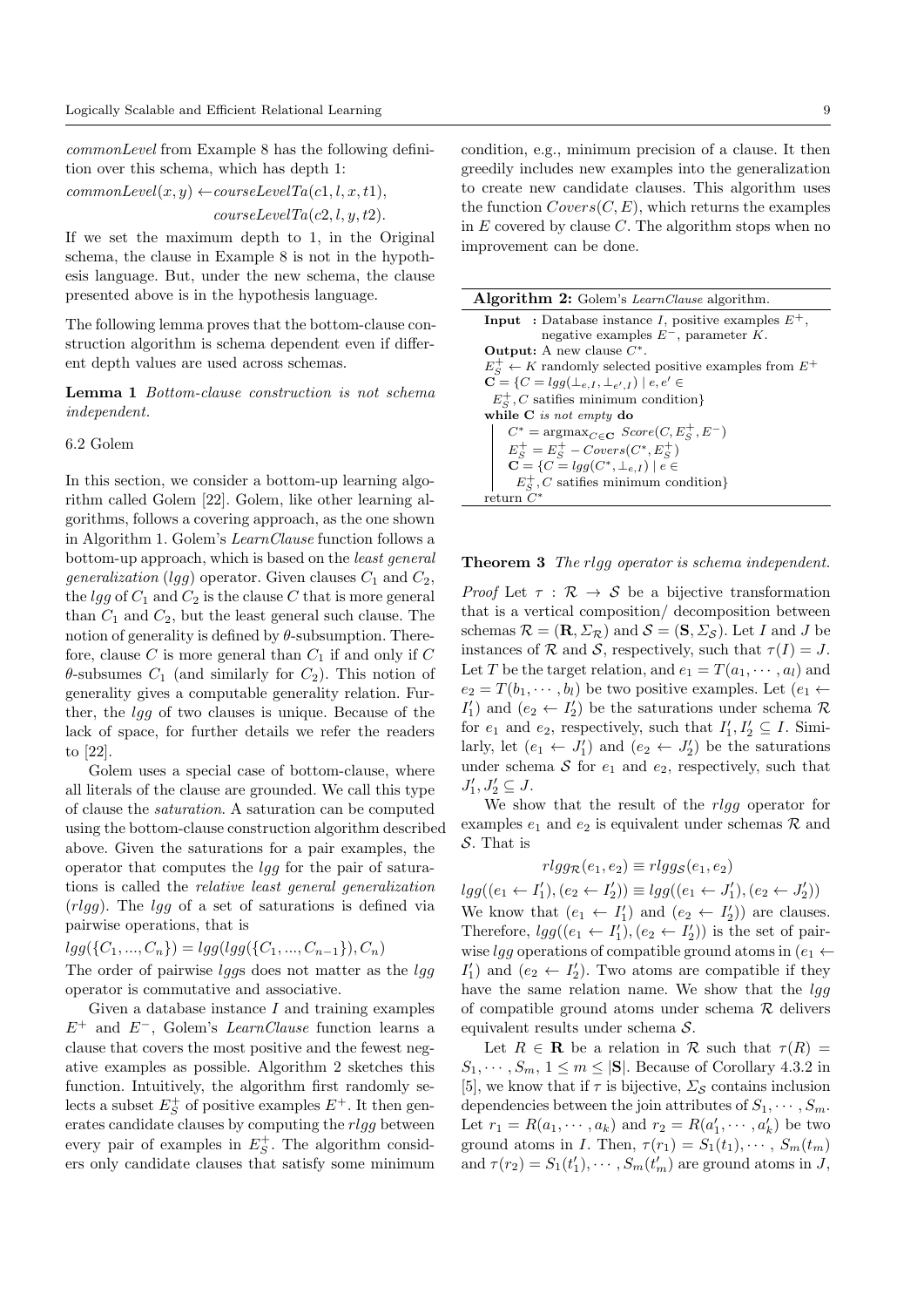where  $t_i$  and  $t'_i$ ,  $1 \leq i \leq m$ , are tuples. Then, the *lgg* of ground atoms  $r_1$  and  $r_2$  is defined as  $lgg(r_1, r_2) = R(lgg(a_1, a'_1), \cdots, lgg(a_k, a'_k))$ By applying transformation  $\tau$ , this is equivalent to  $S_1(s_1), S_2(s_2), \cdots, S_m(s_m)$ 

where  $s_i$  is a tuple that contains a subset of attributes in  $\{lgg(a_1, a'_1), \dots, lgg(a_k, a'_k)\}\$ for  $1 \leq j \leq m$ . By definition of the lgg operator, we get

$$
S_1(s_1), S_2(s_2), \cdots, S_m(s_m)
$$
  
= $lgg(S_1(t_1), S_1(t'_1)), \cdots, lg(g(S_m(t_m), S_m(t'_m)))$   
= $lgg(\tau(r_1), \tau(r_2))$ 

In Section 7.1 we show that the bottom-clause construction algorithm can be modified to be schema independent. Because the *rlgg* operator is also schema independent, Golem can achieve schema independence. However, Golem may generate very large clauses after each application of the  $r \log q$  operator. The reason is that the size of a clause generated by  $lgg(C_1, C_2)$ , where  $C_1$ and  $C_2$  are clauses, is bounded by  $|C_1| \cdot |C_2|$ . Let n be the number of positive examples to generalize and  $m$  be the maximum length of a bottom-clause. Then, the length of the clause generated by rlgg is bounded by  $O(m^n)$ , i.e., it grows exponentially in the number of positive examples covered. This results in exponential running time. Therefore, an algorithm that uses the *rlgg* operator, such as Golem  $[22]$ , cannot learn efficiently without making assumptions that do not hold over most real-world databases [23].

## 6.3 ProGolem

ProGolem is a bottom-up algorithm that can run efficiently over small or medium databases without making generally unrealistic assumptions [23]. To explore the hypothesis space and generalize clauses efficiently, Pro-Golem assumes that clauses are ordered. An ordered clause is a clause where the order and duplication of literals matter. If clause  $C$  is considered an ordered clause, then it is denoted as  $\overrightarrow{C}$ . For instance, clauses  $\overrightarrow{C} = T(x) \leftarrow P(x), Q(x), \overrightarrow{D} = T(x) \leftarrow Q(x), P(x),$ and  $\vec{E} = T(x) \leftarrow P(x), P(x), Q(x)$  are all different.

ProGolem uses the asymmetric relative minimal generalization (armg) operator to generalize clauses. Pro-Golem's *LearnClause* function first generates the bottomclause associated with some positive example. Then, it performs a beam search to select the best clause generated after multiple applications of the armg operator. More formally, given clause  $\check{C}$ , ProGolem randomly where formally, given clause  $\cup$ , I locolem randomly picks a subset  $E_S^+$  of positive examples to generalize  $\vec{C}$ . picks a subset  $E_S$  of positive examples to generalize  $\infty$ .<br>For each example e' in  $E_S^+$ , ProGolem uses the *armg* operator to generate a candidate clause  $\overrightarrow{C}$ , which is more

general than  $\overrightarrow{C}$  and covers  $e'$ . It then selects the highest scoring candidate clauses to keep in the beam and iterates until the clauses cannot be improved. The beam search requires an evaluation function to score clauses. One may select an evaluation function that is agnostic of the schema used, such as coverage, which is the number of positive examples minus the number of negative examples covered by the clause.

| <b>Algorithm 3:</b> $ARMG$ algorithm.                                               |
|-------------------------------------------------------------------------------------|
| <b>Input</b> : Bottom-clause $\perp_{e,I_{\mathcal{R}}}$ , positive example e'.     |
| <b>Output:</b> An ARMG of $\perp_{e,I_{\mathcal{R}}}$ that covers e'.               |
| $\overrightarrow{C}$ is $\perp_{e,I_{\mathcal{R}}} = T \leftarrow L_1, \cdots, L_n$ |
| while there is a blocking atom $L_i$ w.r.t. e' in the body of                       |
| $\vec{c}$ do                                                                        |
| Remove $L_i$ from $\vec{C}$                                                         |
| Remove atoms from $\vec{C}$ which are not                                           |
| head-connected                                                                      |
| Return $\vec{c}$                                                                    |

We now explain the armg operator in detail. Let  $\perp_{e,I_{\mathcal{R}}}$  be the bottom-clause associated with example e, relative to  $I_R$ . Let  $\overrightarrow{C} = T \leftarrow L_1, \cdots, L_n$  be the ordered version of  $\perp_{e,I_{\mathcal{R}}}$ . Let  $e'$  be another example.  $L_i$  is a blocking atom iff  $i$  is the least value such that for all substitutions  $\theta$  where  $e' = T\theta$ , the clause  $\overrightarrow{C'}\theta = (T \leftarrow$  $L_1, \dots, L_i$ ) $\theta$  does not cover  $e'$ , relative to  $I_{\mathcal{R}}$  [23]. Algorithm 3 shows the  $ARMG$  algorithm, which implements the *armg* operator. Given the bottom-clause  $\perp_{e,I_{\mathcal{R}}}$  and a positive example  $e'$ ,  $armg$  drops all blocking atoms from the body of  $\perp_{e,I_{\mathcal{R}}}$  until  $e'$  is covered. After removing a blocking atom, some literals in the body may not have any variable in common with the other literals in the body and head of the clause, i.e., they are not head-connected. ARMG also drops those literals. For ProGolem to be schema independent, the armg operator must return equivalent clauses given equivalent input clauses over original and transformed databases.

Example 10 Consider the following equivalent definitions for target relation hardWorking over the Original and 4NF UW-CSE schema in Table 1, respectively:

 $hard Working(x) \leftarrow student(x), inPhase(x, prelim),$  $yearsInProgram(x, 3)$ 

 $hardWorking(x) \leftarrow student(x, prelim, 3).$ 

Assume that armg wants to generalize these clauses to cover example  $e'$ . Let  $e'$  satisfy literal student(x) but does not satisfy  $inPhase(x, prelim)$ . The army operator keeps literal  $student(x)$  in the first clause, but it eliminates  $student(x, prelim, 3)$  from the second clause. Hence, it delivers non-equivalent generalizations.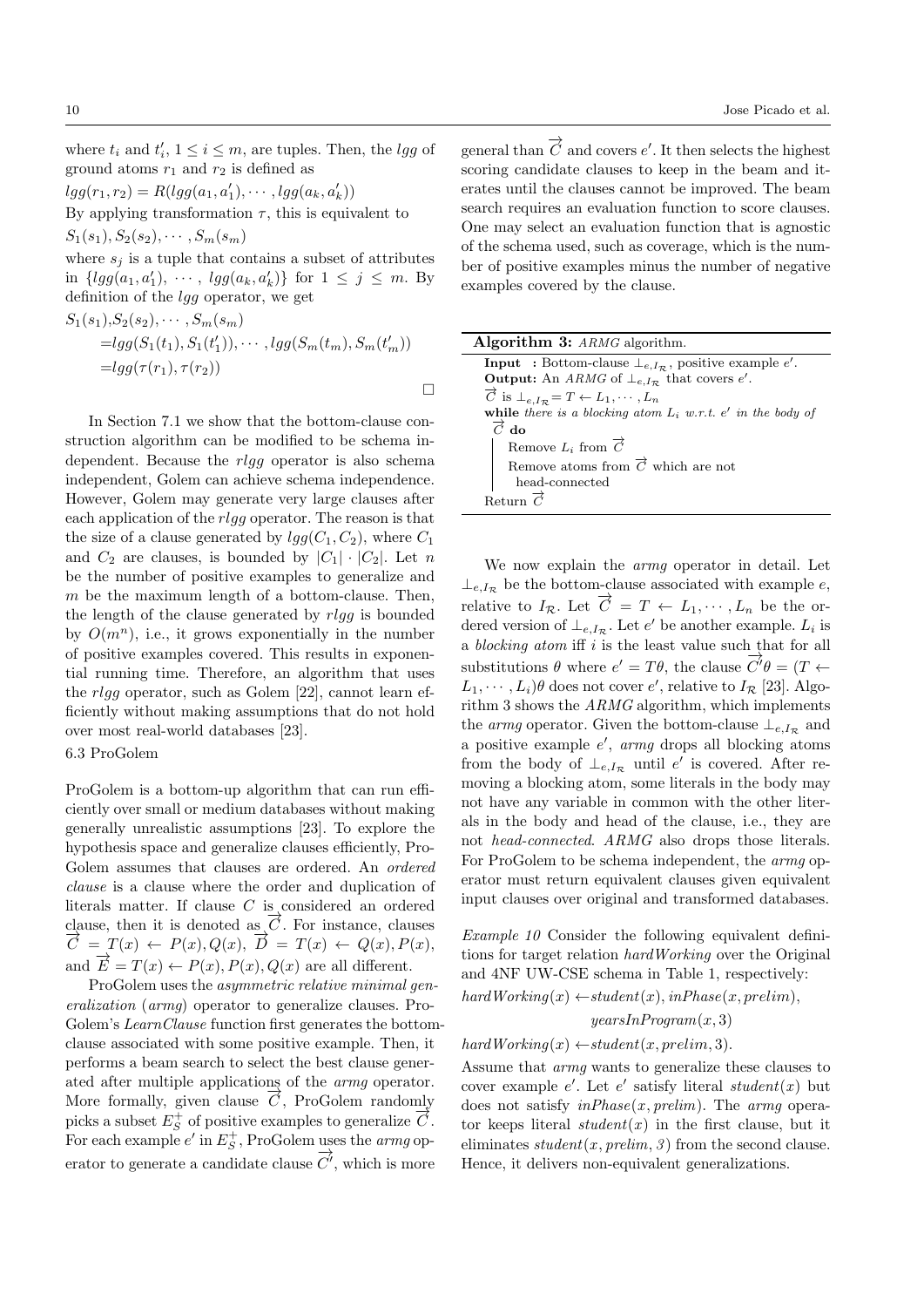Thus, neither bottom-clause construction nor generalization phases in ProGolem are schema independent.

Theorem 4 ProGolem is not schema independent.

#### 7 Castor

This section presents Castor, a bottom-up relational learning algorithm. Castor uses the covering approach presented in Algorithm 1. It follows the same search strategy as ProGolem, but integrates INDs into the bottom-clause construction and generalization algorithms to achieve schema independence. If we apply the INDs in schema R to Horn clause  $h_{\mathcal{R}}$  over R, we get an equivalent Horn clause that has a similar syntactic structure to its equivalent Horn clauses in decomposition/ compositions of  $\mathcal{R}$  [1]. For example, consider schema  $\mathcal{R}_2$ :{ $R_1(A, B), R_2(A, C)$ } with the IND  $R_1[A] = R_2[A]$ and the clause  $h_{\mathcal{R}_2} : T(x) \leftarrow R_1(x, y)$ . Because each value in  $R_1[A]$  also appears in  $R_2[A]$ , we can rewrite  $h_{\mathcal{R}_2}$  as  $g_{\mathcal{R}_2} : T(x) \leftarrow R_1(x, y), R_2(x, z)$ . Now, consider a composition of  $\mathcal{R}, \mathcal{S}_2$  : $\{S_1(A, B, C)\}\$ . The clause  $h_{\mathcal{S}_2}$  :  $T(x) \leftarrow S_1(x, y, z)$  over  $S_2$  is equivalent to both  $h_{\mathcal{R}_2}$ and  $g_{\mathcal{R}_2}$ ,  $g_{\mathcal{R}_2}$  and  $h_{\mathcal{S}_2}$  have also similar syntactic structures: there is a bijection between the distinct variables in  $g_{\mathcal{R}_2}$  and  $h_{\mathcal{S}_2}$ . However, such bijection does not exist between  $h_{\mathcal{R}_2}$  and  $h_{\mathcal{S}_2}$ . As learning algorithms modify the syntactic structure of clauses to learn a target definition and  $h_{\mathcal{R}_2}$  and  $h_{\mathcal{S}_2}$  have different syntactic structures, these algorithms may modify them differently and generate non-equivalent clauses. For instance, assume that an algorithm renames variable z to x in  $h_{\mathcal{S}_2}$ to generate clause  $h'_{\mathcal{S}_2} : T(x) \leftarrow S_1(x, y, x)$ . This algorithm cannot apply a similar change to  $h_{\mathcal{R}_2}$  as  $h_{\mathcal{R}_2}$ does not have any corresponding variable to z. But, the algorithm can apply the same modification to  $g_{\mathcal{R}_2}$  and generate an equivalent Horn clause to  $h'_{\mathcal{S}_2}$ . Moreover, as INDs generally reflect important relationships, they can be used by the algorithm for improving the effectiveness of the learned definitions.

Castor's LearnClause function is shown in Algorithm 4. It first generates the bottom-clause associated with some positive example using the modified bottomclause construction algorithm presented in Section 7.1. It minimizes the bottom-clause using the procedure explained in Section 7.5. Then, it performs a beam search to select the best candidate after multiple applications of the modified ARMG algorithm, explained in Section 7.2.1. Finally, it reduces the best candidate using the algorithm explained in Section 7.2.2.

7.1 Castor Bottom-Clause Construction

Castor selects a positive example and constructs its bottom-clause by following the normal procedure of

| <b>Algorithm 4:</b> Castor's <i>LearnClause</i> algorithm.                   |  |  |  |  |
|------------------------------------------------------------------------------|--|--|--|--|
| <b>Input</b> : Database instance I, positive examples $E^+$ ,                |  |  |  |  |
| negative examples $E^-$ , parameters K and N.                                |  |  |  |  |
| <b>Output:</b> A new clause $C$ .                                            |  |  |  |  |
| $\overrightarrow{C} \leftarrow$ Castor_BottomClause(first example in $E^+$ ) |  |  |  |  |
| $\vec{C} \leftarrow Minimize(\vec{C}) : BC \leftarrow {\vec{C}}$             |  |  |  |  |
| repeat                                                                       |  |  |  |  |
| $BestScore \leftarrow$ highest score of candidates in BC                     |  |  |  |  |
| $E_s^+ \leftarrow K$ randomly selected positive examples                     |  |  |  |  |
| from $E^+$                                                                   |  |  |  |  |
| $NC = \{\}$                                                                  |  |  |  |  |
| foreach <i>clause</i> $C \in BC$ do                                          |  |  |  |  |
| foreach $e' \in E_S^+$ do                                                    |  |  |  |  |
| $C' \leftarrow Castor\_ARMG(C, e')$                                          |  |  |  |  |
| if $Score(C') > BestScore$ then                                              |  |  |  |  |
| $  \quad NC \leftarrow NC \cup C'$                                           |  |  |  |  |
| $BC \leftarrow$ highest scoring N candidates from NC                         |  |  |  |  |
| until $NC = \{\}$                                                            |  |  |  |  |
| $C' \leftarrow$ highest scoring candidate in BC                              |  |  |  |  |
| Return <i>Castor_Reduce</i> ( $C', I, E^-$ )                                 |  |  |  |  |

bottom-clause construction: at each iteration, it selects a relation and adds one or more literals of that relation to the bottom-clause. Let relation symbol  $R$  in the schema  $\mathcal R$  be decomposed to relation symbols  $S_1 \dots S_n$ in the transformed schema  $S$ . If the bottom-clause construction algorithm considers tuple  $r$  in an instance of R,  $I_R$ , it must also examine tuples  $s_1, \ldots, s_n$  in instances  $I_{S_1}, \ldots, I_{S_n}$ , respectively, such that  $\bowtie_{i=1}^n [s_i]$  $r = r$ , to ensure the produced bottom-clauses over both schemas are equivalent. After the bottom-clause construction algorithm replaces the constants with variables in these bottom-clauses, it generates equivalent bottom-clauses over  $R$  and  $S$ . Hence, if Castor examines tuple  $s_j \in I_{S_j}$ , it should find tuples  $s_i \in I_{S_i}$  whose natural join with  $s_j$  creates tuple r. One approach is to find all relations  $S_i$  that have some common attributes with  $S_i$  as they have some tuples that join with  $s_i$ and produce r. However, designers may rename the attributes on which  $S_1 \ldots S_n$  join. For instance, relations student, inPhase, and yearsInProgram in the original schema join over attribute *stud* to create relation *stu*dent in the 4NF schema in Table 1. The database designer may rename attribute stud to name in relation student. Hence, this approach is not robust against attribute renaming. According to Definition 4, there are INDs with equality between the join attributes of relation symbols  $S_1 \ldots S_n$ . We use INDs with equality between the attributes in schema  $S$  to find tuples  $s_i$ . To simplify our notations, we assume that the join between relations in  $\mathcal S$  is still natural join. Our results extend for composition joins that are equi-join.

**Definition 5** The inclusion class N in schema  $S$  is the maximal set of relation symbols in  $S$  such that for each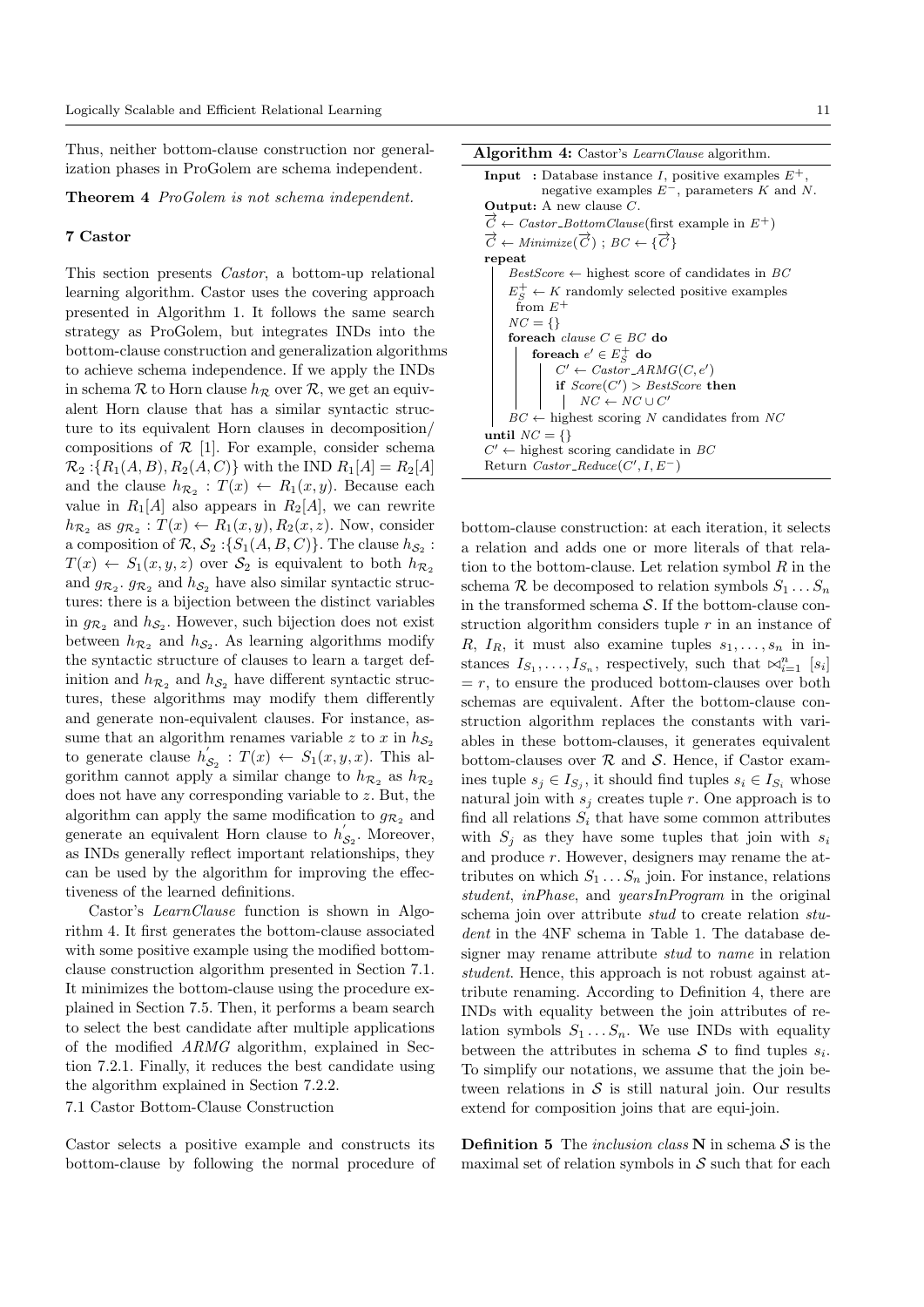$S_i, S_j \in \mathbf{N}, i \neq j$ , there is a sequence of INDs  $S_k[X_k] =$  $S'_{k}[X_{k}], i \leq k \leq j$ , in S such that

- $X_k = sort(S_k) \cap sort(S'_k).$
- $S_{k+1} = S'_k$  for  $i \le k \le j-1$ .

Castor first constructs the inclusion classes in the input schema  $\mathcal S$ . Assume that the algorithm generates a bottom-clause relative to an instance of schema S. Also, assume that the algorithm has just selected relation  $I_{S_i}$  and added literal  $L_i$  to the bottom-clause based on some tuple  $s_i$  of  $I_{S_i}$ . Let  $S_i$  be a member of inclusion class N in S. For each constraint  $S_j[X] = S_i[X]$ between the members of N, Castor selects all tuples  $s_j$  of relation  $I_{S_j}$ ,  $i \neq j$  such that  $\pi_X(s_j) = \pi_X(s_i)$ . It applies the same process for  $s_i$  until it exhausts the INDs between the members of N. As the join between  $S_1 \ldots S_n$  is pairwise consistent, this method efficiently finds the all tuples  $s_1, \ldots, s_n$  that participate in the join and none of them is a dangling tuple with regard to the full join. Otherwise, Castor must check the join condition for each pair of tuples.

Example 11 Consider an instance of the original UW-CSE schema in Table 1 with tuples  $s_1$  : student(Abe),  $s_2$ :inPhase(Abe,prelim) and  $s_3$ :yearsInProgram(Abe,2). Given INDs student/stud $\hat{j} = inPhase[stud]$  and  $student[stud] = yearsInProgram[stud]$  hold in this schema, student, inPhase, and yearsInProgram constitute an inclusion class. Let Castor select tuple  $s_1$  during the bottomclause construction. As  $\pi_{stud}(s_1) = \pi_{stud}(s_2)$  and  $\pi_{stud}(s_1)$  $=\pi_{stud}(s_3)$ , Castor adds tuples  $s_2$  and  $s_3$  to the bottomclause.

The INDs between relations in a inclusion class may form a cycle.

**Definition 6** A set of INDs with equality  $\lambda$  over schema S is cyclic if there is a sequence  $S_i[X_i] = S'_i[Y_i]$ ,  $1 \leq$  $i \leq n$ , in  $\lambda$  such that

- $S_{i+1} = S_i'$  for  $1 \le i \le n-1$  and  $S_1 = S_n'$ .
- There is an i where  $Y_i \neq X_{i+1}$ .

If the INDs induced by the inclusion class  $N$  are cyclic, Castor may have to examine a lot more tuples than the case where the INDs of N are not cyclic. For example, consider schema  $S_1$  with relations  $S_1(A, B)$ ,  $S_2(B, C)$ , and  $S_3(C, A)$ . The set of INDs  $S_1[B] = S_2[B], S_2[C] =$  $S_3[C]$ , and  $S_3[A] = S_1[A]$  is cyclic. Consider tuples  $s_1$ ,  $s_2$ , and  $s_3$  such that  $\pi_B(s_1) = \pi_B(s_2)$  and  $\pi_C(s_2) =$  $\pi_C(s_3)$ . We may not have  $\pi_A(s_3) = \pi_A(s_1)$ . Hence, Castor has to scan many tuples in  $S_3$  to find a tuple  $s'_3$  that satisfies both  $\pi_C(s_2) = \pi_C(s_3')$  and  $\pi_A(s_3') = \pi_A(s_1)$ . The following proposition shows that if the composition join in Definition 4 is acyclic, the INDs with equality in the decomposed schema are not cyclic. Thus, Castor does not face the aforementioned issue.

**Proposition 2** Give schema  $\mathcal{R}$  with a single relation symbol  $R$  and its decomposition  $S$  with relation symbols  $S_1, \ldots, S_n$ , if the join  $\bowtie_{j=1}^n [S_1, \ldots, S_n]$  is acyclic, the INDs with equality  $\lambda$  in Definition 4 are not cyclic.

Proof Because the join is acyclic, there is a join tree for it whose nodes are  $S_i$ ,  $1 \leq i \leq n$  such that (i) every edge  $(S_i, S_j)$  is labeled by the set of attributes  $sort(S_i) \cap$ sort( $S_j$ ) and (ii) for every pair  $S_i$ ,  $S_j$  of distinct nodes, for each attribute  $A \in sort(S_i) \cap sort(S_j)$ , each edge along the unique path between  $S_i$  and  $S_j$  includes label A. As the IND with equalities  $\lambda$  are defined over the common attributes of  $S_i$  and  $S_j$ ,  $\lambda$  are acyclic.  $\Box$ 

Given  $S_i, S_j \in \mathbb{N}$ , too many tuples from a relation  $I_{S_j}$ may join with the current tuple  $s_i \in I_{S_i}$ , which may result in an extremely large bottom-clause. One may limit the maximum number of tuples that can join with the current tuple to a reasonably large value. We use the value of 10 in our reported experiments. After finding the joint tuples, for each tuple  $s_i$ , Castor creates a ground literal  $L_i$ . If a constant in  $L_i$  has been already seen, the algorithm replaces it in  $L_i$  with the variable that was assigned to that constant. Otherwise, it assigns a fresh new variable for that constant in  $L_i$ . Finally, the algorithm adds  $L_j$  to the bottom-clause. Because inclusion classes are maximal, each relation symbol belongs to at most one inclusion class. After exhausting all INDs with equality between the members of N, Castor returns to the typical procedure of bottom-clause construction. Castor may scan more relations than other bottom-clause construction algorithms to find tuples that satisfy the INDs at the end of each iteration. But, a schema usually has a relatively small number of INDs. We show in Sections 7.5 and 9 that using an RDBMS implementation, Castor bottom-clause construction algorithm runs faster than other algorithms.

As explained in Section 6.1, the bottom-clauses may get too large. We propose a modification of the original bottom-clause construction algorithm so that the stopping condition is based on the maximum number of distinct variables in a bottom-clause. At the end of each iteration, Castor checks how many distinct variables are in the bottom-clause. If this number is less than an input parameter, Castor continues to the next iteration and stops otherwise. Intuitively, since the number of distinct variables in equivalent Horn clauses over composition/ decomposition are equal, this condition helps Castor to return equivalent bottom-clauses over composition/ decomposition. The following Lemma states that Castor bottom-clause construction algorithm is schema independent.

**Lemma 2** Let  $\tau : \mathcal{R} \to \mathcal{S}$  be a composition/ decomposition, I be an instance of R, and  $\perp_{e,I}$  and  $\perp_{e,\tau(I)}$  are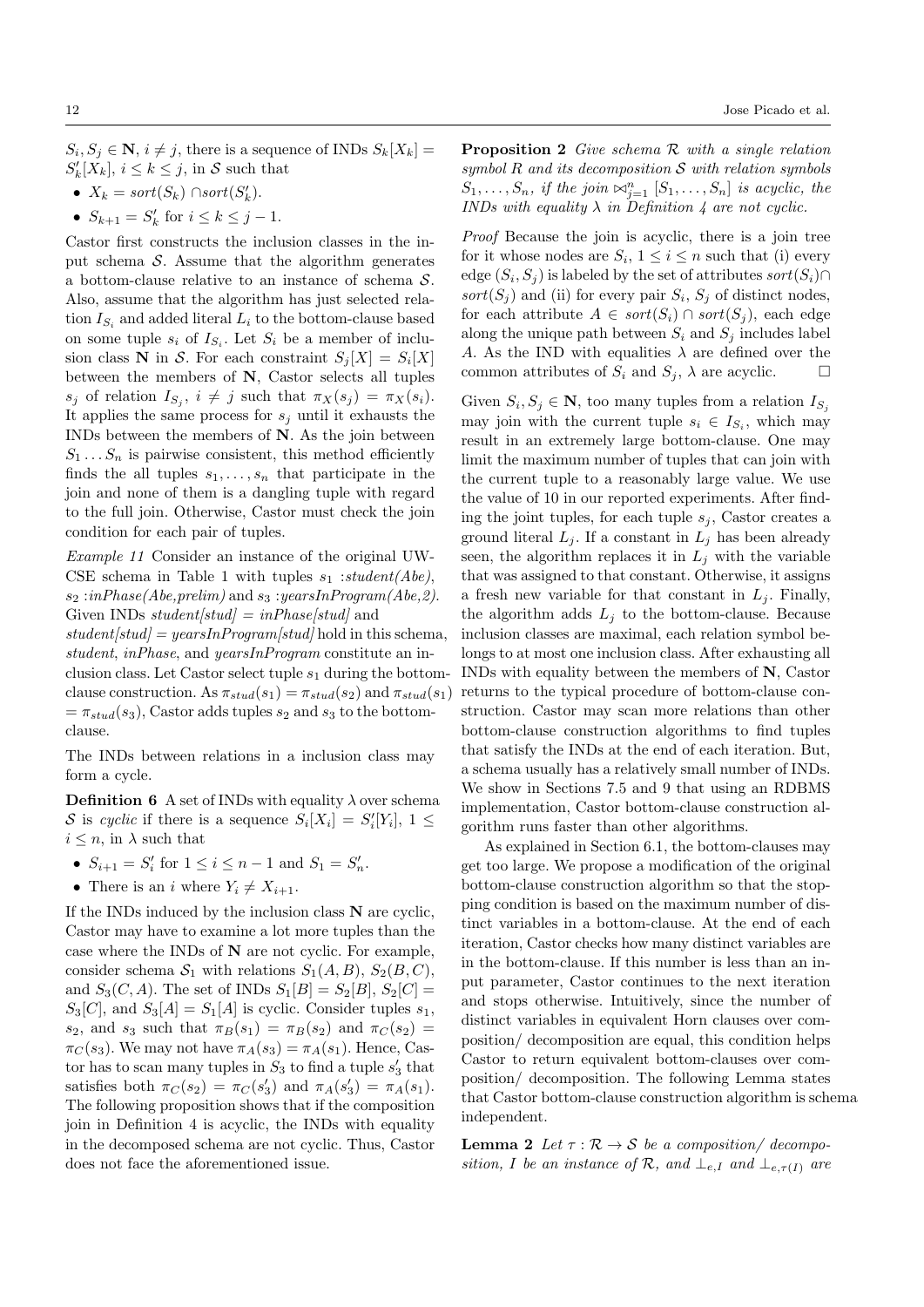bottom-clauses generated by Castor for example e relative to I and  $\tau(I)$ , respectively. We have  $\bot_{e,I} \equiv \bot_{e,\tau(I)}$ .

*Proof* Assume that  $\tau$  decomposes  $I_R$  to relations  $I_{S_1}$ ,  $\ldots, I_{S_m}$ . Let the constants in e appear in a subset of relation  $I_R$  denoted as  $I_R^e$ . Thus, the constants in e must also appear in at least a subset of one relation in  $\tau(I)_{S_1}, \ldots, \tau(I)_{S_m}$ , shown as  $\tau(I)_{S_i}^e$ ,  $1 \leq i \leq m$ . The algorithm examines all tuples in  $I_R^e$  and  $\tau(I)_{S_i}^e$  at the same iteration. Let  $L$  be the set of literals that the algorithm adds to  $\perp_{e,I}$  based on tuples in  $I_R^e$ . By applying INDs at the end of iteration, the algorithm considers all tuples  $s_j$  in  $I_{S_1}, \ldots, I_{S_m}$  such that  $\bowtie_{j=1}^n [s_i] = r$  for every  $r \in I_R^e$ . Hence, it will create equivalent clauses at the end of iteration. In the following iterations, as the algorithm selects tuples in I and  $\tau(I)$  using the same set of constants, it adds equivalent literals to the clauses over I and  $\tau(I)$ . Because the algorithm uses a one-toone mapping from variables to constants, the clauses over I and  $\tau(I)$  will be equivalent when the algorithm stops. The theorem is similarly proved for composition. Hence, it holds for composition/ decomposition.  $\square$ 

## 7.2 Castor Generalization

## 7.2.1 ARMG Algorithm

Castor modifies Algorithm 3 to compute equivalent armgs over composition/ decomposition. Before we explain the Castor generalization algorithm, we define some concepts. Given clause  $\overrightarrow{C}$  and literal  $R(u)$  in  $\overrightarrow{C}$ , we call  $u$  that may contain both variables and constants a free tuple. We extend the definitions of projection  $\pi$  and natural join  $\bowtie$  operators over free tuples in natural manner. A canonical database instance of clause  $\overline{C}$ , shown as  $I^{\vec{C}}$ , is the database instance whose tuples are the free tuples in  $\vec{C}$  [1]. In other words, relation  $I_R$  in  $I^{\vec{C}}$ has free tuple u if literal  $R(u)$  is in  $\vec{C}$ . In each iteration of the algorithm, Castor ensures that the canonical database instance of clause  $\overline{C}$  always satisfies the INDs of the schema. Assume the algorithm is applied on instance  $I_{\mathcal{R}}$  of schema  $\mathcal{R} = (\mathbf{R}, \Sigma)$ . Immediately after removing a blocking atom  $L_i$  from clause  $\vec{C}$  in Algorithm 3, Castor examines all remaining literals in  $\dot{C}$  and finds the ones whose relation symbols participate in an IND with equality in  $\Sigma$ . More precisely, let  $R_1(u_1)$  be a literal and  $\lambda_{R_1} \subseteq \Sigma$  be the set of INDs with equality in which  $R_1$  participates. For each IND  $R_1[X] = R_2[X]$ in  $\lambda_{R_1}$ , if there is **not** a literal with relation symbol  $R_2$ in  $\overrightarrow{C}$ , Castor eliminates literal  $R_1(u_1)$  from  $\overrightarrow{C}$ . Otherwise, assume that  $\vec{C}$  contains literal  $R_2(u_2)$ . If for all literals  $R_2(u_2)$ , we have  $\pi_X(u_1) \neq \pi_X(u_2)$ , Castor removes literal  $R_1(u_1)$ . Castor checks these conditions

for every literal in  $\vec{C}$  and all its corresponding INDs. Castor increases the time complexity of Algorithm 3 by a factor of  $O(|C_{max}|^2|\lambda|)$ , where the  $|C_{max}|$  is the size of the largest candidate clause and  $|\lambda|$  is the number of INDs with equality in the schema.

Example 12 Consider again the definitions for target relation hardWorking from Example 10 over the Original and 4NF UW-CSE schemas in Table 1. Let the INDs student[stud] = inPhase[stud] and student[stud]  $= \text{yearsInProgram}[\text{stud}]$  hold in the Original schema. Assume that Castor wants to generalize these clauses to cover example  $e'$ , which satisfies  $student(x)$  but does not satisfy  $inPhase(x, prelim)$ . Castor removes  $inPhase$ literal from the first clause and then removes literals with relation symbols *student* and *yearsInProgram* due to the INDs in the Original schema. It also removes student(x, prelim, 3) from the second clause. Hence, it returns equivalent generalizations.

## Lemma 3 Castor's ARMG is schema independent.

*Proof* Let  $\tau : \mathcal{R} \to \mathcal{S}$  be a decomposition from schema  $\mathcal{R} = (\mathbf{R}, \Sigma_{\mathcal{R}})$  and  $\mathcal{S} = (\mathbf{S}, \Sigma_{\mathcal{S}})$ . Let  $\tau$  map each relation  $R_i \in \mathbf{R}$  to relations  $S_{i_1} \ldots S_{i_m} \in \mathbf{S}$ . Assume that the input to the  $ARMG$  algorithm over schema  $R$  is the bottom-clause for seed example e, denoted as  $C_{\mathcal{R}}$ , which is in the form of  $T(w) \leftarrow L_1(u_1), \cdots, L_n(u_n)$ . The input to the algorithm over schema  $S$  is the bottom-clause for seed example e, denoted as  $\overrightarrow{C_s}$ , which is in the following form:  $T(w) \leftarrow P_1(v_1), \cdots, P_k(v_k)$ .  $\overrightarrow{C_R}$  and  $\overrightarrow{C_S}$  are generated by the Castor bottom-clause construction algorithm and according to Lemma 2 are equivalent. They also do not contain any redundant literal.

The mapping between equivalent clauses over  $R$  and  $S, \delta_{\tau}$ , that is associated with  $\tau$  projects each literal with  $\overrightarrow{C}$ ,  $\overrightarrow{C}_{\tau}$ , that is associated with r projects each neeral with relation symbols  $S_{i_1}$ ...  $S_{i_m}$  in the clause  $\overrightarrow{C_S}$ . Hence, there is a bijective mapping M that maps each literal  $R_i(u_l)$  in the body of  $\overrightarrow{C_R}$  to a set of literals  $S_{i_1}(v_j) \dots S_{i_m}(v_{j+(i_m-i_1)})$ in the body of  $\overrightarrow{C_s}$ . Moreover, according to Lemma 2, a literal  $L_l$  appears before  $L_o$  in the body of  $C_R$  iff all literals in  $M(L_l)$  appear before the ones in  $M(L_o)$  in  $\overrightarrow{C_S}$ . The mapping  $\delta$  only projects each literal with relation symbol  $R_i(u_l)$  to a set of literals in  $M(R_i(u_l))$ . Hence, the free tuples in every pair of literals  $L_l$  and  $L_o$  in  $\overrightarrow{C_R}$ have a variable in common iff the sets of free tuples in  $M(L_l)$  and  $M(L_o)$  have a shared variable. Otherwise,  $\overrightarrow{C_{\mathcal{R}}}$  and  $\overrightarrow{C_{\mathcal{S}}}$  are not equivalent.

Assume that Castor removes literal  $L_b$  in  $\vec{C}_R$  because it is the blocking atom in the current iteration. Let the positive example considered for this iteration of the algorithm be  $e'$ . If  $L_b$  is the blocking atom, the sub-clause of  $\vec{C}_R$  up to and excluding  $L_b$  covers  $e'$  and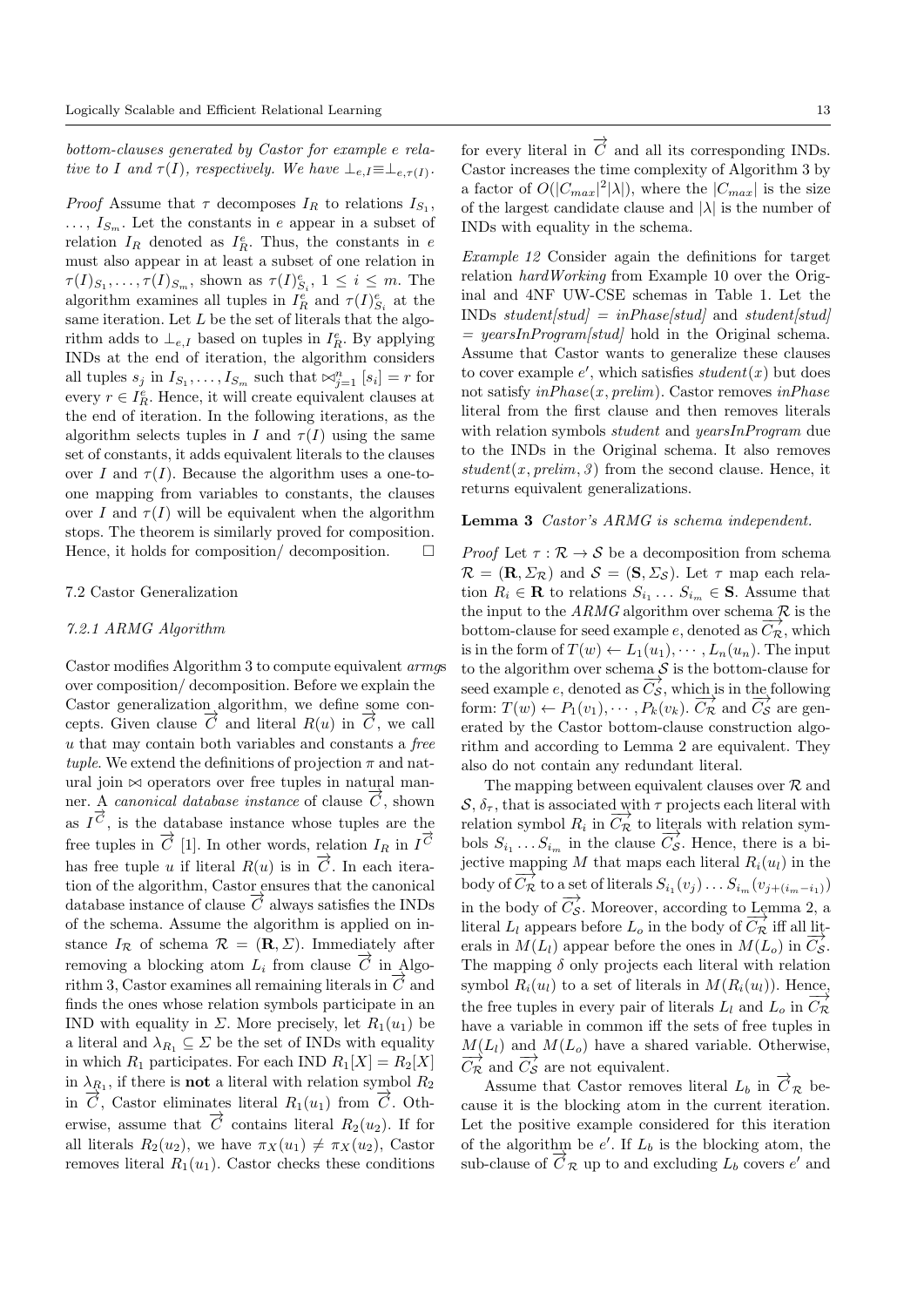the one up to and including  $L_b$  does not cover  $e'$ . Because mapping  $M$  preserves the order of literals, the sub-clause of  $\vec{C}_{\mathcal{S}}$  up to and excluding  $L_b$  covers  $e'$  and the one up to and including literals in  $M(L_b)$  does not cover it. Hence, at least one literal in  $M(L_b)$  is a blocking atom in  $\vec{C}_{S}$ . If the algorithm removes this literal, it also drops the rest of literals in  $M(L_b)$ . This is because the free tuples of these literals do not satisfy the IND between relation symbols of  $M(L_b)$  in the canonical database instance of  $\vec{C}_{\mathcal{S}}$  after removing the blocking atom in  $\overrightarrow{C}_{\mathcal{S}}$ . Similarly, if one of the literals in  $M(L_b)$ is a blocking atom,  $L<sub>b</sub>$  will be also a blocking atom. In this case, the ARMG algorithm will also remove the non-blocking atoms in  $M(L_b)$  that are not member of  $M(L_o)$ ,  $L_b \neq L_o$  as they do not satisfy any IND after removing the blocking atom.

Assume that a literal  $L_l$  is removed because it does not satisfy any IND in the canonical database instance of  $\overline{C}_R$  immediately after dropping the blocking atom  $L<sub>b</sub>$ . Let the IND between the relation symbol of  $L<sub>b</sub>$  and the relation symbol of  $L_l$  be  $\Sigma_1$ . Because  $\tau$  preserves the INDs between relations in R, there is also an IND  $\Gamma_1$  between the relation symbol of a literal  $P_l$  in  $M(L_l)$ and the relation symbol of a literal in  $M(L_b)$ . Because  $L_b$  is a blocking atom,  $ARMG$  algorithm has already removed all literals in  $M(L_b)$  from  $\overline{C}_{\mathcal{S}}$ . Assume that the free tuples of  $P_l$  and another literal  $P_o$  in  $\overrightarrow{C}_{\mathcal{S}_o}$  satisfy  $\Gamma_1$ . If  $P_o$  has not been already removed from  $\overline{C}_{\mathcal{S}}$ , the free tuples of  $L_l$  and  $L_o$  satisfy the IND constraint  $\Sigma_1$ in the canonical database of  $\hat{C}_R$ . Thus,  $L_l$  should not have been removed from  $C_{\mathcal{R}}$ . Therefore,  $P_o$  is removed from  $\overline{C}_{\mathcal{S}}$ . Hence,  $P_l$  must also be removed from  $\overline{C}_{\mathcal{S}}$  as it does not satisfy any IND. After removing  $P_1$ , all literals in  $M(L_l)$  will be removed from  $\overline{C}_{\mathcal{S}}$ . Using similar argument, we show that if the ARMG algorithm removes a literal  $L_r$  from  $\overline{C}_R$  because its free tuple does not satisfy any IND after dropping another literal, the algorithm removes the literals in  $M(L_r)$  that are not member of  $M(L_o)$ ,  $L_r \neq L_o$ . Also, we prove that if the algorithm eliminates a literal  $P_r$  from  $\overrightarrow{C}_S$  because its free tuple does not satisfy any IND, the algorithm also removes the literals  $L_r$ , where  $P_r \in M(L_r)$  from  $\overline{C}_{\mathcal{R}}$ . We similarly prove that if Castor removes a literal because it is not head-connected, it also removes its corresponding literals over the decomposition and vice versa.

## 7.2.2 Negative Reduction

Castor further generalizes clauses produced by ARMG by removing non-essential literals from clauses. A literal is non-essential if after it is removed from a clause, the number of negative examples covered by the clause

| Algorithm 5: Castor negative reduction algo-                              |  |  |  |  |
|---------------------------------------------------------------------------|--|--|--|--|
| $\text{rithm.}$                                                           |  |  |  |  |
| <b>Input</b> : Clause $\vec{C} = T \leftarrow L_1, \dots, L_n$ , database |  |  |  |  |
| instance I, negative examples $E^-$ .                                     |  |  |  |  |
| <b>Output:</b> Reduced clause $\overrightarrow{C}$ .                      |  |  |  |  |
| $E_c^- \leftarrow$ subset of $E^-$ covered by $\vec{C}$                   |  |  |  |  |
| $I \leftarrow$ list containing all instances of inclusion classes in      |  |  |  |  |
| 7                                                                         |  |  |  |  |
| while <i>true</i> do                                                      |  |  |  |  |
| $I_i \leftarrow$ first inclusion instance in I such that clause           |  |  |  |  |
| $T \leftarrow B$ , where B contains literals in inclusion                 |  |  |  |  |
| instances $I_1, \dots, I_i$ , has negative coverage $E_c^-$               |  |  |  |  |
| $H \leftarrow$ inclusion instances in I that connect $I_i$ with           |  |  |  |  |
| T                                                                         |  |  |  |  |
| $N \leftarrow$ literals from inclusion instances $I_1, \cdots, I_i$ not   |  |  |  |  |
| in H                                                                      |  |  |  |  |
| $\mathbf{I}' \leftarrow \mathbf{H} \cup [I_i] \cup \mathbf{N}$            |  |  |  |  |
| if $length(I') = length(I)$ then                                          |  |  |  |  |
| $C' = T \leftarrow B$ , where B contains all literals in <b>I'</b>        |  |  |  |  |
| Return $C'$                                                               |  |  |  |  |
| $\text{I} \leftarrow \text{I}'$                                           |  |  |  |  |

does not increase [22, 23]. This step is called negative reduction and reduces the generalization error of the produced definitions to the training data. Castor uses INDs with equality to compute equivalent reductions of clauses over composition/ decomposition. Given a clause  $\overrightarrow{C}$  and inclusion class  $N = \{S_i \mid 1 \leq i \leq m\}$ over schema  $S$ , an instance  $Y_N$  of N is a set of literals  $S_1(u_1), \cdots, S_m(u_m)$  in  $\overrightarrow{C}$  such that for every IND  $S_i[X] = S_j[X], 1 \leq i, j \leq m$ , there are literals  $S_i(u_i)$ and  $S_j(u_j)$  in  $Y_N$  such that  $\pi_X(u_i) = \pi_X(u_j)$ . An instance  $Y_N$  over a clause  $\overrightarrow{C}$  is non-essential if after removing all literals in  $Y_N$  from  $\overrightarrow{C}$ , the number of negative examples covered by the clause does not increase. First, for each literal  $L_j$  in the input clause  $\overrightarrow{C}$ , Castor computes the instances of inclusion classes in  $\overline{C}$  that start with  $L_i$ . It creates a list containing all found instances, in the order in which they are found. Then, it iteratively removes non-essential instances from this list. In each iteration, it finds the first inclusion instance  $Y_i$  such that the sub-clause of  $\vec{C}$  that contains all literals in every inclusion instance up to  $Y_i$  has the same erals in every inclusion instance up to  $I_i$  has the same<br>negative coverage as  $\vec{C}$ . A head-connecting inclusion instance for  $Y_i$  contain literals that connect a literal in  $Y_i$ to the head of the clause by a chain of variables. Castor moves  $Y_i$  and its head-connecting inclusion instances to the beginning of the list, and discards the inclusion instances after  $Y_i$ . These instances can be discarded because they are non-essential. Note that some literals in the discarded instances may also belong to other instances before or in  $Y_i$ . The algorithm iterates until the number of inclusion instances in the clause does not change after one iteration. At the end, it creates a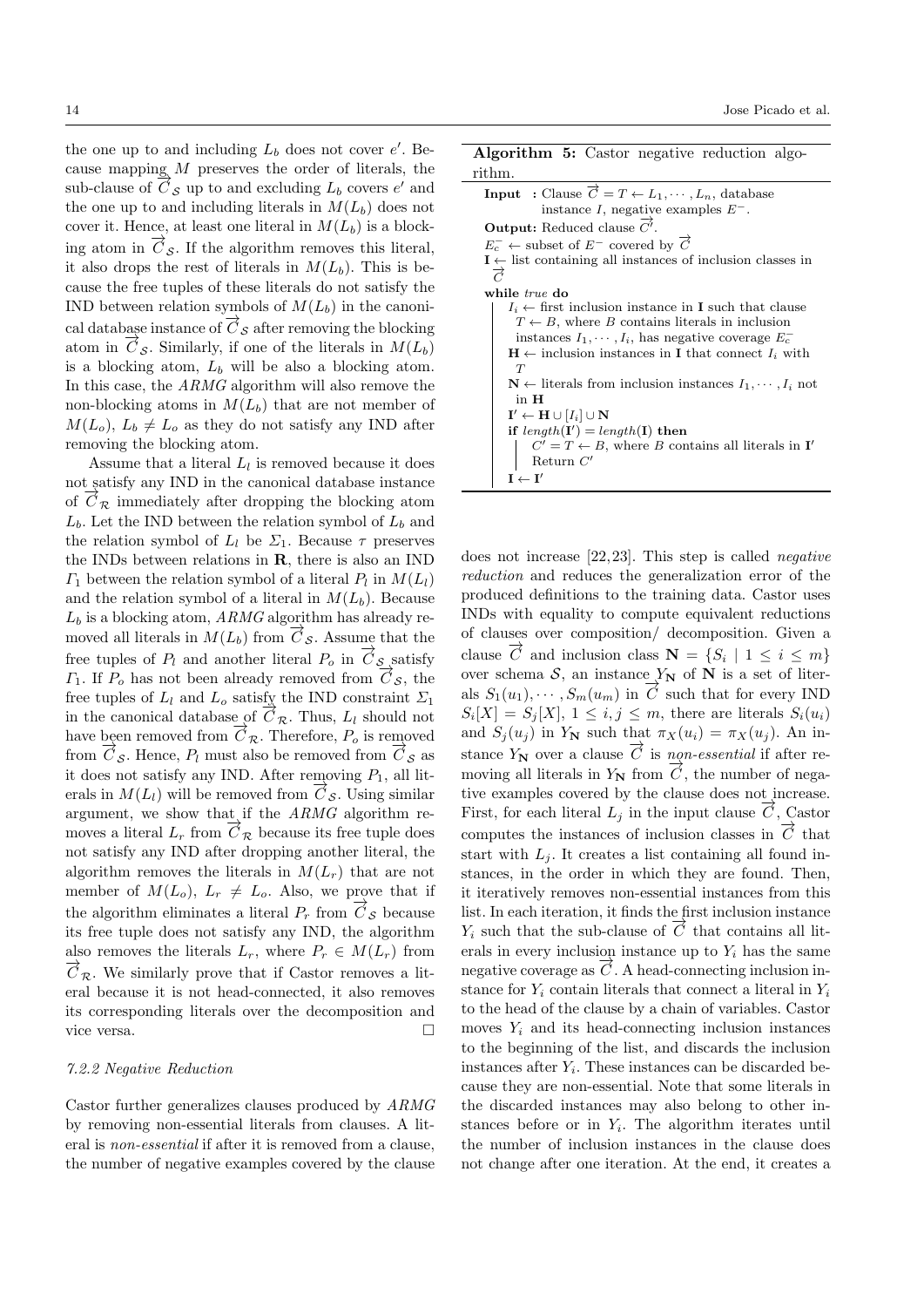clause whose head literal is the same as  $\vec{C}$  and body contains all literals in the remaining instances of inclusion classes. Because negative reduction only removes literals from the clause, it does not decrease the number of positive examples covered by the clause. More details can be found in Algorithm 5.

Lemma 4 Castor's negative reduction is schema independent.

*Proof* Let  $\tau : \mathcal{R} \to \mathcal{S}$  be a composition/ decomposition between schemas  $\mathcal{R} = (\mathbf{R}, \Sigma_{\mathcal{R}})$  and  $\mathcal{S} = (\mathbf{S}, \Sigma_{\mathcal{S}})$ . Let  $R[U] \in \mathbf{R}$  and  $\tau$  map relation  $R[U]$  to relations  $S_1[V_1], \cdots, S_m[V_m], 1 \leq m \leq |\mathbf{S}|.$  Let N be the inclusion class in  $\Sigma_{\mathcal{S}}$  that contains relations  $S_1[V_1], \cdots$ ,  $S_m[V_m]$ . Assume that  $\vec{C}_R$  is a clause over schema R and contains k literals  $R(u_i)$ ,  $1 \le i \le k$ . Let  $\overrightarrow{C}_{\mathcal{S}}$  be the equivalent clause of  $\overrightarrow{C}_{\mathcal{R}}$  over S. Let  $Reduce(C)$  be the function that performs negative reduction on clause  $C$ . We show that  $Reduce(\overrightarrow{C}_R) \equiv Reduce(\overrightarrow{C}_S)$ .

Because  $\overrightarrow{C}_R$  contains k literals  $R(u_i)$ ,  $1 \leq i \leq k$ , and  $\vec{C}_R \equiv \vec{C}_S$ , then  $\vec{C}_S$  must contain k instances of inclusion class N. These instances of inclusion class may or may not share literals. Let  $n$  be the number of instances of inclusion class N in  $\overrightarrow{C}_{\mathcal{S}}$  that share literals. Without loss of generality, we assume that instances can only share the first literal. That is, instances  $I_{N_i}$  and  $I_{N_j}$  share a literal if they have the form  $I_{Ni} = S_1(v_{.1}), S_2(v_{i2}), \cdots, S_m(v_{im})$  and  $I_{Nj} =$  $S_1(v_1), S_2(v_{j2}), \cdots, S_m(v_{jm})$ . We prove by induction on n.

Base case: let  $n = 1$ . Clause  $\overrightarrow{C}_R$  contains literal  $R(u)$  and  $\overrightarrow{C}_{\mathcal{S}}$  contains an instance of inclusion class **N** with literals  $S_1(v_1), \dots, S_m(v_m)$  such that  $\bowtie_{l=1}^m [v_l]$  $= u$ . Notice that  $\overrightarrow{C}_{\mathcal{R}}$  may contain other literals with relation R and  $\overline{C}_{\mathcal{S}}$  may contain other instances of inclusion class **N**. However, because  $n = 1$ , these instances do not share literals and can be treated independently. Then, Castor removes literal  $R(u)$  in  $\overline{C}_R$  iff it removes literals  $S_1(v_1), \cdots, S_m(v_m)$  in  $\overrightarrow{C}_{\mathcal{S}}$ .

Assumption step: let  $n = k$ .  $\vec{C}_R$  contains liter-Assumption step. let  $h = \kappa$ .  $\forall \chi$  contains literals  $R(u_i)$ ,  $1 \leq i \leq k$ ,  $\overrightarrow{C}_{\mathcal{S}}$  contains literals  $S_1(v_{-1})$ ,  $[S_2(v_{i2}), \cdots, S_m(v_{im})], 1 \leq i \leq k \text{ and } \overrightarrow{C}_R \equiv \overrightarrow{C}_S.$ 

Induction step: let  $n = k + 1$ . Let  $\overrightarrow{C}_S$  contain  $k + 1$ instances of inclusion class N, which share the first literal. Let  $\mathcal{C}_{\mathcal{R}}$  be the equivalent clause, which contains  $k+1$  literals  $R(u_i)$ ,  $1 \leq i \leq k+1$ . We divide instances in  $\overrightarrow{C}_{\mathcal{S}}$  in two:  $\mathbf{I}_{N(1..k)} = S_1(v_{.1}), [S_2(v_{i2}), \cdots, S_m(v_{im})],$  $1 \leq i \leq k$  and  $I_{\mathbf{N}(k+1)} = S_1(v_{.1}), S_2(v_{(k+1)2}), \cdots$ ,  $S_m(v_{(k+1)m})$ . We also divide literals in  $\vec{C}_R$  in two:  $\mathbf{R}_{1..k} = [R(u_i)], 1 \le i \le k$  and  $R(u_{k+1}).$ 

Let  $\overrightarrow{C}'_{\mathcal{S}}$  contain all literals in  $\mathbf{I}_{N(1..k)}$  and  $\overrightarrow{C}'_{\mathcal{R}}$  contain all literals in  $\mathbf{R}_{1..k}$ . We examine the cases where we

add literal  $R(u_{k+1})$  to  $\overrightarrow{C}'$  *R* such that  $\overrightarrow{C}'$  *R* $\cup$ {*R* $(u_{k+1})$ } =  $\overrightarrow{C}_{\mathcal{R}}$ , and we add all literals in instance  $I_{\mathbf{N}(k+1)}$  to  $\overrightarrow{C}'_{\mathcal{S}}$ such that  $\overrightarrow{C}'_{\mathcal{S}} \cup I_{\mathbf{N}(k+1)} = \overrightarrow{C}_{\mathcal{S}}$ .

Castor removes all literals in  $\mathbf{R}_{1..k}$  and literal  $R(u_{k+1})$ iff it removes all literals in  $\mathbf{I}_{N(1..k)}$  and  $I_{N(k+1)}$ . Then,  $Reduce(\overrightarrow{C}_{\mathcal{R}}) \equiv Reduce(\overrightarrow{C}_{\mathcal{S}}).$ 

Castor removes all literals in  $\mathbf{R}_{1..k}$  but not literal  $R(u_{k+1})$  iff it removes all literals in  $\mathbf{I}_{N(1..k)}$ , but not literals in  $I_{\mathbf{N}(k+1)}$ . Notice that literal  $S_1(v_1)$  stays in clause  $Reduce(\overrightarrow{C}_S)$  because it is in instance  $I_{\mathbf{N}(k+1)}$ . Because  $\tau(R(u_{k+1})) = S_1(v_{.1}), S_2(v_{(k+1)2}), \cdots$ ,  $S_m(v_{(k+1)m})$ , then  $Reduce(\overrightarrow{C}_R) \equiv Reduce(\overrightarrow{C}_S)$ .

Castor removes literal  $R(u_{k+1})$  but not literals in  $\mathbf{R}_{1..k}$  iff it removes all literals in  $I_{\mathbf{N}(k+1)}$ , but not literals in  $\mathbf{I}_{N(1..k)}$ . Again, notice that literal  $S_1(v_1)$  stays in clause  $Reduce(\overrightarrow{C}_{\mathcal{S}})$  because it is in instances  $\mathbf{I}_{N(1..k)}$ . Because we know that  $Reduce(\overrightarrow{C}'_{\mathcal{R}}) \equiv Reduce(\overrightarrow{C'}_{\mathcal{S}})$ (assumption step), then  $Reduce(\overrightarrow{C_R}) = Reduce(\overrightarrow{C_S})$ . Г

Based on Lemmas 2, 3, and 4, Castor is schema independent.

## 7.3 Generating Safe Clauses

Let the head-variables of a clause be the ones that appear in its head literal. A clause is safe if every headvariable appears in some literal in the body of the clause. A definition is safe if all its clauses are safe. The results of safe clauses and definitions are finite over a (finite) database. By default, current relational learning algorithms, including Castor, may learn unsafe Datalog definitions [1]. Because an unsafe definition produces infinitely many answers over a (finite) database, it is not desirable in many relevant applications, such as learning database queries from examples [20, 2]. Furthermore, a relational learning algorithm that learns only safe clauses can learn a definition from positive examples only. In this section, we describe how Castor can be modified to generate only safe definitions. As we have explained, Castor first constructs the bottomclause associated with some positive example e, and then generalizes this clause using ARMG and negative reduction.

Bottom-clause Construction: The bottom-clause construction uses the positive example  $e$  as the initial head-literal for the bottom-clause. Castor picks every literal in body of the bottom-clause based on the constants/ variables in the head-literal. Thus, the bottomclause is guaranteed to be safe.

Safe ARMG Algorithm: Let the ARMG algorithm take as input clause  $\overline{C}$  and positive example e,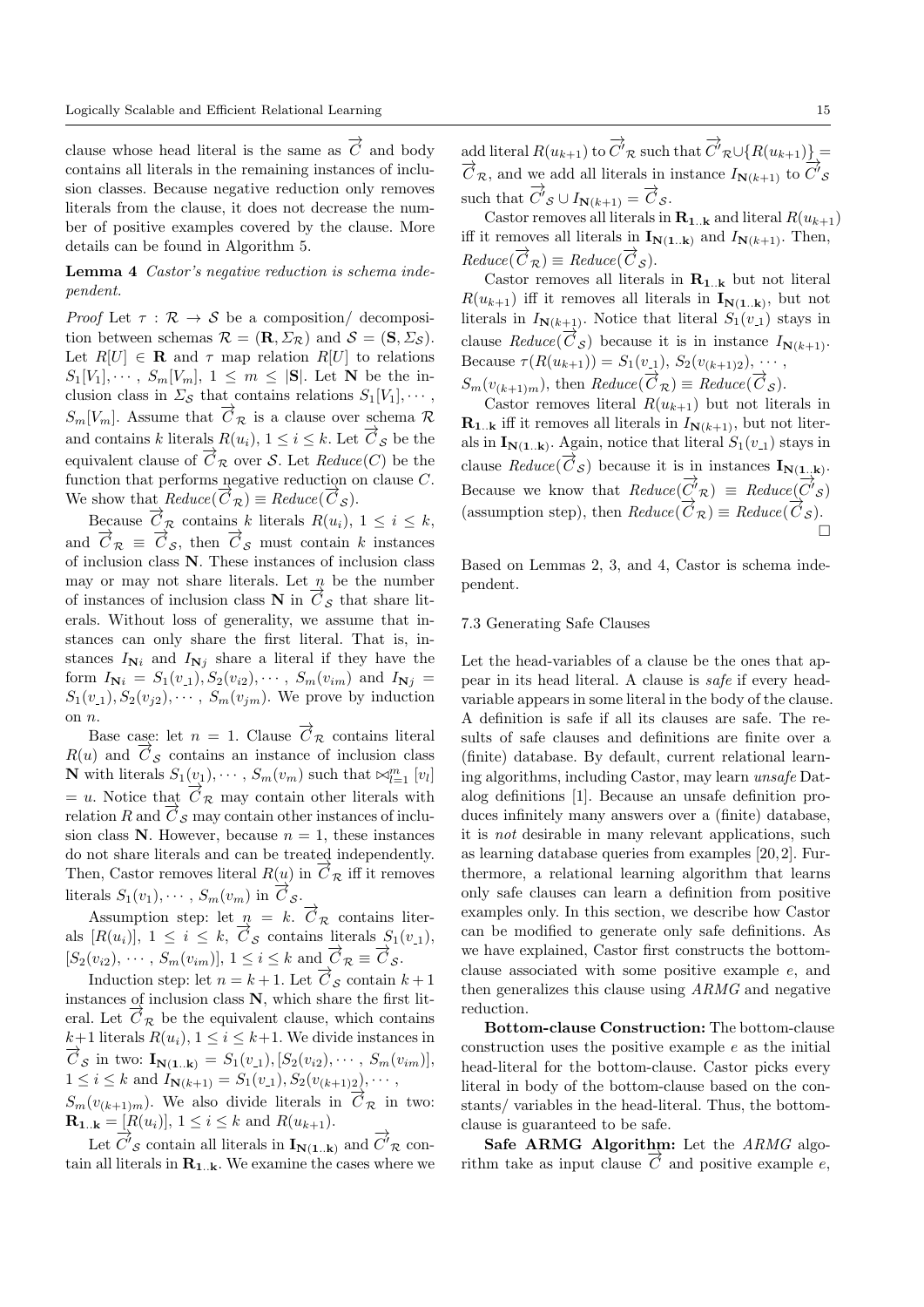and produce as output clause  $\overrightarrow{C}$ . Clause  $\overrightarrow{C}'$  may not be safe. Castor checks whether  $\overrightarrow{C}$  is safe. If  $\overrightarrow{C}$  is safe, Castor considers it as a candidate; otherwise, Castor simply ignores it.

Safe Negative Reduction: In negative reduction, Castor first computes all instances of inclusion classes, and then iteratively removes non-essential instances. In order to output a safe clause, Castor first sorts all instances of inclusion classes by the number of headvariables appearing in the instance in descending order. Then, in each iteration, Castor finds the first inclusion instance  $Y_i$  such that the sub-clause of  $\overrightarrow{C}$  that contains all literals in every inclusion instance up to  $Y_i$  has the same negative coverage as  $\check{C}$ . Castor then finds the head-connecting inclusion instances for  $Y_i$ . Let these instances be called  $\mathbf{H}_{\mathbf{Y}_i}$ . Next, from the instances of inclusion classes that will be discarded, Castor finds the first instances that contain head-variables that do not appear in  $Y_i$  or  $\mathbf{H}_{\mathbf{Y}_i}$ . Let these instances be  $\mathbf{S}_{\mathbf{Y}_i}$ The goal is to find literals needed to make the resulting clause safe. These literals are guaranteed to exist because the clauses produced by ARMG are forced to be safe. Castor then moves  $Y_i$ ,  $\mathbf{H}_{\mathbf{Y}_i}$ , and  $\mathbf{S}_{\mathbf{Y}_i}$  to the beginning of the list, and discards the inclusion instances after  $Y_i$ , except the ones in  $\mathbf{S}_{\mathbf{Y}_i}$ . The algorithm continues its normal operation until the number of inclusion instances in the clause does not change. Finally, it creates a clause whose body contains all literals in the remaining instances of inclusion classes.

## 7.4 General Decomposition/ Composition

Castor is robust over schema variations caused by bijective decompositions and compositions as defined in Section 4. Bijective decompositions and compositions need at least one IND with equality in the transformed and original schemas, respectively. We have observed several examples of these transformations in real-world databases, some of which we report in Section 9. However, in addition to INDs with equality, schemas often have INDs in the general form of subset or equality. One can use these INDs to define a more general decomposition. More precisely, a general decomposition of schema  $\mathcal R$  with single relation symbol R is schema  $\mathcal S$ with relation symbols  $S_1 \ldots S_n$  that satisfies all conditions in Definition 4 but at least one IND in  $S$  (in the second condition of Definition 4) is an IND in form of subset or equality. A general decomposition of a schema with multiple relations is the union of general decompositions over each relation symbol in the schema.

A general decomposition is invertible but not bijective [1]. Consider the general decomposition from  $\mathcal{R}_1$  :{ $R_1(A, B, C)$ } to  $\mathcal{S}_1$  :{ $S_1(A, B), S_2(A, C)$ } with

16 Jose Picado et al.

IND  $S_2[A] \subseteq S_1[A]$ , and the instance of  $S_1 I_{S_1}^1 : I_{S_1}^1 =$  $\{(a_1,b_1),(a_2,b_2)\},\ I_{S_2}^1 = \{(a_1,c_1)\}.$  There is *not* any instance of  $\mathcal{R}_1$  that represents the same information as  $I_{\mathcal{S}_1}^1$ . Hence, it is not clear how to define schema independence for  $I_{\mathcal{S}_1}^1$ . Also, the composition from  $\mathcal{S}_1$  to  $\mathcal{R}_1$ is not invertible as  $I_{S_1}^1 \bowtie I_{S_2}^1$  loses tuple  $(a_2, b_2)$ , which cannot be recovered. As some original and transformed databases in this composition do not have the same information, it is not reasonable to expect equivalent learned definitions over these databases.

One may resolve these issues by considering databases with labeled nulls, e.g., by using weak universal relation assumption [1, 11]. For example, one can compose instance  $I_{\mathcal{S}_1}^1$  in the last example to  $I_{\mathcal{R}_1}^1$  : { $(a_1, b_1, c_1)$ ,  $(a_2, b2, x)$  where x is a labeled null that reflects the existence of an unknown value. However, it takes more than a single paper to define the semantic of learning over databases with labeled nulls and schema independence over transformations that introduce labeled nulls, so we leave this direction for future work. Instead, we define schema independence for general decompositions by ignoring the instances in the transformed schema that do not have any corresponding instance in the original schema. Hence, the mapping between the instances in the original and the remaining instances of the transformed schemas is bijective, thus, it is definition bijective. We define hypothesis invariance and schema independence as defined in Section 3 for this mapping. An algorithm is schema independent over a general decomposition if it is schema independent over its mapping between the corresponding instances of the original and decomposed schemas.

A general composition is the inverse of a general decomposition. As we have shown, general compositions lose information. Thus, it is not reasonable to expect algorithms to be schema independent over them. We limit the instances of its original schema so that it becomes invertible. For simplicity, we define schema independence for a general composition whose transformed schema has a single relation. Our definition extends for schemas with multiple relations. Let schema  $\mathcal R$  with a single relation symbol  $R$  be a general composition of schema S with relation symbols  $S_1 \ldots S_n$  such that for all  $S_i, S_j, 1 \leq i, j \leq n$ ,  $X = sort(S_i) \cap sort(S_j) \neq \emptyset$ , S has IND  $S_i[X] \subseteq S_j[X]$ . Natural join between  $S_1 \dots$  $S_n$  does not lose any tuple in an instance of S,  $I_s$ , iff for each IND  $S_i[X] \subseteq S_j[X]$  in S we have  $\pi_X(I_{S_i}) =$  $\pi_X(I_{S_j})$ , where  $I_{S_i}$  and  $I_{S_j}$  are relations of  $S_i$  and  $S_j$ in  $I_{\mathcal{S}}$ , respectively. Let  $J(\mathcal{S})$  denote instances with the aforementioned property in S. The mapping from  $J(\mathcal{S})$ to  $I(\mathcal{R})$  is bijective, therefore, it is definition bijective. Thus, hypothesis invariance and schema independence properties in Section 3 can be defined for this mapping.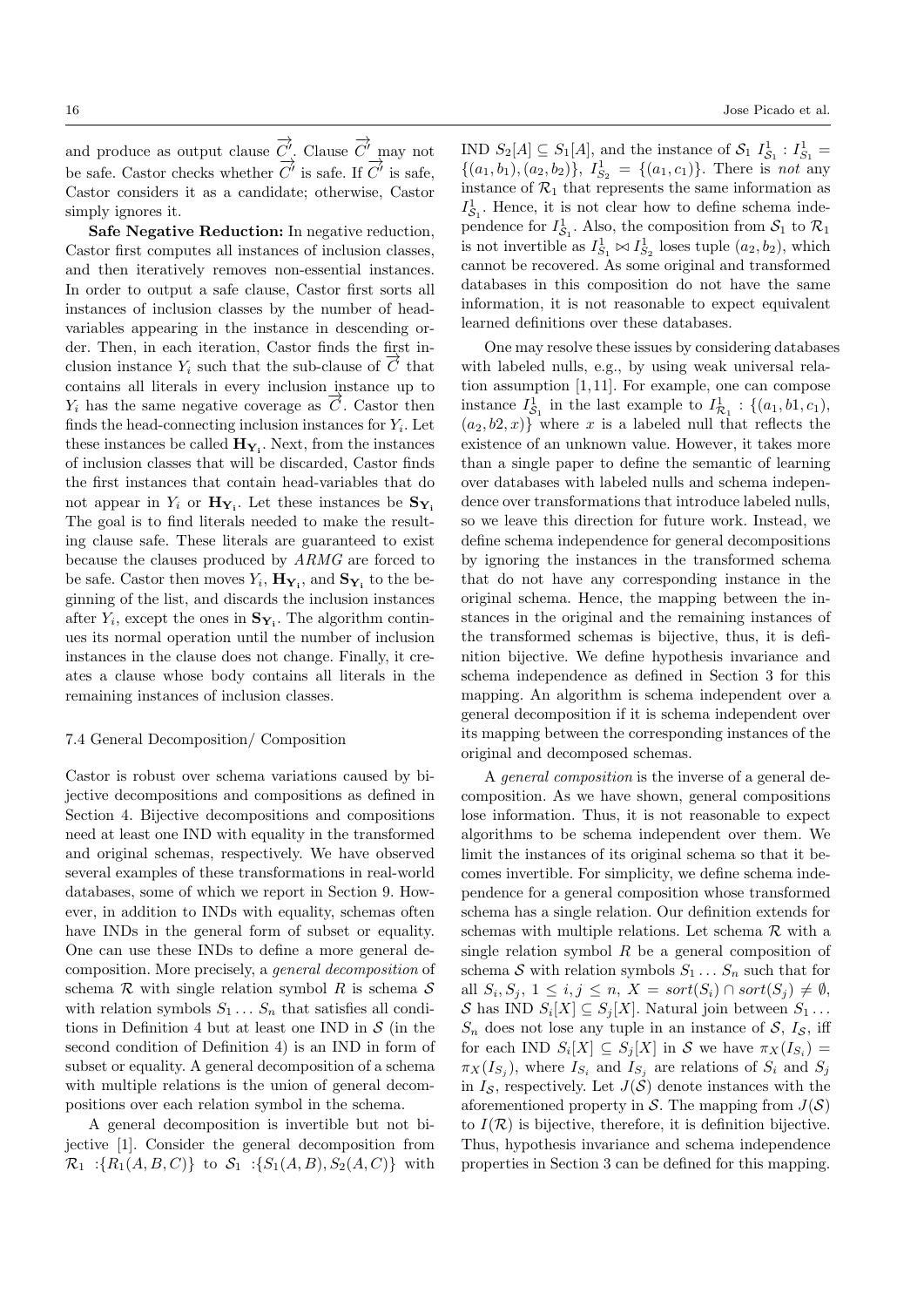An algorithm over the general composition from  $\mathcal S$  to  $\mathcal R$ is schema independent if it is schema independent over the mapping between  $J(\mathcal{S})$  to  $I(\mathcal{R})$ . We call a finite application of general decompositions and compositions a general decomposition/ composition. An algorithm is schema independent over a general decomposition/ composition if it is schema independent over its general decompositions and general compositions.

Consider again schema  $S$  with relation symbols  $S_1 \ldots$  $S_n$ . To achieve schema independence over general composition/ decomposition, given instance  $I_{\mathcal{S}}$ , Castor finds each INDs  $S_i[X] \subseteq S_j[X]$  in S where  $\pi_X(I_{S_i}) = \pi_X(I_{S_j})$ and adds the IND to its list of IND with equality in a preprocessing step. It then proceeds to its normal execution. The proofs of Lemmas 2, 3, and 4 extend for the corresponding instances of  $R$  and  $S$  that have the same information in non-bijective decompositions. Using a similar argument, these proofs also hold for the corresponding instances that have the same information over general decomposition. Thus, Castor is schema independent over general decompositions/ compositions. Using this method, Castor also handles combinations of INDs in general form and INDs with equality.

The pre-processing step of checking for each IND  $S_i[X] \subseteq S_j[X]$  in schema S whether  $\pi_X(I_{S_i}) = \pi_X(I_{S_j})$ holds, may take a long time and some users may not want to wait for this pre-processing phase to finish. Another approach is to use INDs in form of subset or equality in Castor directly as follows. We extend Castor to use both INDs with equality and in general form. In the rest of this section, we refer to both type of INDs simply as IND and write them by  $\subseteq$  for brevity. We redefine an inclusion class  $N$  in schema  $S$  as a set of relation symbols  $S_i, S_j$  in S such that there is a sequence of INDs  $S_k[X_k] \subseteq S_k'[X_k]$  or  $S_k'[X_k] \subseteq S_k[X_k]$  $i \leq k \leq j$ , in S where  $X_k = sort(S_k) \cap sort(S'_k)$  and  $S_{k+1} = S'_k$  for  $i \leq k \leq j-1$ . Assume that Castor picks a tuple  $s_i$  from relation  $S_i$  in inclusion class N during the bottom-clause construction. For each  $S_i[X] \subseteq$  $S_j[X]$  in N, Castor selects all tuples  $s_j$  of relation  $I_{S_j}$ ,  $i \neq j$  such that  $\pi_X(s_j) \subseteq \pi_X(s_i)$ . Castor repeats this process for  $s_j$  until it exhausts all INDs in N. After this step, Castor follows the bottom-clause construction algorithm explained in Section 7.1. Since the natural join between relations in  $S$  is acyclic, the pairwise consistency implies the global consistency of the joint tuples. For the same reason, the proof of Proposition 2 extends for INDs. Hence, the INDs in each inclusion class are not cyclic and Castor efficiently finds the tuples that join according to the INDs. We also extend Castor's ARMG algorithm to ensure that the free tuple of each literal  $S(u)$ , u, satisfies all INDs in which S participates after a blocking atom is removed. If  $u$  does not satisfy

any of its corresponding INDs, it is removed. Finally, we redefine the instance of an inclusion class  $N$ ,  $Y_N$ , in an ordered clause  $\overrightarrow{C}$  as a set of literals  $S_1(u_1), \cdots, S_m(u_m)$ in  $\vec{C}$  such that for each IND  $S_i[X] \subseteq S_j[X], 1 \leq$  $i, j \leq m$ , there are literals  $S_i(u_i)$  and  $S_j(u_j)$  in  $Y_N$ where  $\pi_X(u_i) = \pi_X(u_j)$ . We modify our negative reduction algorithm in Section 7.2.2 to use the new definition of inclusion class instance. This extension of Castor may not be schema independent as it may miss some tuples in bottom-up construction or ignore some literals in ARMG algorithms. For example, consider the general decomposition from  $\mathcal{R}_1$  : { $R_1(A, B, C)$ } to  $S_1$ :{ $S_1(A, B)$ ,  $S_2(A, C)$ } with IND  $S_2[A] \subseteq S_1[A]$  and instances  $J_{\mathcal{R}_1}^1$  :  $J_{R_1}^1 = \{(a_1, b_1, c_1)\}$  and  $J_{\mathcal{S}_1}^1$  :  $J_{S_1}^1$  =  $\{(a_1,b_1)\},\ J_{S_2}^{\bar{1}} = \{ (a_1,c_1) \}.$  Assume that the modified Castor bottom-clause construction over  $J_{\mathcal{S}_1}^1$  starts with tuple  $(a_1, b_1)$ . IND  $S_2[A] \subseteq S_1[A]$  does not force Castor to select  $(a_1, c_1)$  for the bottom-clause. Hence, Castor delivers non-equivalent bottom-clauses over  $J^1_{\mathcal{S}_1}$ and  $J_{\mathcal{R}_1}^1$ . But, our empirical results in Section 9 show that this extension of Castor is more schema independent than other algorithms over general decomposition/ composition.

## 7.5 Castor System Design Choices and Implementation

Current bottom-up algorithms do not run efficiently over medium or large databases because they produce many long bottom-clauses to generalize [23]. Also, these clauses are time-consuming to evaluate. A relational learning algorithm evaluates a clause by computing the number of positive and negative examples covered by the clause. These tests dominate the time for learning [10]. It is generally time-consuming to evaluate clauses with many literals. Castor implements several optimizations to run efficiently over large databases.

In-memory RDBMS: Castor is implemented on top of the in-memory RDBMS VoltDB (voltdb.com). Relational databases are usually stored in RDBMSs. Therefore, it is natural to implement a relational learning algorithm on top of an RDBMS. Using an RDBMS also provides access to the schema constraints, e.g., inclusion dependencies, which we use to achieve schema independence. Castor performs bottom-clause construction multiple times during the learning process. The bottom-clause construction algorithm queries the database multiple times each of which selects all tuples in a table that match given constants from the training data. We leverage RDBMS indexing to improve the running time of these queries.

Stored Procedures: We implement the bottomclause construction algorithm inside a stored procedure to reduce the number of API calls made from Castor to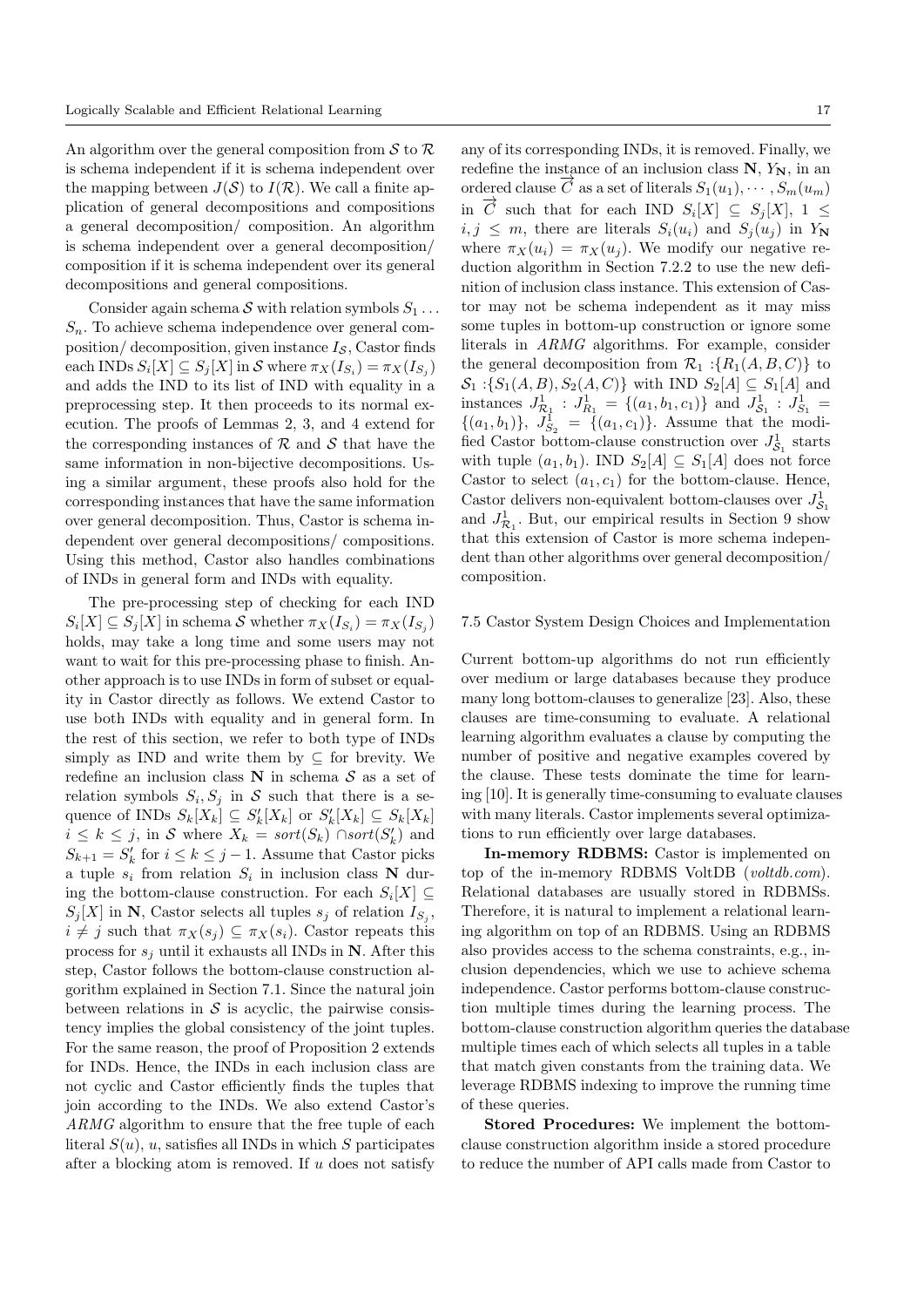the RDBMS. Castor makes only one API call per each bottom-clause. The first time that Castor is run on a schema, it creates the stored procedure that implements the bottom-clause construction algorithm for the given schema. Castor reuses the stored procedure when the algorithm is run again, with either new training data or updated database instance.

Efficient Clause Evaluation: One approach to computing the number of positive (negative) examples covered by a clause is to join the table containing the positive (negative) examples with the tables corresponding to all literals in the body of the clause. If two literals share a variable, then a natural join between the two columns corresponding to the shared variable in the literals is used. This strategy works well when clauses are short, as in top-down algorithms [31]. However, our empirical studies show that the time and space requirements for this approach are prohibitively large on large clauses generated by bottom-up algorithms. Thus, we perform coverage tests by using a subsumption engine. Clause  $C \theta$ -subsumes  $C'$  iff there is some substitution  $\theta$  such that  $C\theta \subseteq C'$ . A ground bottomclause is a bottom-clause that only contains constants. A candidate clause C covers example  $e$  iff C  $\theta$ -subsumes the ground bottom-clause  $\perp_e$  associated with e. Castor uses the efficient subsumption engine Resumer2 [19]. Resumer2 efficiently checks if clause C covers example e by deciding the subsumption between C and the ground bottom-clause  $\perp_e$  of e. Given clause C and a set of examples E, Castor checks if C covers each  $e \in E$ separately. Castor divides  $E$  in subsets and performs coverage testing for each subset in parallel.

Coverage Tests: Castor optimizes the generalization process by reducing the number of coverage tests. Castor first generates the bottom-clause relative to a positive example. Then, Castor generalizes this clause. If clause C covers example  $e$ , then clause  $C''$ , which is more general than  $C$ , also covers  $e$ . If Castor knows that C covers  $e$ , it does not check if  $C''$  covers  $e$ .

Minimizing Clauses: Bottom-up algorithms such as Castor produce large clauses, which are expensive to evaluate. Castor minimizes bottom-clauses by removing syntactically redundant literals. A literal  $L$  in clause C is redundant if C is equivalent to  $C' = C - \{L\}.$ Clause equivalence between  $C$  and  $C'$  can be determined by checking whether  $C$   $\theta$ -subsumes  $C'$  and  $C'$  $\theta$ -subsumes C. Castor minimizes clauses using thetatransformation [8]. It uses a polynomial-time approximation of the clausal-subsumption test, which is efficient and retains the property of correctness. Given clause  $C$ , for each literal  $L$  in  $C$ , the algorithm checks if  $C \subseteq C' = C - \{L\}$ . If this holds, then L is redundant and will be removed. Minimizing bottom-clauses

reduces the hypothesis space considered by Castor. It also makes coverage testing faster. Castor also minimizes learned clauses before adding them to the definition. This ensures that clauses are concise and interpretable.

## 8 Query-based algorithms

In this section, we consider query-based learning algorithms, which learn exact definitions by asking queries to an oracle  $[18, 27, 4, 2]$ . This type of algorithms have been recently used in various areas of database management, such as finding schema mappings and designing usable query interfaces [6, 2]. Queries can be of multiple types, however the most common types are equivalence queries and membership queries. In equivalence queries (EQ), the learner presents a hypothesis to the oracle and the oracle returns yes if the hypothesis is equal to the target relation definition, otherwise it returns a counter-example. In membership queries (MQ), the learner asks if an example is a positive example, and the oracle answers yes or no.

Because query-based algorithms follow a different learning model, Definition 3 is not suited for evaluating their schema (in)dependence. Since a query-based algorithm can ask the oracle whether candidate definitions are correct, the algorithm will always learn the correct definitions by asking sufficient number of queries from the oracle. As it takes time and/or resources to answer queries, a desirable query-based algorithm should not ask too many queries [4]. For instance, some database query interfaces use query-based algorithms to discover users' intents [2]. Because the oracle for these algorithms is the user of the database, a more desired algorithm should figure out the user's intent by asking fewer queries from the user.

Query-based algorithms are theoretically evaluated by their *query complexity* – the asymptotic number of queries asked by the algorithm [18]. Therefore, we analyze the impact of schema transformations on the query complexity of these algorithms. Generally, if an algorithm has different asymptotic behavior over equivalent schemas, then the algorithm is schema dependent. One way to show that an algorithm has different asymptotic behavior over different schemas is by comparing the lower bound on the query complexity of the algorithm against the upper bound on its query complexity. If the lower bound under one of the schemas is greater than the upper bound under another schema, then the algorithm is highly schema dependent. Of course, this is not a desirable property, as this means that the choice of representation has a huge impact on the performance of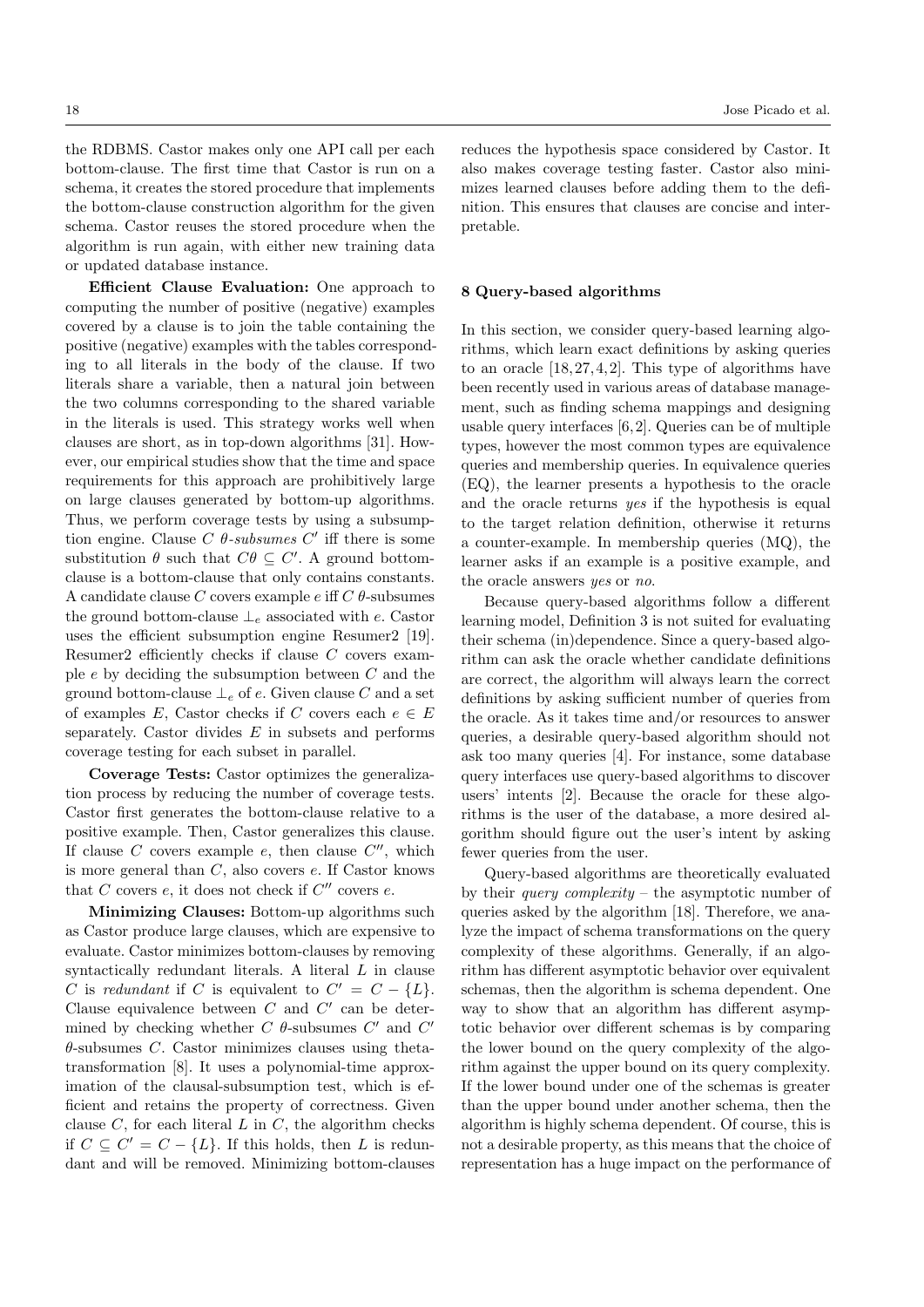the algorithm. However, we prove that a popular querybased algorithm called A2 suffers from this property.

A2 [18] is a query-based learning algorithm that learns function-free, first-order Horn expressions. The reasons for choosing this algorithm are three fold: i) A2 is representative of query-based learning algorithms that work on the relational model, ii) there is an implementation of the algorithm  $[4]$ , iii)  $A2$  is a generalization to the relational model of a classic query-based propositional algorithm [3].

Let  $p_{\mathcal{R}}$  be the number of relations in schema  $\mathcal{R}$  and  $a_{\mathcal{R}}$  be the largest arity of any relation in schema  $\mathcal{R}$ . Let  $k$  be the largest number of variables in a clause,  $m$ be the number of clauses in the definition of the target relation, and  $n$  be the largest number of constants (i.e. objects) in any example. Parameters  $k, m$ , and n are independent of the schema. The upper bound on the number of EQs and MQs made by the A2 algorithm over schema  $\mathcal R$  is  $O(m^2(p_{\mathcal{R}})k^{(a_{\mathcal{R}})+3k}+nm(p_{\mathcal{R}})k^{(a_{\mathcal{R}})+k}),$  and the lower bound is  $\Omega(m(p_{\mathcal{R}})k^{(a_{\mathcal{R}})})$  [18].

**Theorem 5** There is a schema  $\mathcal{R}$  and decomposition  $\tau$ , where  $\tau(\mathcal{R}) = \mathcal{S}$ , such that  $\Omega(m(p_{\mathcal{R}})k^{(a_{\mathcal{R}})}) > O(m^2(p_{\mathcal{S}})k^{(a_{\mathcal{S}})+3k} + nm(p_{\mathcal{S}})k^{(a_{\mathcal{S}})+k}).$ 

*Proof* Let schema  $\mathcal{R} = (\mathbf{R}, \Sigma_{\mathcal{R}})$  contain the single relation  $R(A_1, \dots, A_l)$ . Assume that  $l \geq 2$  and there are  $l-1$  functional dependencies  $A_1 \rightarrow A_i, 2 \leq i \leq l$ , in  $\Sigma_{\mathcal{R}}$ . Let  $\tau(\mathcal{R}) = \mathcal{S} = (\mathbf{S}, \Sigma_{\mathcal{S}})$  be a vertical decomposition of R, such that relation  $R(A_1, \dots, A_l) \in \mathbf{R}$ is decomposed into  $l-1$  relations in S in the form of  $S_i(A_1, A_i), 2 \leq i \leq l$ . For each relation  $S_i(A_1, A_i) \in \mathbf{S}$ ,  $\Sigma_{\mathcal{S}}$  contains the functional dependency  $A_1 \to A_i$ . For each set of relations  $S_i(A_1, A_i)$ ,  $2 \leq i \leq l$ ,  $\Sigma_{\mathcal{S}}$  also contains  $2(l-1)$  inclusion dependencies in the form of  $S_2[A_1] \subseteq S_i[A_1]$  and  $S_i[A_1] \subseteq S_2[A_1]$ ,  $2 < j \leq l$ . Because the number of relations in  $\mathcal R$  is  $p_{\mathcal R} = 1$  and the maximum arity is  $a_{\mathcal{R}}$ , then the maximum number of relations in S is  $p_S = a_{\mathcal{R}} - 1$ . We also have that  $a_S = 2$ .

Let  $\mathcal L$  be the hypothesis language that consists of the subset of Horn definitions that contain a single clause in which no self-joins are allowed. All definitions in  $\mathcal L$  under schema R have the form  $T(\mathbf{u}) \leftarrow R(x_1, x_2, \dots, x_l)$ , where  $T$  is the target relation and  $\bf{u}$  is a subset of  ${x_1, x_2, \cdots, x_l}.$ 

Any clause in a definition  $h_{\mathcal{R}} \in \mathcal{L}$  under schema  $\mathcal{R}$ has at most l distinct variables, which corresponds to the arity of relation R. Therefore the largest number of variables in a clause  $k = l$ . As schema S is a vertical decomposition of schema  $R$ , and no self-joins are allowed in  $\mathcal{L}$ , the definition  $\delta(h_{\mathcal{R}}) = h_{\mathcal{S}} \in \mathcal{L}$  also has at most  $k = l$  variables. Because definitions in  $\mathcal{L}$  consist of a single clause, then the maximum number of clauses in a definition is  $m = 1$ .

In order to prove our theorem, the following should hold for  ${\mathcal R}$  and  ${\mathcal S}$ 

 $\Omega(m(p_{\mathcal{R}})k^{(a_{\mathcal{R}})}) > O(m^2(p_{\mathcal{S}})k^{(a_{\mathcal{S}})+3k} + nm(p_{\mathcal{S}})k^{(a_{\mathcal{S}})+k})$ where the left side of the inequality is the lower bound on the query complexity under schema  $R$  and the right side is the upper bound on the query complexity under schema S. The operator  $>$  means that A2 will always ask asymptotically more queries under schema  $\mathcal R$  than under schema  $S$ . We have that k and m are the same for both schemas. We can also ignore  $n$  as it is independent of the hypothesis space and the schemas. Therefore, by canceling out some terms, the previous inequality can be rewritten as

$$
\Omega(k^{(a_{\mathcal{R}})}) > O(m(a_{\mathcal{R}}-1)k^{2+3k} + (a_{\mathcal{R}}-1)k^{2+k}).
$$

The first term in the upper bound dominates the second term, then we have

$$
\Omega(k^{(a_{\mathcal{R}})}) > O(m(a_{\mathcal{R}} - 1)k^{2+3k})
$$
  
Assuming that  $m = 1$ , as in  $\mathcal{L}$ , we get  

$$
\Omega(k^{(a_{\mathcal{R}})}) > O((a_{\mathcal{R}} - 1)k^{2+3k})
$$

This inequality holds for sufficiently large k and  $a_{\mathcal{R}}$ .  $\Box$ 

The lower bound of A2 is the Vapnik-Chevonenkis dimension (VC-Dim) of the hypothesis language that consists of function-free, first-order Horn expressions. Therefore, we have proven in Theorem 5 that there are cases where the lower bound on the query complexity of any algorithm under this hypothesis language is greater than the upper bound on the query complexity of A2. This means that any algorithm that is as good as A2  $(does not ask more queries than A2)$  is highly dependent on the schema details.

## 9 Experiments

## 9.1 Experimental Settings

We use three datasets whose statistics are shown in Table 2. The HIV-Large dataset contains information about 42,000 chemical compounds obtained from the National Cancer Institute's AIDS antiviral screen  $(wiki.nci.nih.gov/display/NCIDTPdata)$ . The schema contains relation  $compound/comp,atm)$ , which indicates that compound comp contains atom atm. It also has relations that indicate the chemical element that an atom represents, e.g.,  $element_{\alpha}(atm)$ , as well as relations to indicate properties of each atom, e.g.,  $p2_1(atm)$ . The schema represents a bond between two atoms by relation bonds(bd,atm1,atm2), and it has a relation for each type of a bond, e.g.,  $bondType1(bd, t1)$ . The goal is to learn the relation  $hivActive/compound)$ , which indicates that compound has anti-HIV activity. The original HIV dataset is stored in flat files and does not have any information about its constraints. We explored the database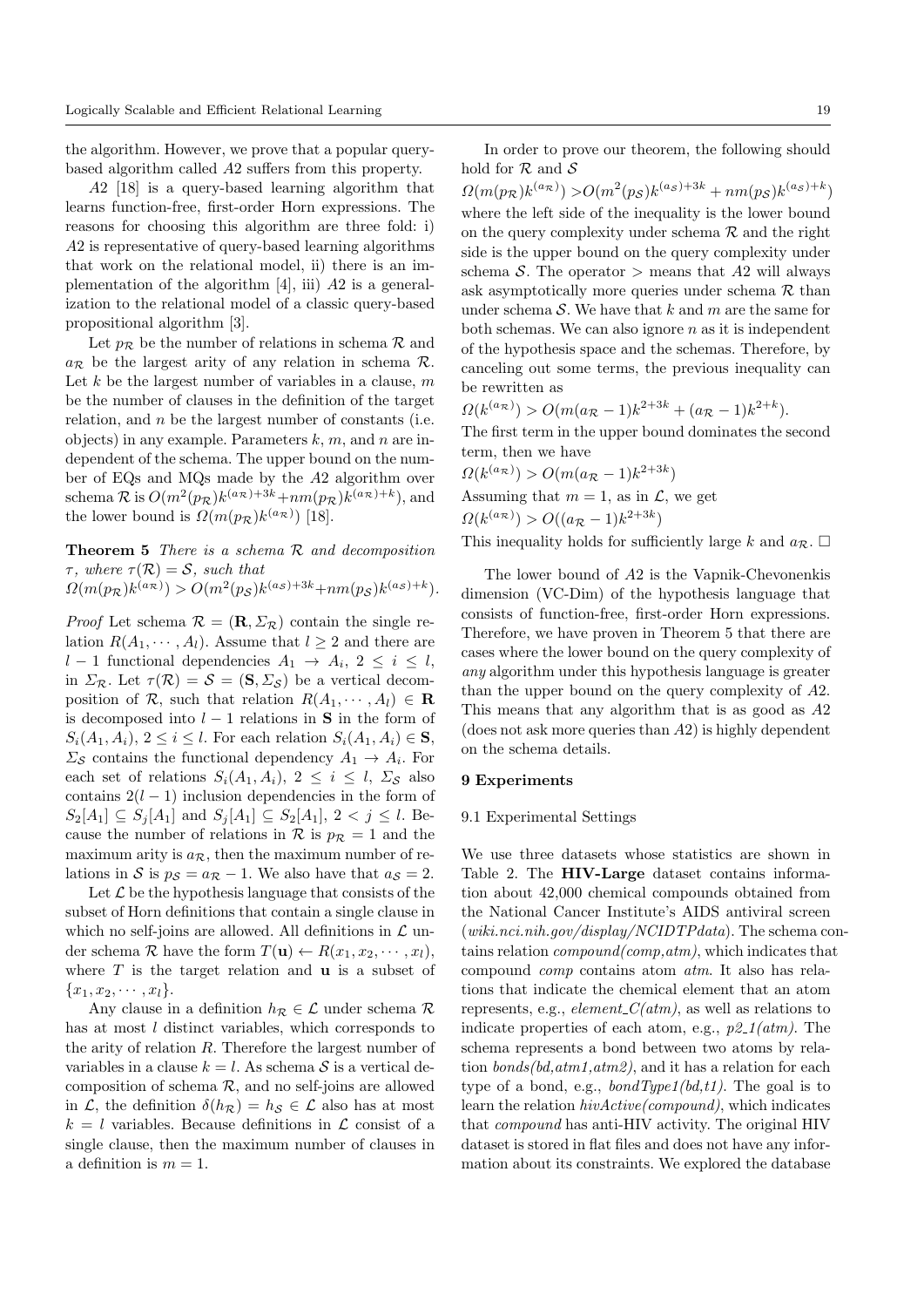| Name        | Schema         | $\#\mathrm{R}$ | $\#\mathrm{T}$ | #P    | $\#\mathrm{N}$ |
|-------------|----------------|----------------|----------------|-------|----------------|
| HIV-Large   | Initial        | 80             | 14M            |       |                |
|             | $4NF-1$        | 77             | 7.8M           | 5.8K  | 36.8K          |
|             | $4NF-2$        | 81             | 16M            |       |                |
| $UW-CSE$    | Original       | 9              | 1.8K           |       |                |
|             | 4NF            | 6              | 1.4K           | 102   | 204            |
|             | Denormalized-1 | 5              | 1.3K           |       |                |
|             | Denormalized-2 | $\overline{4}$ | 1.3K           |       |                |
| <b>IMDb</b> | <b>JMDB</b>    | 46             | 8.4M           |       |                |
|             | Stanford       | 41             | 10.5M          | 1.85K | 3.6K           |
|             | Denormalized   | 33             | 7.2M           |       |                |

**Table 2** Numbers of relations  $(\#R)$ , tuples  $(\#T)$ , positive examples  $(\#P)$ , and negative examples  $(\#N)$  for each dataset.

for possible dependencies. We have used these dependencies to compose relations *bonds*, *bondType1*, *bond-*Type2, and bondType3 into a single relation bonds and create a schema in 4NF, named 4NF-1. We also decompose relation bonds in the initial schema to relations bondSource and bondTarget to create another schema, called 4NF-2. The schemas and imposed INDs can be found in [24]. In the  $HIV-2K4K$  dataset, we keep the same background knowledge, but reduce the number of examples to 2K positive and 4K negative examples.

The UW-CSE dataset contains information about an academic department and has been used as a benchmark in the relational learning literature [28]. The goal is to learn the target relation  $advisedBy(stat, prof)$ , as explained in Section 1. The dataset comes with a set of constraints in form of first-order logic clauses that should hold over the dataset domain. If there are more INDs with equality in the schema, one can generate more schemas from the original UW-CSE schema using composition transformation. To evaluate the effectiveness of algorithms over more varieties of schemas, we added added INDs to the schema. Details about the original and additional INDs can be found in [24]. We enforce the constraints by removing a small fraction of tuples, 159 tuples, from the original dataset. We transform the original schema to three other different schemas. The original and a composed schema, called 4NF, are shown in Table 1. We compose course-Level and taughtBy relations in 4NF schema to create a more denormalized schema, named Denormalized-1, and compose courseLevel, taughtBy, and professor in 4NF schema to generate the fourth schema, named Denormalized-2.

The **IMDb** (*imdb.com*) dataset contains information about movies. We learn the target relation dramaDirector(director), which indicates that director has directed a drama movie. JMDB (*jmdb.de*) provides a relational database of IMDb data under a 4NF schema. We create a subset of JMDB database by selecting the movies produced after year 2000 and their related entities, e.g., actors, directors, producers. The relationships between relation  $movie(id, title, year)$  and its related relations, e.g., *director(id,name)*, are stored in relations  $movies2X$  where X is the name of the related

entity set, e.g.,  $movies2 director(id, directorid)$ . The resulting database has 11 INDs with equality in the form of movies  $2X[Xid] = X(id)$ . To test over more transformations, we have changed 5 INDs in the form of subset to INDs in the form of equality, e.g.,  $movies2X(id)$  $\subseteq \text{movie}[id]$  to  $\text{moves2X}[id] = \text{movie}[id]$ , by removing some tuples from the database. We use the first set of 11 INDs with equality to compose 11 pairs of relations in JMDB schema to create a new schema, called Denormalized. We use the second set of INDs with equality to compose 5 relations in JMDB schema, and create a schema called Stanford that follows a structure similar to the one used in the Stanford Movie DB (infolab.stanford.edu/pub/movies). The three schemas and the full list of INDs in IMDb data can be found in [24]. In the UW-CSE and IMDb datasets, we generate negative examples by using the closed-world assumption, and then sample to obtain twice as many negative examples as positive examples.

We compare Castor to three relational learning systems: FOIL [26], Aleph [29], and GILPS [23]. FOIL system implements FOIL algorithm but does not scale to medium and large datasets. Therefore, we also emulate FOIL using Aleph by forcing Aleph to follow a greedy strategy and call it Aleph-FOIL. Aleph is a well known ILP system that implements Progol [21]. To differentiate the two variations of Aleph used in our experiment, we call the default implementation of Aleph Aleph-Progol. GILPS implements ProGolem, which is a bottom-up algorithm.

Aleph contains the parameter clauselength, which restricts the size of the learned clauses. Over HIV-Large and HIV-2K4K, the definition for the target relation must contain long clauses. With the default value of  $clauselength = 4$ , Aleph-FOIL and Aleph-Progol do not learn any clause. Therefore, we set this parameter to have values of 10 and 15. Details about parameters used in all systems can be found in [24].

There are far fewer query-based relational learning systems available than the ones that use samples for learning. To empirically evaluate the schema independence of query-based learning methods, we use the **LogAn-H** system  $[4]$ , which is an implementation of the A2 algorithm [18].

We compare the quality of the learned definitions using the metrics of precision and recall. Let the set of true positives for a definition be the set of positive examples in the testing data that are covered by the definition. The precision of a definition is the proportion of its true positives over all examples covered by the definition. The recall of a definition is the number of its true positives divided by the total number of positive examples in the testing data. Precision and recall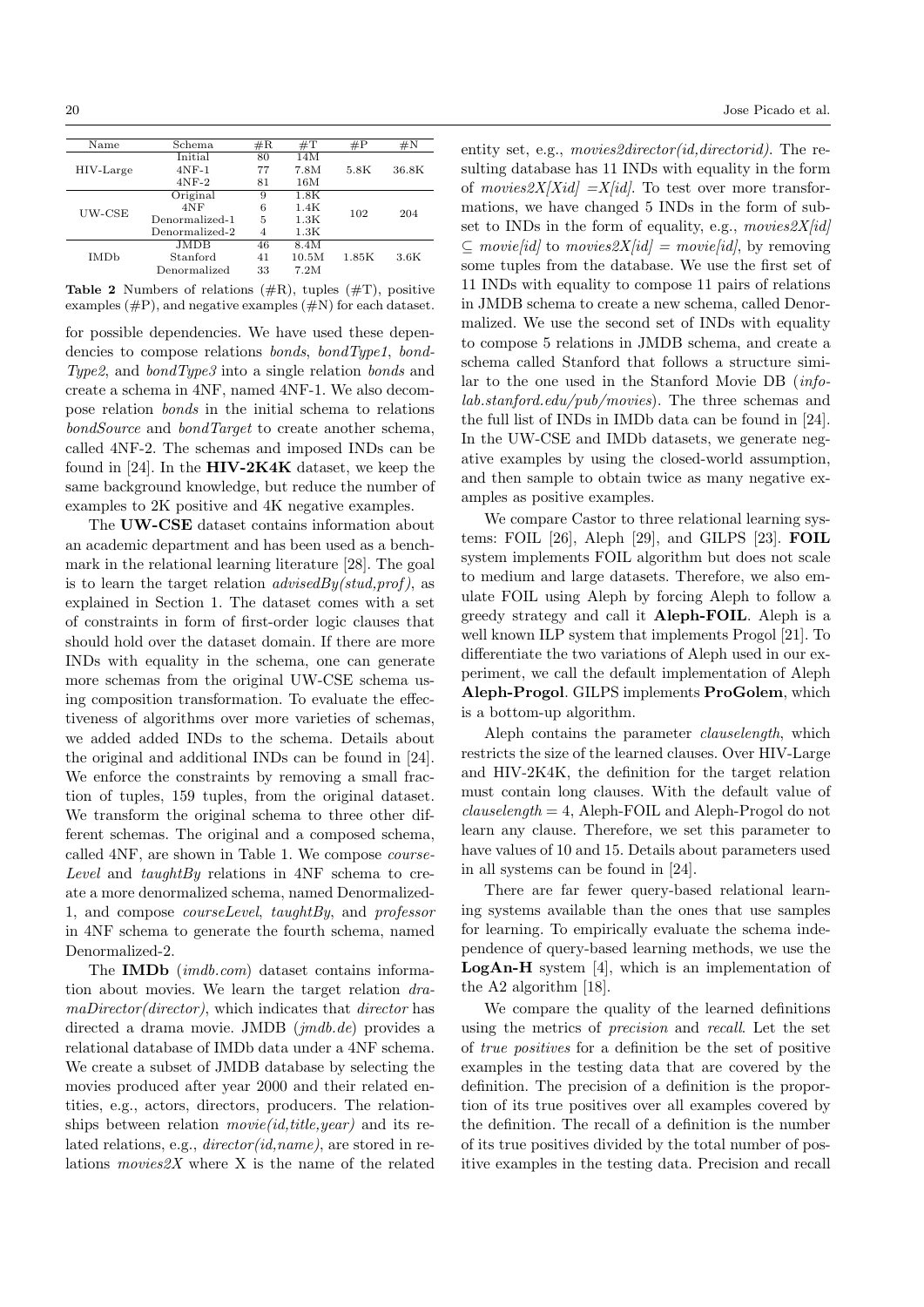are between 0 and 1, where an ideal definition delivers both precision and recall of 1. Similar to other machine learning tasks, it is not often possible to learn an ideal definition for a target concept due to various reasons, such as the hardness of the target concept or the lack of sufficient amount of training data. In these situations, the values of reasonable precision and recall for a definition depend on the underlying applications, e.g., 5% improvement in precision may not be important in a financial application but vital in a medical application. Nevertheless, definitions with higher precision and/or recall are generally more desirable [26, 23, 29]. We perform 5-fold cross validation for UW-CSE and 10-fold cross validation for HIV and IMDb datasets. We evaluate precision, recall, and running times, showing the average over the cross validation.

Experiments were run on a server containing 32 2.6GHz Intel Xeon E5-2640 processors, running CentOS Linux 7.2 with 50GB of main memory.

#### 9.2 Sample-based Algorithms

Castor is schema independent over all datasets and delivers equal precision and recall across all schemas of each dataset in our experiments. However, other algorithms are schema dependent.

HIV datasets. Aleph-FOIL, Aleph-Progol and Castor are the only algorithms that scale to the HIV-2K4K dataset. Aleph-FOIL and Castor also scale to the HIV-Large dataset. The definitions learned by Aleph-FOIL and Aleph-Progol over different schemas are not equivalent as shown by their precision and recall values across schemas in Table 3. Different schemas cause Aleph-FOIL and Aleph-Progol to explore different regions of the hypothesis space. Aleph-FOIL and Aleph-Progol are not able to find any definition over the 4NF-2 schema of HIV-Large and HIV-2K4K datasets. The reason is that any good clause must contain information about bonds. In the 4NF-2 schema, this information is represented by two relations, bondSource and bondTarget, and three more to indicate their types. With a topdown search, these algorithms are not able to find a clause that contains these relations. Aleph-FOIL terminates without learning anything and Aleph-Progol does not terminate after 75 hours. Aleph-Progol does not terminate after 75 hours over the 4NF-2 schema of HIV-2K4K. FOIL crashes on both HIV datasets. Pro-Golem does not learn anything after 5 days running, even on smaller subsets of the HIV dataset.

UW-CSE dataset. As shown in Table 4, all algorithms except for Castor are schema dependent and

| HIV-Large                                            |           |        |       |          |  |  |  |
|------------------------------------------------------|-----------|--------|-------|----------|--|--|--|
| $4NF-1$<br>$4NF-2$<br>Algorithm<br>Initial<br>Metric |           |        |       |          |  |  |  |
|                                                      |           |        |       |          |  |  |  |
| Aleph-FOIL                                           | Precision | 0.58   | 0.72  | $\Omega$ |  |  |  |
| $(clauselength = 10)$                                | Recall    | 0.42   | 0.91  | $\Omega$ |  |  |  |
|                                                      | Time (h)  | 3      | 0.9   | 6        |  |  |  |
| Aleph-FOIL                                           | Precision | 0.68   | 0.68  | $\Omega$ |  |  |  |
| $(clauselength = 15)$                                | Recall    | 0.41   | 0.85  | $\Omega$ |  |  |  |
|                                                      | Time (h)  | 11.7   | 3.7   | 47       |  |  |  |
|                                                      | Precision | 0.81   | 0.81  | 0.81     |  |  |  |
| Castor                                               | Recall    | 0.85   | 0.85  | 0.85     |  |  |  |
|                                                      | Time (h)  | 3.5    | 1.9   | 56       |  |  |  |
| HIV-2K4K                                             |           |        |       |          |  |  |  |
| Aleph-FOIL                                           | Precision | 0.72   | 0.78  | $\Omega$ |  |  |  |
| $(clauselength = 10)$                                | Recall    | 0.69   | 0.81  | $\Omega$ |  |  |  |
|                                                      | Time(m)   | 6.2    | 7.9   | 20.6     |  |  |  |
| Aleph-FOIL                                           | Precision | 0.70   | 0.78  | $\Omega$ |  |  |  |
| $(clauselength = 15)$                                | Recall    | 0.79   | 0.89  | $\Omega$ |  |  |  |
|                                                      | Time(m)   | 6.72   | 7.07  | 122.2    |  |  |  |
| Aleph-Progol                                         | Precision | 0.70   | 0.79  |          |  |  |  |
| $(clauselength = 10)$                                | Recall    | 0.85   | 0.90  |          |  |  |  |
|                                                      | Time(m)   | 58.5   | 72.2  | $>$ 75 h |  |  |  |
| Aleph-Progol                                         | Precision | 0.72   | 0.75  |          |  |  |  |
| $(clauselength = 15)$                                | Recall    | 0.89   | 0.87  |          |  |  |  |
|                                                      | Time(m)   | 155.51 | 13.56 | $>75$ h  |  |  |  |
|                                                      | Precision | 0.80   | 0.80  | 0.80     |  |  |  |
| Castor                                               | Recall    | 0.87   | 0.87  | 0.87     |  |  |  |
|                                                      | Time (m)  | 15.1   | 6.5   | 335.5    |  |  |  |

Table 3 Results of learning relations over HIV-Large and HIV-2K4K data.

learn non-equivalent definitions over different schemas of UW-CSE. As this dataset is smaller than HIV and IMDb datasets, it has a relatively smaller hypothesis space. Hence, the degree of schema dependence for these algorithms over this dataset is generally lower than other datasets. This is reflected in their precision and recall, which are not significantly different across schemas. Over denormalized schemas, Aleph-FOIL learns definitions consisting of many clauses, each covering a few examples. This results in low generalization, hence very low precision and recall. On the other hand, over the Original schema, it learns definitions consisting of a lower number of clauses, each covering a greater number of examples. Note that Aleph-FOIL does not exactly emulate FOIL. FOIL uses a different evaluation function and explores an unrestricted hypothesis space. Therefore, FOIL does not suffer from the same problems as Aleph-FOIL. However, it is less effective than other algorithms. Castor's effectiveness is comparable to Aleph-Progol and ProGolem over the Original and 4NF schemas. Nevertheless, Aleph-Progol and ProGolem perform worse on other schemas. On the other hand, Castor is effective over all schemas.

IMDb dataset. The target relation for the IMDb dataset has an exact Datalog definition given the background knowledge and training examples. Castor finds this definition over all schemas and obtains precision and recall of 1, as shown in Table 5. Aleph-FOIL fails to find this definition over all schemas. Aleph-Progol finds this definition only over the Stanford schema. The definitions learned by Aleph-FOIL and Aleph-Progol over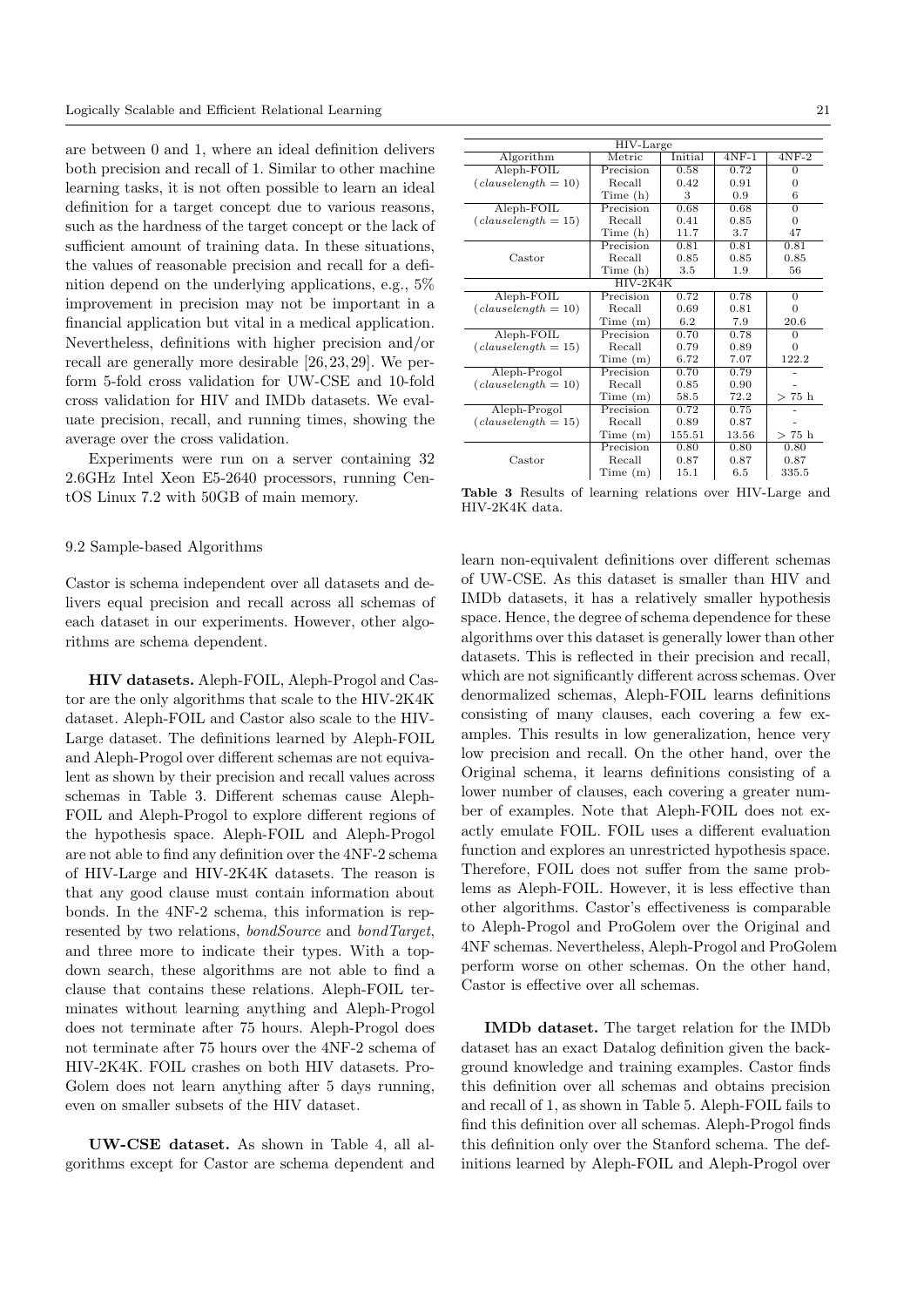Algorithm | Metric | Original | 4NF | Den-1 | Den-2 FOIL Precision 0.84 0.79 0.77 0.85<br>Recall 0.35 0.36 0.42 0.47 Recall | 0.35 | 0.36 | 0.42 | 0.47 Time (s) 18.7 20.84 30.72 30.64<br>Precision 0.78 0.50 0.36 0.19 Aleph-FOIL Precision 0.78 0.50 0.36 0.19<br>Recall 0.17 0.18 0.13 0.11 Recall 0.17 0.18 0.13 0.11<br>
Fime (s) 3.5 4.3 14.8 398.1 Time (s)  $3.5$ Aleph-Progol Precision 0.95 0.97 0.98 0.55<br>Recall 0.54 0.45 0.36 0.29 Recall  $\begin{array}{|c|c|c|c|c|c|c|c|} \hline \text{Recall} & 0.54 & 0.45 & 0.36 & 0.29 \\ \hline \text{Time (s)} & 9.7 & 13.2 & 27.9 & 334.8 \\ \hline \end{array}$ Time  $(s)$ ProGolem Precision 0.95 0.95 0.80 0.82 Recall | 0.54 | 0.54 | 0.48 | 0.48  $\begin{array}{|c|c|c|c|c|c|c|}\n\hline\n\text{Time (s)} & 24.4 & 28.8 & 26.7 & 54.1 \\
\hline\n\text{Precision} & 0.93 & 0.93 & 0.93 & 0.93 \\
\hline\n\end{array}$ Castor Precision 0.93 0.93 0.93 0.93<br>Recall 0.54 0.54 0.54 0.54 Recall  $\begin{array}{|c|c|c|c|c|c|c|c|} \hline \text{Recall} & 0.54 & 0.54 & 0.54 & 0.54 \\ \hline \text{Time (s)} & 7.2 & 7.4 & 7.9 & 12.4 \\ \hline \end{array}$ Time  $(s)$ 

Table 4 Results of learning relations over UW-CSE data.

| Metric    | <b>JMDB</b> | Stanford | Denormalized |
|-----------|-------------|----------|--------------|
|           |             |          |              |
| Precision | 0.66        | 0.92     | 0.67         |
| Recall    | 0.44        |          | 0.45         |
| Time(m)   | 6.4         | 1.229    | 476.4        |
| Precision | 0.66        |          | 0.69         |
| Recall    | 0.47        |          | 0.52         |
| Time(m)   | 312.9       | 1,248    | 937.4        |
| Precision |             |          |              |
| Recall    |             |          |              |
| Time(m)   | 15.14       | 108.15   | 32.4         |
|           |             |          |              |

Table 5 Results of learning relations over IMDb data.

different schemas are largely different.

Relationship between style of design and effectiveness. Our results show that there is not any single style of design, e.g., 4NF, on which all algorithms, except for Castor, are effective over all datasets. Generally, the style of design on which a relational learning algorithm delivers its most effective results varies based on the metric of effectiveness, the dataset, and the algorithm. For example, Aleph-Progol delivers its highest precision over a denormalized schema, Denormalized-1, for UW-CSE, but its highest recall over the original schema, which is more normalized than 4NF. Aleph-Progol also delivers its lowest precision on UW-CSE data over another denormalized schema, Denormalized-2, for this dataset. Hence, it is generally hard to find a straightforward relationship between the style of design and the precision or recall of an algorithm over a given dataset. Furthermore, each algorithm prefers a different style of design over each dataset. For example, Aleph-Progol has higher overall precision and recall on the most normalized schema, original schema, for UW-CSE. But, it delivers its highest overall precision and recall over the most denormalized schema, Stanford, for IMDb. Finally, different algorithms prefer distinct styles of design over the same dataset. For example, FOIL delivers both its highest precision and highest recall over a denormalized schema for UW-CSE data, Denormalized-2, over which Aleph-Progol delivers both its lowest precision and lowest recall. Over the same database, ProGolem achieves both its highest precision and highest recall for the most normalized schema, i.e.,

original schema.

Efficiency. Besides being schema independent, Castor offers the best trade-off between effectiveness and efficiency. Generally, Aleph-FOIL is more efficient than Castor, but less effective. Aleph-Progol is usually effective, but becomes very inefficient as the size of data grows. FOIL and ProGolem only scale to small datasets.

Aleph-FOIL and Castor are the only algorithms that scale to the HIV-Large dataset. Aleph-FOIL with clause $length = 10$  is more efficient than Castor. However, when *clauselength* is set to 15, it becomes less efficient, as shown in Table 3. Aleph-FOIL with both clauselength  $= 10$  and 15 is also faster than Castor over the HIV-2K4K dataset. In general, top-down algorithms that follow greedy search strategies are expected to be more efficient than bottom-up algorithms. Top-down algorithms have a search bias for shorter clauses, which are cheaper to compute. They usually limit the maximum length of the clauses to be learned. Further, algorithms that follow greedy search strategies can be more efficient. This is exploited by related work that focuses on efficiency [31, 14]. However, as the maximum clause length is increased, the hypothesis space grows, and these algorithms become less efficient. Top-down algorithms that do not follow a greedy search strategy, such as Progol, are generally not efficient. This is reflected in our empirical studies, where Aleph-Progol did not scale to the HIV-Large dataset, and is the slowest algorithm on the HIV-2K4K dataset.

Castor is able to scale to large databases such as HIV-Large and HIV-2K4K because of the optimizations explained in Section 7.5. By reusing information about previous coverage tests, Castor reduces the number of coverage tests on new clauses. This is particularly useful on large databases with complex schemas, such as the HIV datasets, where generated clauses are large and expensive to evaluate. Parallelization also helps Castor on reducing the time spent on coverage testing. For these experiments, Castor parallelized coverage testing by using 32 threads. Finally, minimization helps in reducing the size of clauses. For instance, over both of HIV datasets, Castor reduces the size of bottom-clauses over the Initial schema by 19%, over the 4NF-1 schema by 13%, and over the 4NF-2 schema by 18%, on average. Castor removes redundant literals from the bottomclause, which results in reducing the search space and the cost of performing coverage tests. Note that the running time of all algorithms increases significantly over the 4NF-2 schema of the HIV-Large and HIV-2K4K datasets. As the bond relation is decomposed into bondSource and bondTarget in this schema, the number of tuples to represent bonds is doubled compared to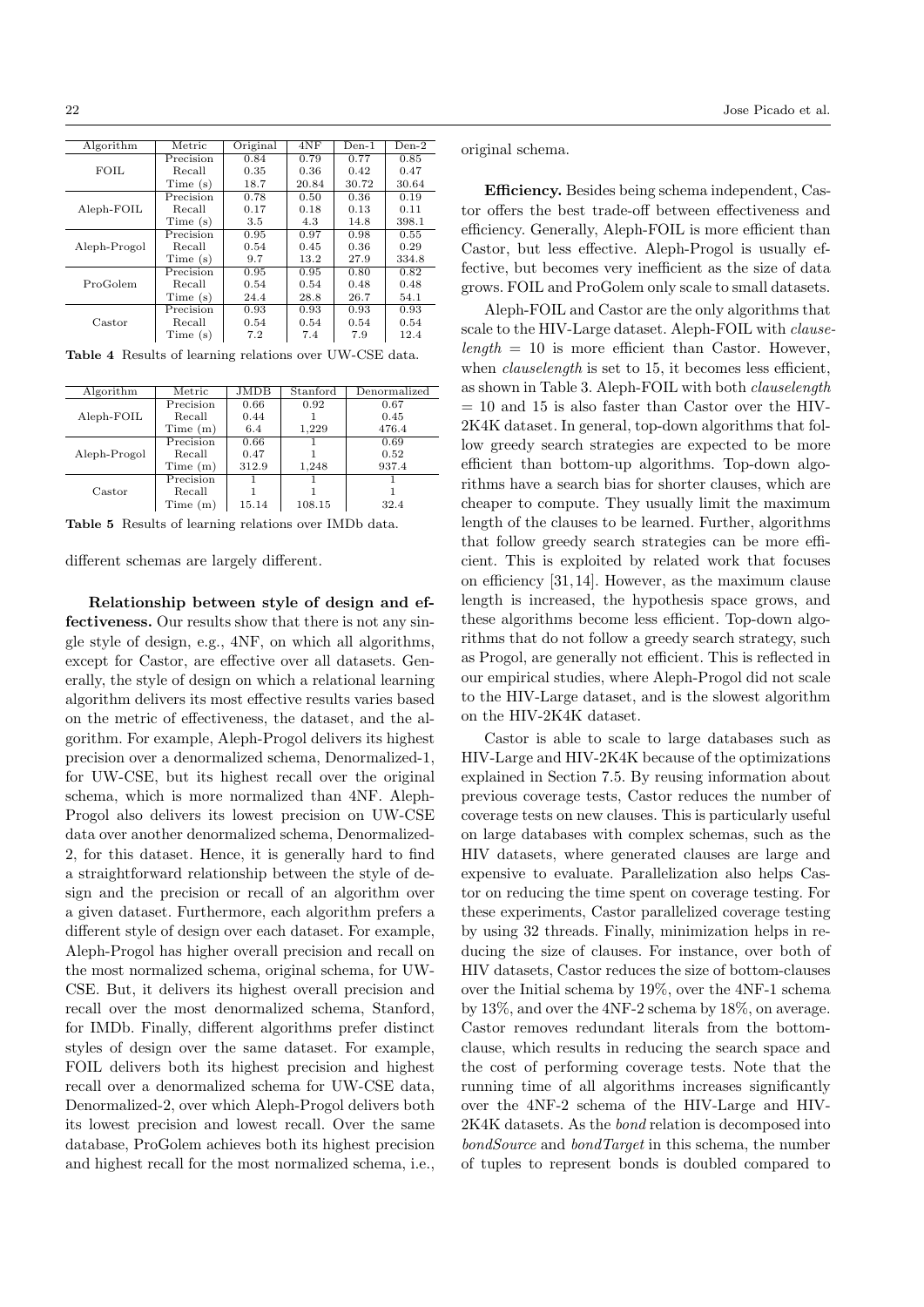| HIV-2K4K    |             |          |          |              |  |
|-------------|-------------|----------|----------|--------------|--|
| Metric      | Initial     | $4NF-1$  |          | $4NF-2$      |  |
| Precision   | 0.77        |          | 0.79     | 0.73         |  |
| Recall      | 0.63        |          | 0.87     | 0.76         |  |
| Time(m)     | 27          |          | 14.8     | 576          |  |
| $UW-CSE$    |             |          |          |              |  |
| Metric      | Original    | 4NF      | Denorm-1 | $Denorm-2$   |  |
| Precision   | 0.93        | 0.93     | 0.93     | 0.93         |  |
| Recall      | 0.54        | 0.54     | 0.54     | 0.54         |  |
| Time(s)     | 8           | 8.9      | 9.1      | 13.3         |  |
| <b>IMDb</b> |             |          |          |              |  |
| Metric      | <b>JMDB</b> | Stanford |          | Denormalized |  |
| Precision   |             | 0.98     |          |              |  |
| Recall      |             | 0.84     |          |              |  |
| Time(m)     | 7.3         | 90.8     |          | 8.1          |  |

Table 6 Results of Castor learning relations over HIV-2K4K, UW-CSE and IMDb data using INDs in the form of subset.

the Initial schema. Therefore, algorithms must explore clauses with a large number of literals, hundreds, whose coverage tests take a very long time. We plan to optimize the coverage testing engine of Castor to efficiently process such datasets.

The efficiency of Castor is comparable to that of Aleph-FOIL and Aleph-Progol over the Original and 4NF schemas of the UW-CSE dataset. The running time of Aleph-FOIL and Aleph-Progol is heavily impacted over the Denormalized-2 schema, as shown in Table 4. Castor is efficient over all schemas of this dataset. UW-CSE is the only dataset for which FOIL and Pro-Golem scale. However, in general, they are less efficient.

Castor is significantly more efficient and effective than Aleph-FOIL and Aleph-Progol on the IMDb dataset, as shown in Table 5. In general, top-down algorithms are efficient if they take the correct first steps when searching for the definition. In this case, Aleph-FOIL and Aleph-Progol (over two schemas) take the wrong steps and focus on a section of the hypothesis space that does not contain the correct definition.

General decomposition/ composition. As it is explained in Section 7.4, there are two methods to achieve robustness over the schema variations created by the INDs in general forms. One can use a preprocessing step to check whether the IND holds in the form of equality over the available instance. Then, one can apply the original Castor algorithm and achieve complete schema independence. The empirical results of this method are exactly the same as the ones of the original Castor algorithm with the overhead of its preprocessing step. Another method is to use the INDs in general form directly without any preprocessing. We empirically evaluate the robustness of the latter method in this section. To explore general decomposition/ compositions of HIV, UW-CSE, and IMDb, we restore the INDs with equality that we have enforced on their schemas to their original forms. For instance, we restore the enforced INDs with equality movies  $2X(id] = movie(id)$  in IMDb schemas to  $movies2X(id) \subseteq movieifold$  in IMDb

schemas. We also modify the INDs with equality that are originally found in these datasets to INDs in form of foreign key to primary key referential integrities in their schemas. For example, we have changed INDs  $movies2X[Xid] = X(id]$  to  $movies2X[Xid] \subseteq X(id]$  over IMDb schemas. Hence, the transformations explained in Section 9.1 for these datasets are general decomposition/ composition and not bijective. We run the extended version of Castor from Section 7.4 using the aforementioned INDs and all other regular INDs in each schema. Table 6 shows the results of Castor learning relations over the HIV-2K4K, UW-CSE and IMDb datasets, using only INDs in the form of subset. The extension of Castor gets the same results as in Table 4 over UW-CSE and is schema independent. It is also robust and delivers the same results as in Table 5 for JMDB and Denormalized schemas of IMDb. But, it returns precision of 0.98 and recall of 0.84 over the database with Stanford schema. Overall, it is more effective and schema independent than other algorithms over IMDb. However, the results of the extension of Castor vary with the schema over the HIV-2K4K dataset: it delivers precision of 0.77, 0.79, and 0.73 and recall of 0.63, 0.87, and 0.76 over the Initial, 4NF-1, and 4NF-2 schemas, respectively. This is because it cannot access some tuples in the bottom-clause construction in these databases as explained in Section 7.4. Its precisions are equal or higher than the those of Aleph-FOIL and Aleph-Progol over all schemas and its recall is higher than that of Aleph-FOIL and Aleph-Progol in 4NF-2 schema. But, its recall is lower than the recall of Aleph-FOIL and Aleph-Progol over the Initial and Aleph-Progol over 4NF-1 schemas.

#### 9.3 Impact of Castor Design Choices

We evaluate the impact of parallelization and the use of stored procedures on Castor's running time. There are some variations in the running times of Castor compared to the experiments in the previous section. This is because we run experiments again, and the running times may fluctuate.

Impact of parallelization. Castor performs coverage tests in parallel to improve its running time. Figure 1 shows the impact of parallelization on Castor's running time over HIV-Large (Initial schema), HIV-2K4K (Initial schema) and IMDb (JMDB schema). Over both HIV-Large and HIV-2K4K datasets, Castor benefits from parallelization. Over the HIV-Large dataset, the best performance is obtained by using 32 threads, which reduces the running time by half compared to using 1 thread. Over the HIV-2K4K dataset, the running time also reduces significantly with parallelization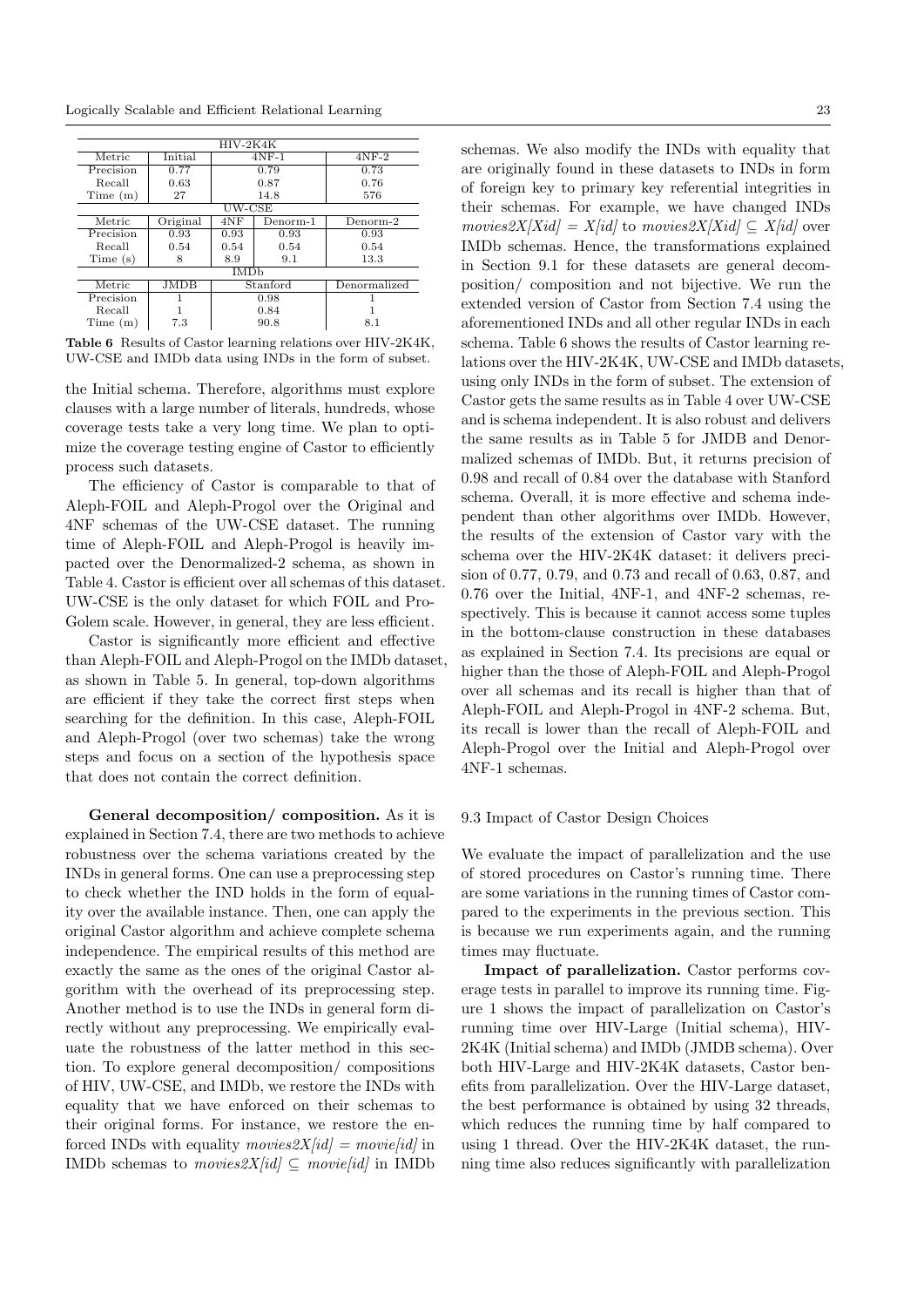

Fig. 1 Impact of parallelization on Castor's running time over the HIV-Large (top-left), HIV-2K4K (top-right), and IMDb datasets (bottom).

| Dataset     | With stored procedures | W/o stored procedures |
|-------------|------------------------|-----------------------|
| HIV-Large   | 3.79h                  | 4.75h                 |
| $HIV-2K4K$  | 15.28m                 | 25.23m                |
| <b>IMDb</b> | 10.27m                 | 19.49m                |

Table 7 Impact of stored procedures on Castor's running time over the HIV-Large, HIV-2K4K, and IMDb datasets

and the best performance is obtained with 16 threads. Over the IMDb dataset, there is no benefit in using parallelization. This is because Castor does not need to perform many coverage tests, as it is able to find the perfect definition very quickly. In this case, most of Castor's running time is spent in creating the ground bottom-clauses, as explain in Section 7.5. Because the UW-CSE dataset is very small, there is no need for parallelization. Notice that sequential Castor (1 thread) is more efficient than Aleph-FOIL with *clauselength*  $=$ 15 over the HIV-Large dataset and more efficient than Aleph-Progol over the HIV-2K4K and IMDb datasets. This shows that besides parallelization, the techniques explained in Section 7.5 allow Castor to run efficiently.

Impact of using stored procedures. Castor uses the bottom-clause construction algorithm to generate bottom-clauses in the LearnClause procedure, as well as to generate ground bottom-clauses, used to test coverage. As mentioned in Section 7.5, we implement the bottom-clause construction algorithm inside a stored procedure. To evaluate the benefit of using stored procedures, we also implement a version of Castor that does not use stored procedures. Table 7 shows the running time of the versions of Castor with and without stored procedures over the HIV-Large (Initial schema), HIV-2K4K (Initial schema) and IMDb (JMDB schema) datasets. The version of Castor that uses stored procedures obtains between 1.25x and 1.9x speedup over the version that does not use stored procedures.

#### 9.4 Query-based Algorithms

We used the interactive algorithm with automatic user mode in the LogAn-H system. In this mode, the system is told the Horn definition to be learned, so that it can act as an oracle. Then the algorithm's queries are answered automatically until it learns the exact definition. When answering EQs, the counter-examples are produced by the system. Therefore, LogAn-H only takes as input the schema of the dataset, but not the database instance. We performed experiments using the schemas of the UW-CSE dataset. We generated random Horn definitions over the Denormalized-2 schema of the UW-CSE dataset. The definition generator has a parameter to indicate the number of variables in each clause. To generate the head of each clause, we created a new relation of random arity, where the minimum arity is 1 and the maximum arity is the maximum arity of the relations in the Denormalized-2 schema. The body of each clause can be of any length as long as the number of variables in the clause is equal to the specified parameter and all variables appearing in the head relation also appear in any relation in the body. The body of the clause is composed of randomly chosen relations, where each relation can be the head relation or any relation in the input schema. Head and body relations are populated with variables, where each variable is randomly chosen to be an existing or new variable.

After generating each random Horn definitions over the Denormalized-2 schema, we transformed these expressions to the Denormalized-1, 4NF and Original schemas by simply doing vertical decomposition to each of the clauses in a definition. We varied the number of clauses in a definition to be between 1 and 5, each containing between 4 and 8 variables. Therefore, we generated 50 random definitions for each setting. We ran the LogAn-H system and recorded the number of queries required to learn each definition under each schema. The number of EQs and MQs asked by the algorithm is presented in Figure 2. The average number of EQs required by the A2 algorithm is constant for different number of variables and similar throughout all schemas. However, this is not the case for MQs. Particularly, the number of MQs is greater for more decomposed schemas, e.g., Original schema. Further, the number of MQs also increases with the number of variables. This difference of MQs between the schemas originates from a step in the A2 algorithm that removes non-essential literals in ground bottom-clauses generated from negative examples. This process is similar to Castor's negative reduction. It removes a literal and asks an MQ to verify whether the example is still negative. Therefore, the